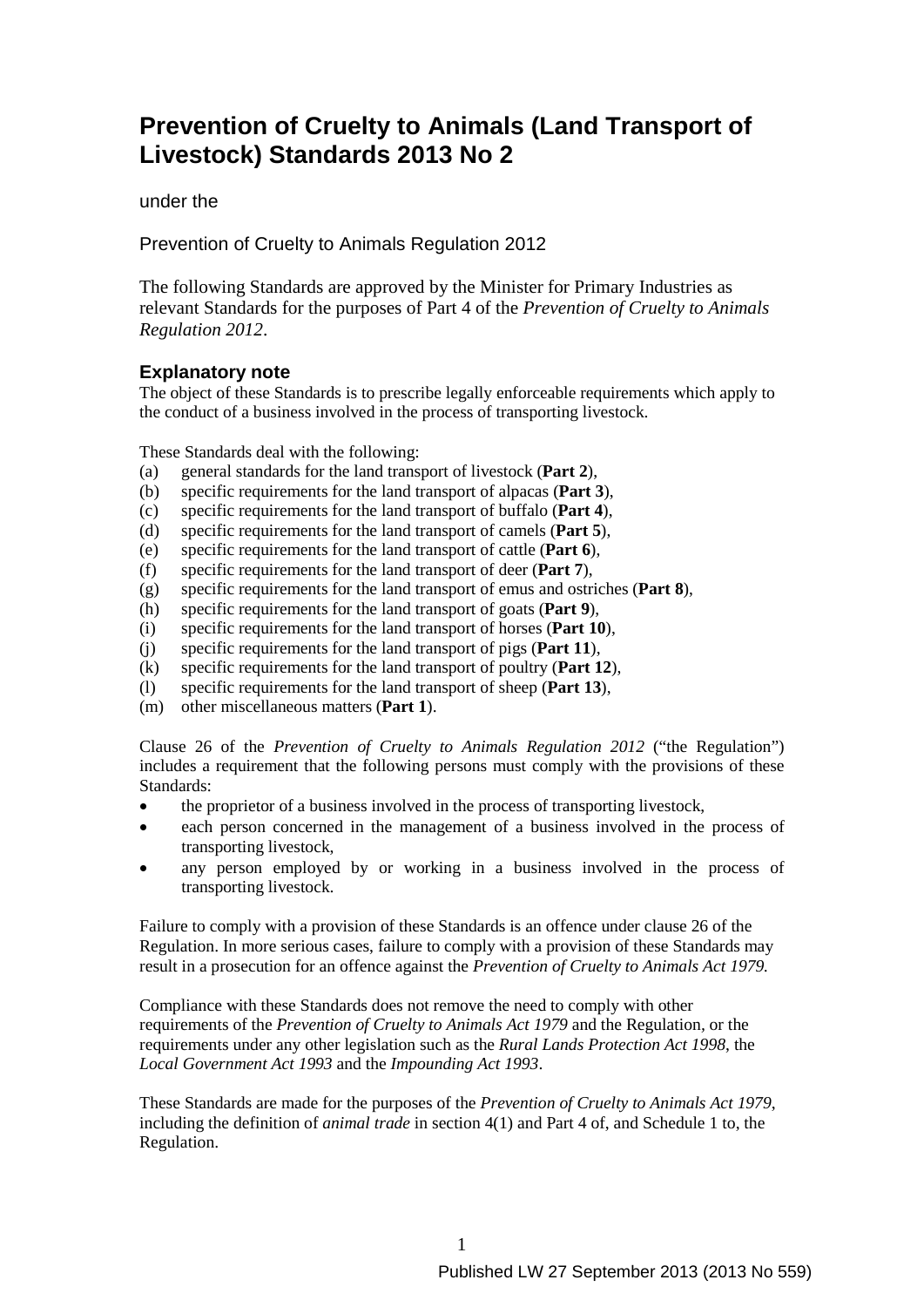# **CONTENTS**

# **Part 1 Preliminary**

- 1 Name of Standards
- 2 Commencement
- 3 Application of these Standards<br>4 Interpretation
- 4 Interpretation<br>5 Meaning of 'n
- Meaning of 'person in charge'
- 6 Meaning of 'competent person'
- 7 Meaning of 'fit for the intended journey' or 'fit for the remainder of the intended journey'
- 8 Meaning and calculation of 'time off water'

# **Part 2 General standards for the land transport of livestock**

### **Division 1 Responsibilities and planning**

- 9 Responsibility for welfare of livestock
- 10 Records requirements for journeys exceeding 24 hours

### **Division 2 Competency**

11 Competency to deal with livestock

# **Division 3 Transport vehicles and facilities**

12 Transport vehicles and facilities for livestock

### **Division 4 Fitness of livestock for transport**

- 13 Selection of livestock for transport
- 14 Fitness of loaded livestock
- 15 Livestock not fit for transport

### **Division 5 Loading, transporting and unloading livestock**

- 16 Loading density of livestock
- 17 Segregation of livestock during transport
- 18 Handling of livestock during loading, transporting and unloading
- 19 Use of equipment during loading, transporting and unloading
- 20 Inspection of livestock during transport
- 21 Protection of livestock against extreme weather
- 22 Treatment of livestock at destination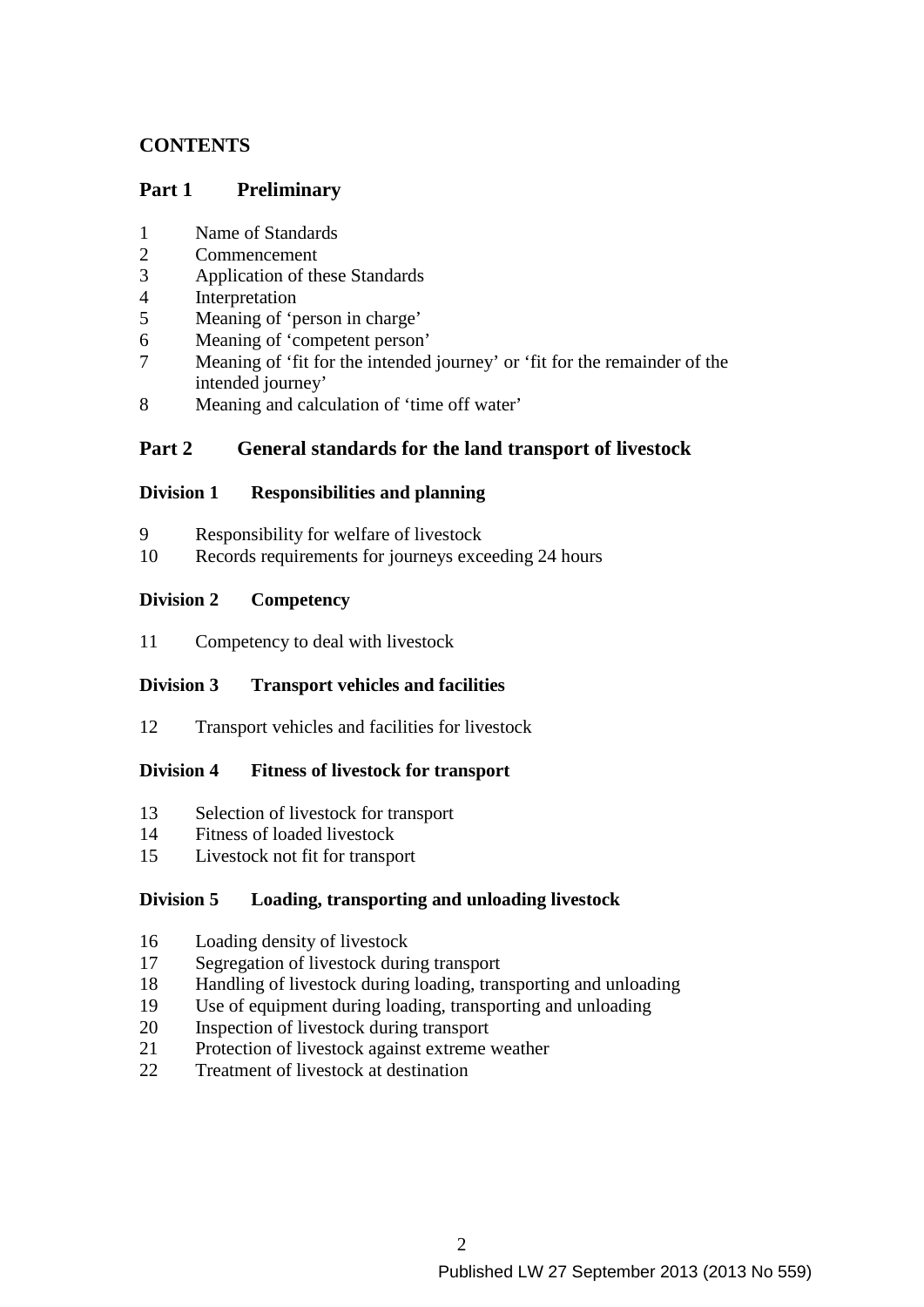# **Division 6 Maximum time off water general requirements**

- 23 Interpretation
- 24 General management of time off water
- 25 Access to water at livestock-handling facility

### **Division 7 Humane destruction of livestock**

- 26 Meaning of 'direct supervision'
- 27 When livestock must be humanely destroyed
- 28 Carrying out humane destruction
- 29 Specific requirements for certain methods of humane destruction

# **Part 3 Specific requirements for the land transport of alpacas**

- 30 Interpretation
- 31 Spelling requirements for alpacas
- 32 Extension of maximum journey time for alpacas<br>33 Transportation of young or recently shorn alpaca
- Transportation of young or recently shorn alpacas
- 34 Use of dogs to move alpacas prohibited

# **Part 4 Specific requirements for the land transport of buffalo**

- 35 Interpretation
- 36 Spelling requirements for buffalo
- 37 Use of dogs to move buffalo prohibited
- 38 Treatment of heat stressed buffalo

# **Part 5 Specific requirements for the land transport of camels**

- 39 Interpretation
- 40 Spelling requirements for camels
- 41 Extension of maximum journey time for camels
- 42 Crates used for transporting camels
- 43 Use of dogs to move camels prohibited
- 44 Segregation of male camels during transport

# **Part 6 Specific requirements for the land transport of cattle**

- 45 Interpretation
- 46 Spelling requirements for cattle
- 47 Transportation of bobby calves less than 5 days old to calf-rearing facilities
- 48 Transportation of bobby calves between 5 and 30 days old
- 49 Fitness of pre full-term bobby calves for transport
- 50 Use of dogs to move bobby calves prohibited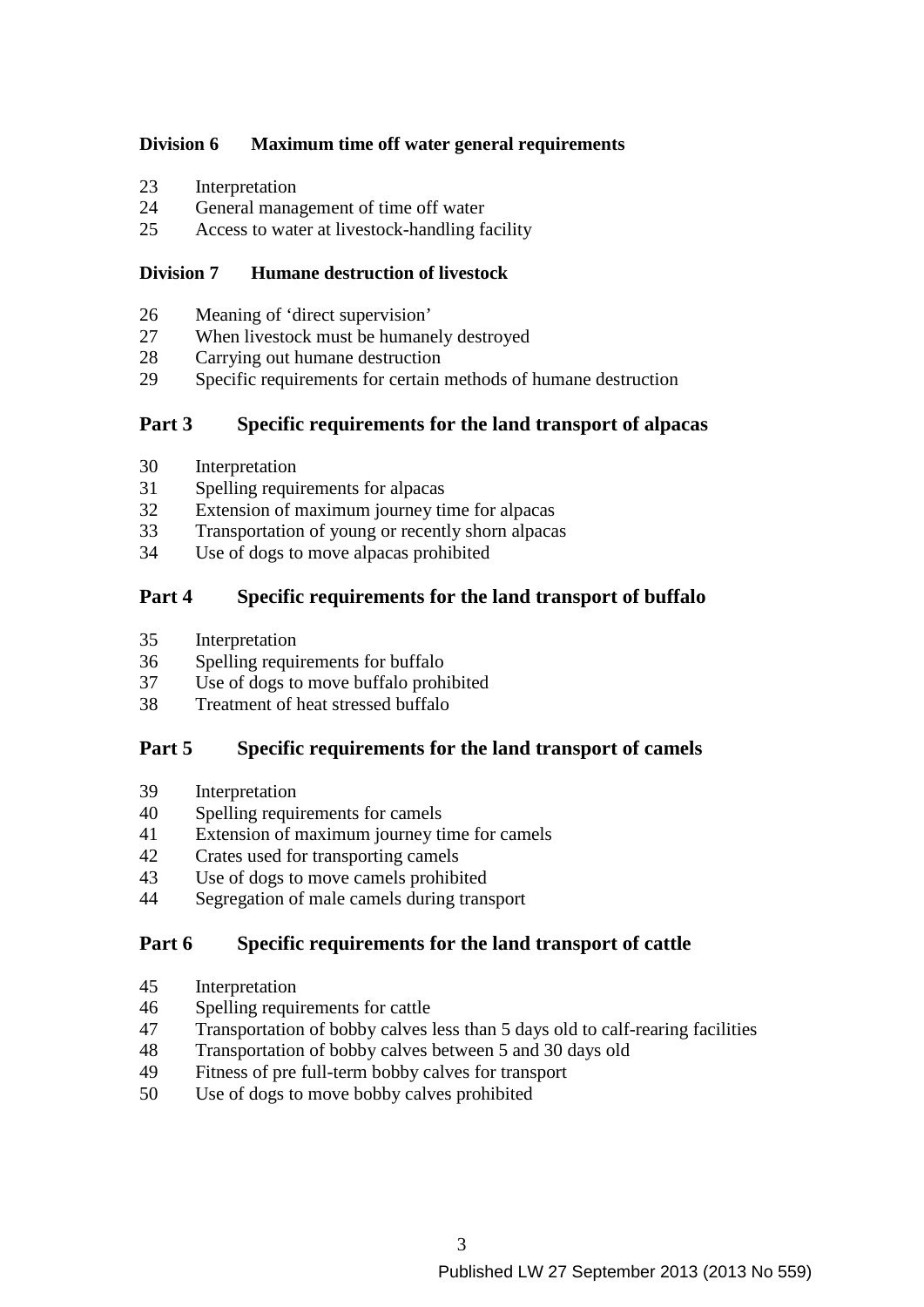# **Part 7 Specific requirements for the land transport of deer**

- 51 Interpretation
- 52 Spelling requirements for deer
- 53 Transportation of deer with antlers

# **Part 8 Specific requirements for the land transport of emus and ostriches**

- 54 Interpretation
- 55 Spelling requirements for emus and ostriches
- 56 Transportation of emus or ostriches less than 5 days old
- 57 Feeding requirements for emus or ostriches more than 5 days old before assembly
- 58 Feeding requirements for emus or ostriches between 5 and 90 days old during journey
- 59 Requirements for emus or ostriches between 5 and 90 days old in containers
- 60 Transportation of emus or ostriches in containers
- 61 Tying together legs of emus or ostriches prohibited
- 62 Treatment of emus or ostriches less than 5 days old after journey

# **Part 9 Specific requirements for the land transport of goats**

- 63 Interpretation
- 64 Spelling requirements for goats

# **Part 10 Specific requirements for the land transport of horses**

- 65 Interpretation
- 66 Spelling requirements for horses
- 67 Extension of maximum journey time for horses
- 68 Transportation of foals with their mothers
- 69 Transportation of lame horses
- 70 Specific requirements for vehicles used to transport horses
- 71 Transportation of unbroken stallions
- 72 Use of dogs to move horses prohibited

# **Part 11 Specific requirements for the land transport of pigs**

- 73 Interpretation
- 74 Spelling requirements for pigs
- 75 Extension of maximum journey time for pigs

# **Part 12 Specific requirements for the land transport of poultry**

- 76 Interpretation
- 77 Spelling requirements for poultry
- 78 Feed requirements for poultry prior to assembly
- 79 Feed requirements for poultry held in containers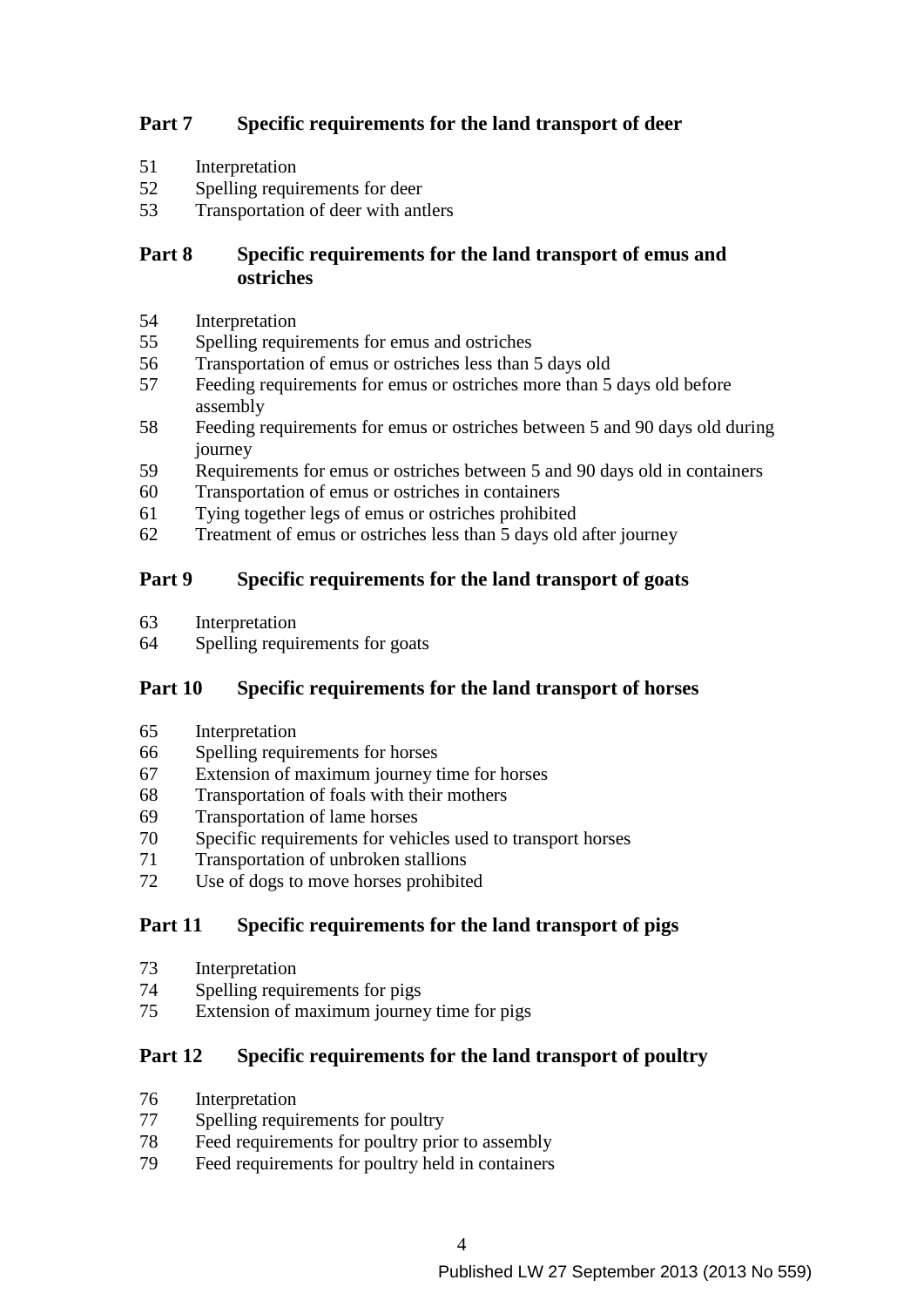- 80 Transportation of poultry in containers<br>81 Lifting of poultry during transport
- 81 Lifting of poultry during transport<br>82 Tying legs of poultry together prob
- 82 Tying legs of poultry together prohibited<br>83 Transportation of poultry less than 5 days
- 83 Transportation of poultry less than 5 days old<br>84 Treatment of poultry less than 5 days old after
- Treatment of poultry less than 5 days old after journey

# **Part 13 Specific requirements for the land transport of sheep**

- 85 Interpretation<br>86 Spelling require
- Spelling requirements for sheep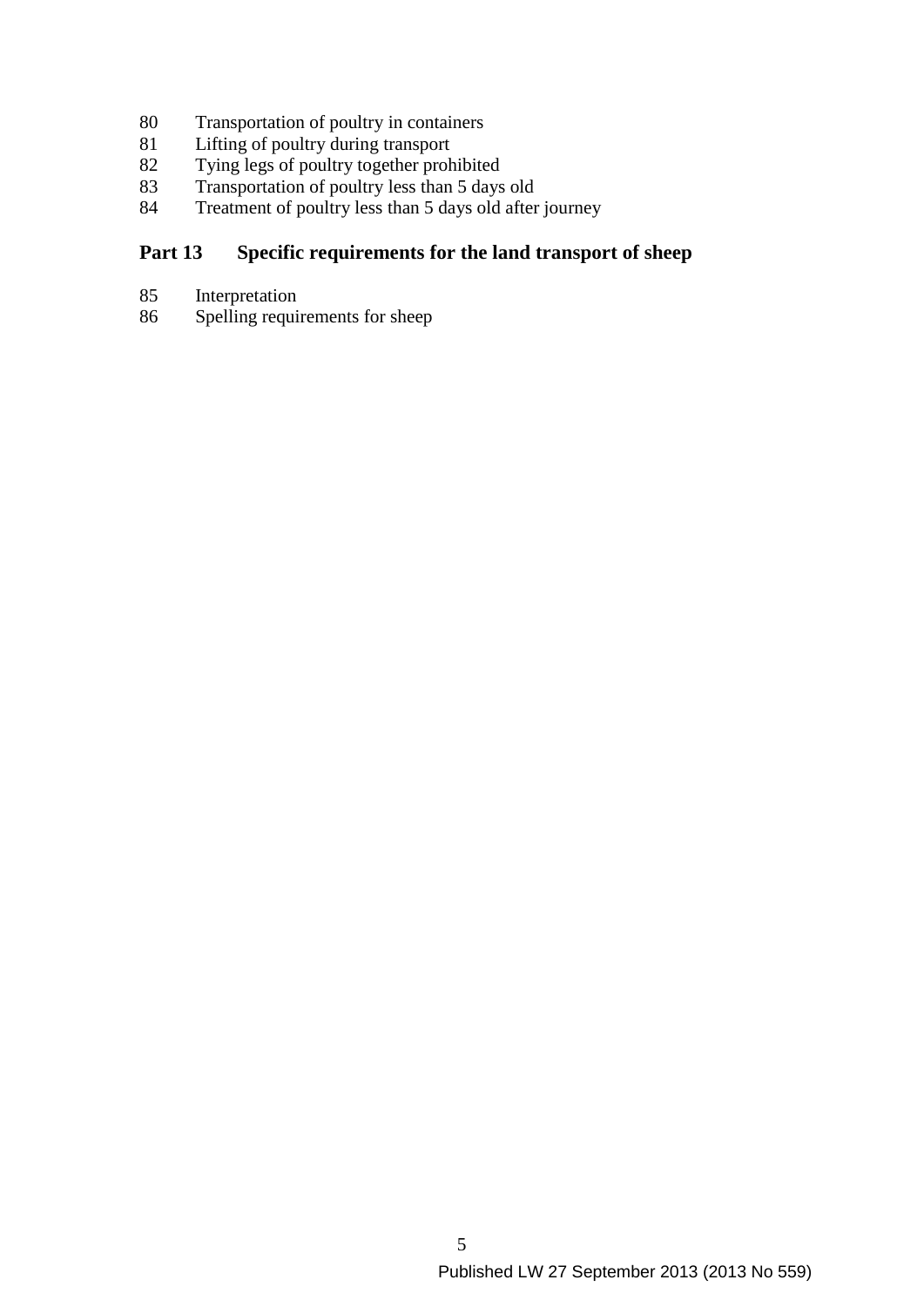# **Prevention of Cruelty to Animals (Land Transport of Livestock) Standards 2013 No 2**

under the

Prevention of Cruelty to Animals Regulation 2012

# **Part 1 Preliminary**

### **1 Name of Standards**

These Standards are the *Prevention of Cruelty to Animals (Land Transport of Livestock) Standards 2013 No 2*.

**Note:** These Standards are referred to in Column 2 of Schedule 1 to the *Prevention of Cruelty to Animals Regulation 2012*. Clause 26(5) of that Regulation provides that these Standards are the relevant Standards, for the purposes of clause 26 of that Regulation, for a business specified in Column 1 of Schedule 1, being a business involved in the process of transporting livestock.

#### **2 Commencement**

- (1) These Standards commence on the same day as the *Prevention of Cruelty to Animals Amendment (Livestock Transport Standards) Regulation 2013*.
- (2) These Standards replace the *Prevention of Cruelty to Animals (Land Transport of Livestock) Standards 2013 No 1*.

### **3 Application of these Standards**

These Standards apply to a business involved in the livestock transport process.

### **4 Interpretation**

### (1) **Definitions**

In these Standards:

*access to feed* means a reasonable opportunity for livestock to eat feed of a suitable quality and quantity to maintain condition.

*access to water* means a reasonable opportunity for livestock to drink water of a suitable quality and quantity to maintain hydration.

*airflow* means natural or mechanically induced air movement sufficient to provide oxygen and remove excessive heat load and noxious gases.

*alpaca* means an animal of the species *Vicugna pacos*.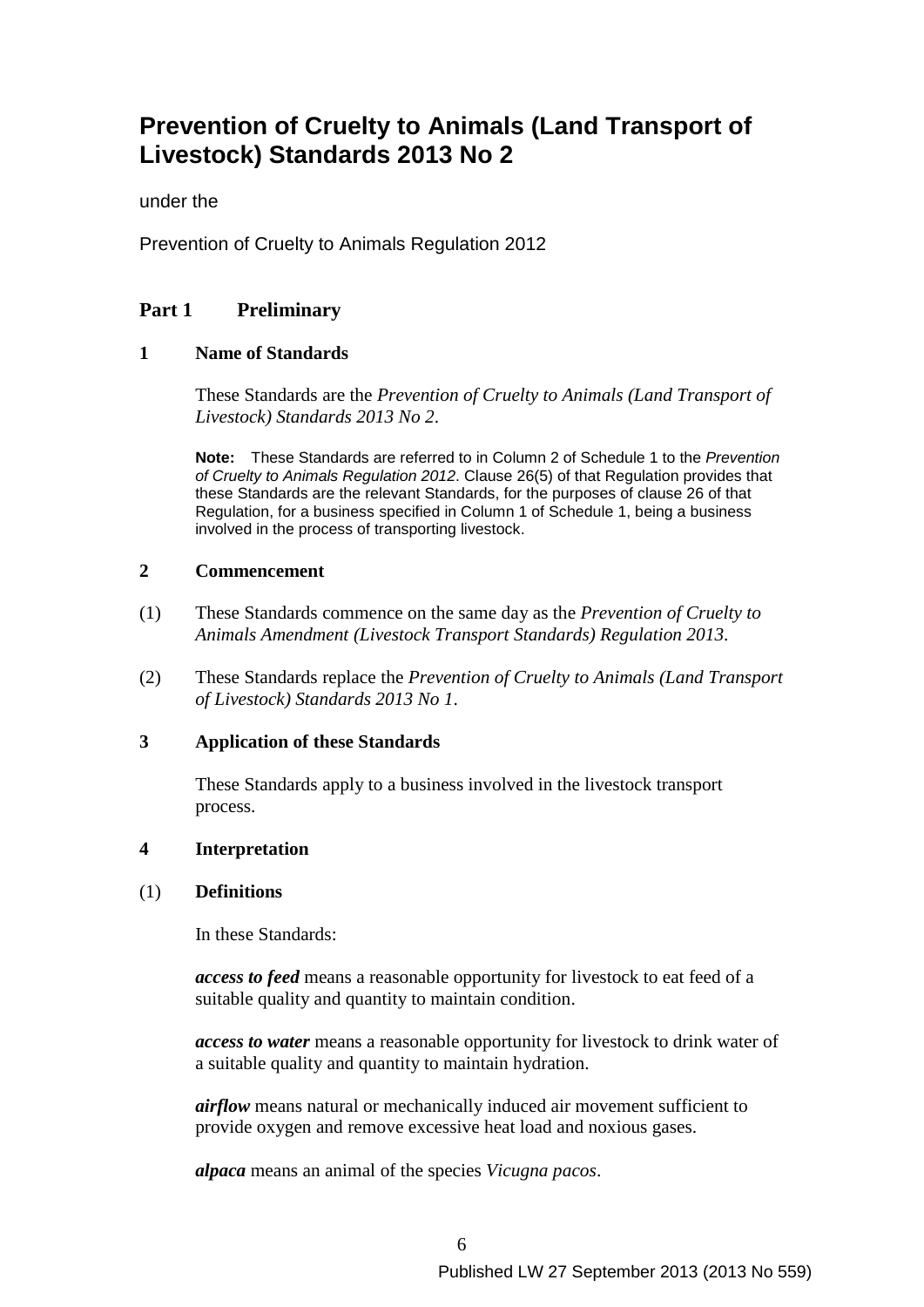*animal* - see clause 4(2) of these Standards.

*assemble* in relation to livestock, means the process of bringing livestock together in a place such as a yard, shed, or container before loading and includes mustering, capture, handling, restraining and any procedure used to prepare livestock for loading and transport.

*bird* means an emu, ostrich or poultry.

*buffalo* means an animal of the species *Bubalus bubalis* and includes buffalo cattle crosses.

*camel* means an animal of the species *Camelus dromedarius*.

*cattle* means an animal of the genus Bos.

*class*, in relation to livestock, means a group of a livestock species defined by characteristics such as age, size or other physiological criteria.

*competent person* – see clause 6 of these Standards.

*container* means a box or cage used for transporting birds.

*crate* means any structure on or attached to a vehicle used for transporting livestock and includes a trailer.

*deer* means an animal of any of the following species and any crosses of those species:

- (a) *Cervus timorensis* (having the common name rusa or sambar),
- (b) *Dama dama* (having the common name fallow),
- (c) *Cervus elaphus* (having the common name red), and
- (d) *Cervus canadensis* (having the common name elk).

*depot* means a facility or yard where livestock are rested between journeys or a holding facility where livestock are delivered from farms for assembly before a journey.

*driver rest stop* means a period when a vehicle stops for the purpose of the driver having a rest and the livestock remain on the vehicle without access to water or access to feed.

*emu* means an animal of the species *Dromaius novaehollandiae.* 

*fit for the intended journey* or *fit for the remainder of the intended journey* – see clause 7 of these Standards.

*goat* means an animal of the genus Capra.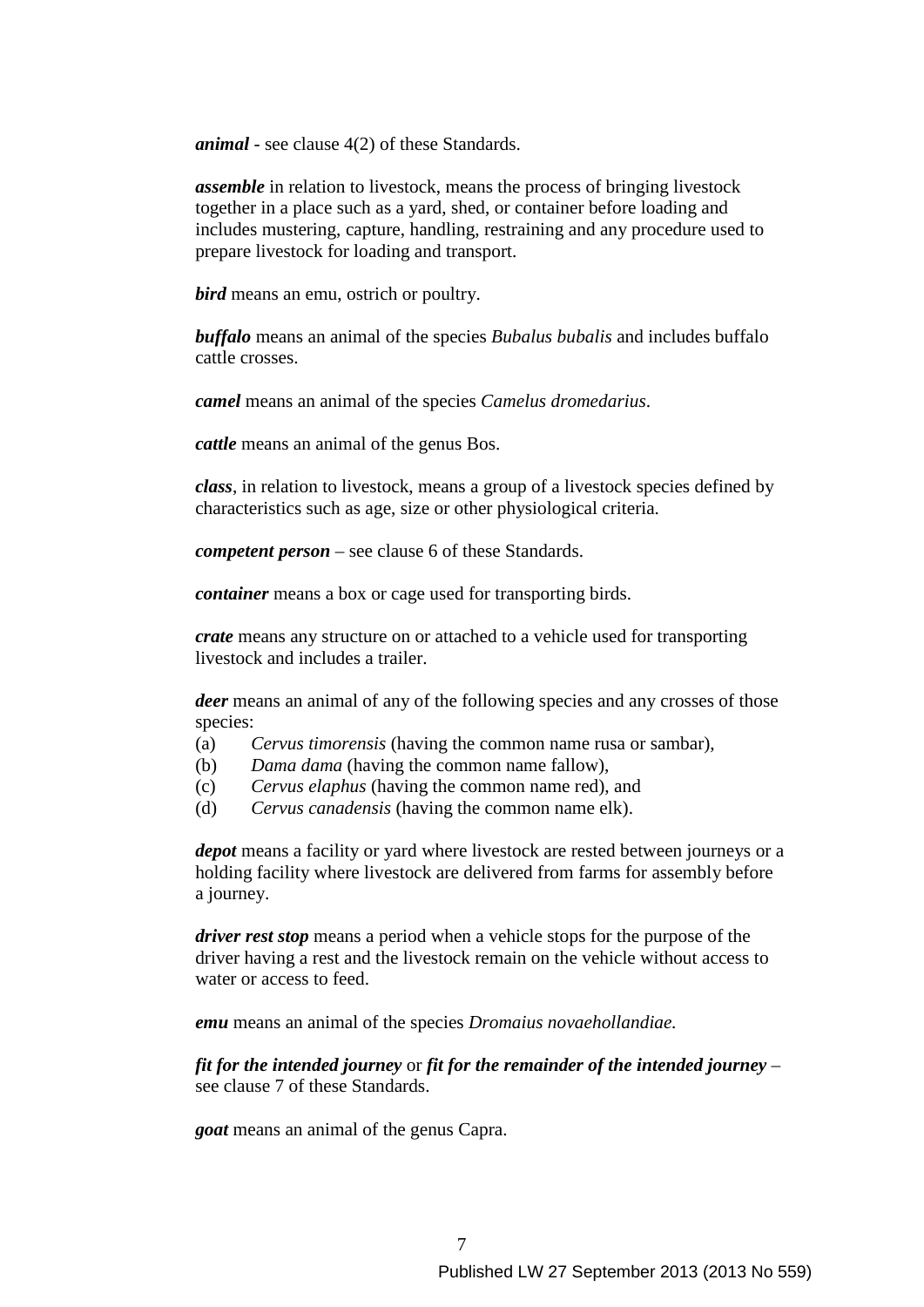*horse* means an animal of the species *Equus caballus* and *Equus asinus* and any crosses of those species.

*humane destruction* means killing an animal in a manner which causes rapid unconsciousness and then death of the animal while it is unconscious.

*inspect* in relation to livestock, means a visual appraisal of the health of an animal.

*journey* means the loading, transporting and unloading of livestock.

*journey time* means the period of time commencing when the loading of livestock for a journey starts and finishing when livestock have been unloaded.

*lairage* means a holding yard or holding facility at an abattoir.

*lift*, in relation to livestock, means to raise the entire body weight of an animal off the ground.

*livestock* means alpacas, buffalo, camels, cattle, deer, emus, goats, horses, ostriches, pigs, poultry or sheep.

*livestock-handling facility* means a yard, raceway, ramp, crush, building or enclosure used for the purpose of holding livestock to be loaded or after livestock have been unloaded and includes a saleyard, depot, lairage and portable facilities, but does not include a paddock or laneway with conventional wire fencing.

*livestock-processing plant* means an abattoir or premises used for the slaughter of livestock and the production of meat or meat products.

*load* means to move livestock onto a vehicle for the purpose of transport and includes picking up birds in containers and vehicle-to-vehicle transfer of livestock.

*nature of the intended journey* includes the duration, distance, route, road conditions, terrain, traffic, prevailing weather and any other factors that could affect a journey for livestock.

*ostrich* means an animal of the species *Struthio camelus.* 

*owner* means a person who owns livestock. **Note:** In section 21(1) of the *Interpretation Act 1987*, *person* is defined so as to include an individual, a corporation and a body corporate or politic.

*person in charge* – see clause 5 of these Standards.

*pig* means an animal of the genus Sus.

*poultry* means an animal of any of the following species: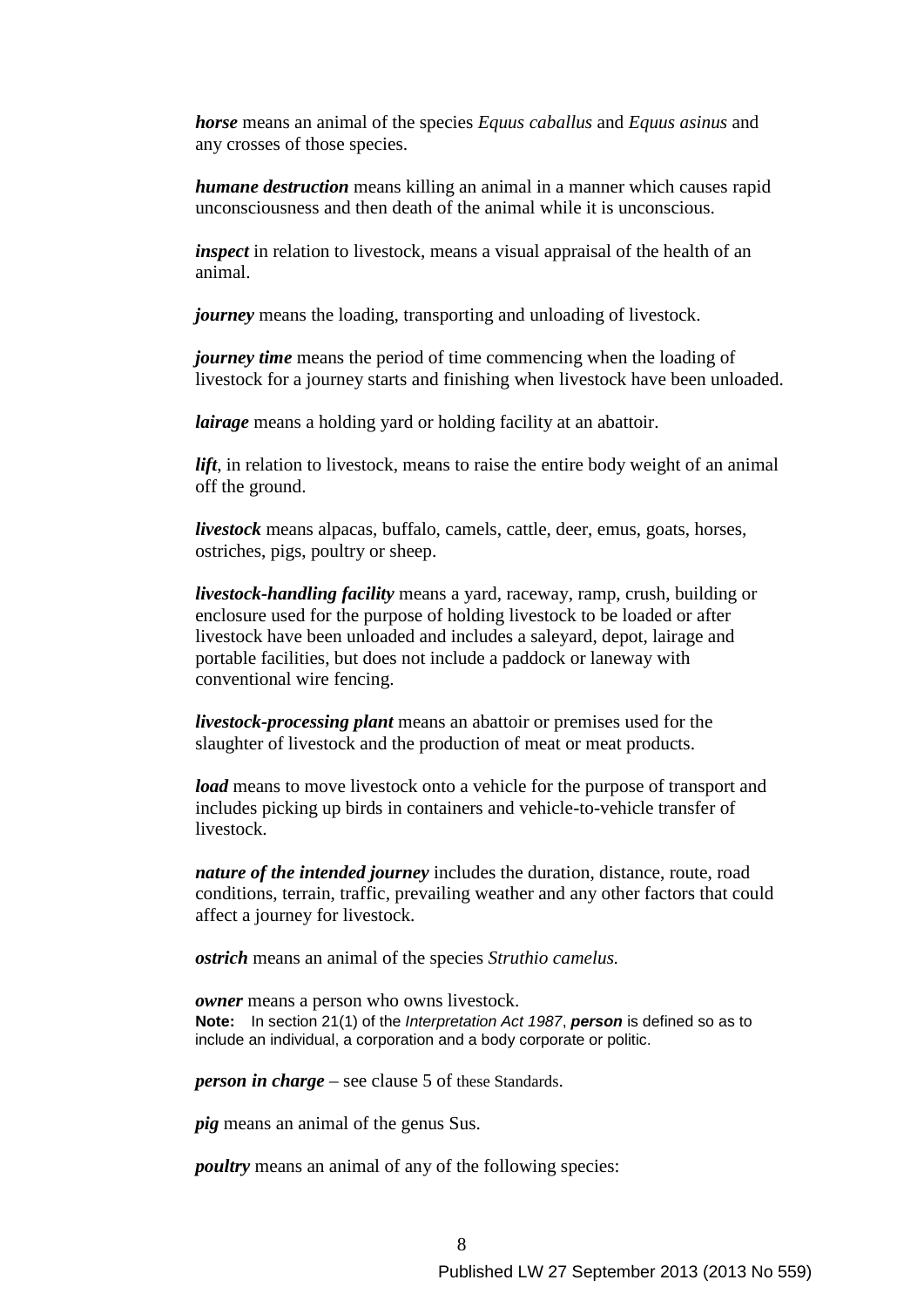- (a) *Gallus gallus domesticus* (commonly known as domestic chickens),
- (b) *Meleagris gallopavo* (commonly known as turkeys),
- (c) *Anser anser* (commonly known as geese),
- (d) *Anas* spp. and *Cairina moschata* (commonly known as ducks),
- (e) *Numida meleagris* (commonly known as guinea fowl),
- (f) *Coturnix japonica* (commonly known as quails),
- (g) *Columba livia* (commonly known as pigeons), and
- (h) *Syrmaticus* spp., *Lophura* spp., *Phasianus* spp., *Chrysolophus* spp. and *Lophophorus* spp. (commonly known as pheasants and partridges).

*record*, in relation to the transport of livestock, means a document (including an electronic record) that is accessible and capable of accompanying livestock and includes:

- (a) a consignment sheet, health certificate, national vendor declaration or equivalent document, an invoice, a waybill, a diary entry, or
- (b) any other record that shows the person in charge of livestock during the transport process, including at any livestock-handling facility.

**Note:** In section 21(1) of the *Interpretation Act 1987*, *document* is defined to include not only paper but also computer or other electronic records.

*risk to the welfare*, in relation to livestock, means the potential for a factor to affect the welfare of livestock in a way that causes pain, injury or distress to the livestock.

*saleyard* means any premises used or established for use wholly or partly for the sale of livestock.

*sheep* means an animal of the genus Ovis.

*spell* means a period of time when livestock are unloaded and each animal is provided with access to water, access to feed and space to lie down. The period of the spell commences when all livestock are unloaded and ends when the livestock are assembled for reloading.

*the Act* means the *Prevention of Cruelty to Animals Act 1979.* 

*the Regulation* means the *Prevention of Cruelty to Animals Regulation 2012.* 

*time off water*– see clause 8 of these Standards.

*transport*, in relation to livestock, means to carry or convey on a vehicle by road, rail or by vehicle aboard a ship.

*transport process* means all stages involved in moving livestock from one place to another and includes assembling, selecting livestock to be transported, holding livestock prior to loading, loading, transporting, unloading and handling livestock at a destination.

*unload* means to move livestock that have been transported off a vehicle at the end of a journey.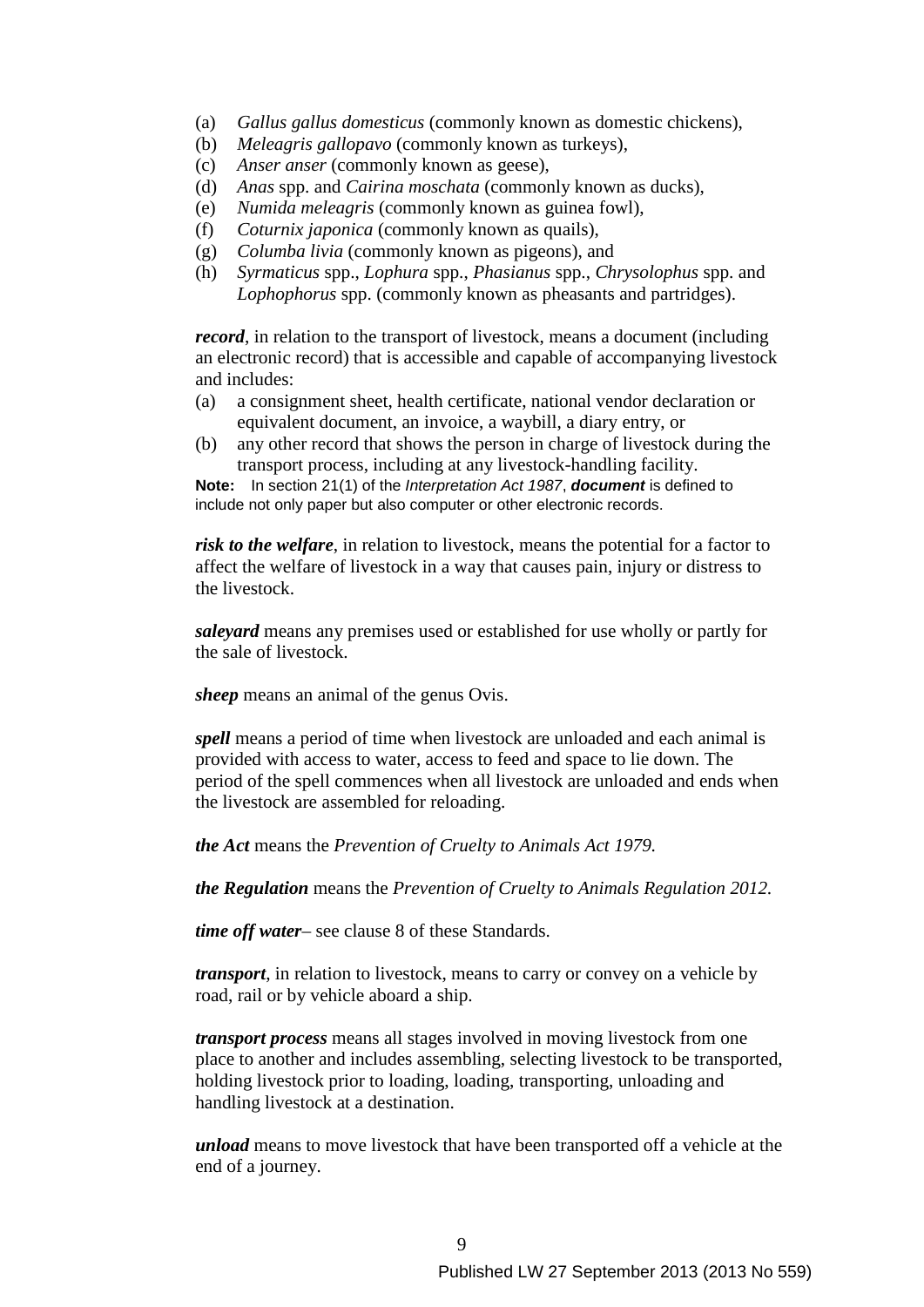*vehicle* means any conveyance used for transporting livestock and includes a prime mover, a trailer, a rigid body truck, wagon and train.

*veterinary practitioner* has the same meaning as in the *Veterinary Practice Act 2003.* 

- (2) In these Standards, *animal* is used to refer to an individual animal of a species referred to in the definition of livestock.
- (3) Notes in these Standards do not form part of these Standards.

#### **5 Meaning of 'person in charge'**

In these Standards, *person in charge*, in relation to livestock, includes:

- (a) the owner of the livestock,
- (b) a person who has the livestock in the person's possession or custody, or under the person's care, control or supervision,
- (c) where a person referred to in paragraph (b) is bound to comply with the directions, in respect of the livestock, of any servant or agent of the owner of the livestock, that servant or agent, as the case may be,
- (d) where the livestock are confined on or in a vehicle or are being loaded on a vehicle:
	- (i) the proprietor of the business, and each person concerned in the management of the business, that owns or uses the vehicle or manages or controls the use of the vehicle, and
	- (ii) the driver of the vehicle,
- (e) where the livestock are confined in a livestock-handling facility:
	- (i) the proprietor of the business, and each person concerned in the management of the business, that owns, uses or manages or controls the livestock-handling facility, and
	- (ii) a person who is handling the livestock and is employed by or working for the business that owns, uses or manages or controls the livestock-handling facility.
- (f) where livestock are confined on a roll-on/roll-off livestock transport vehicle on a marine vessel on a sea journey:
	- (i) the proprietor of the business, and each person concerned in the management of the business, that owns or uses the marine vessel manages or controls the use of the marine vessel, and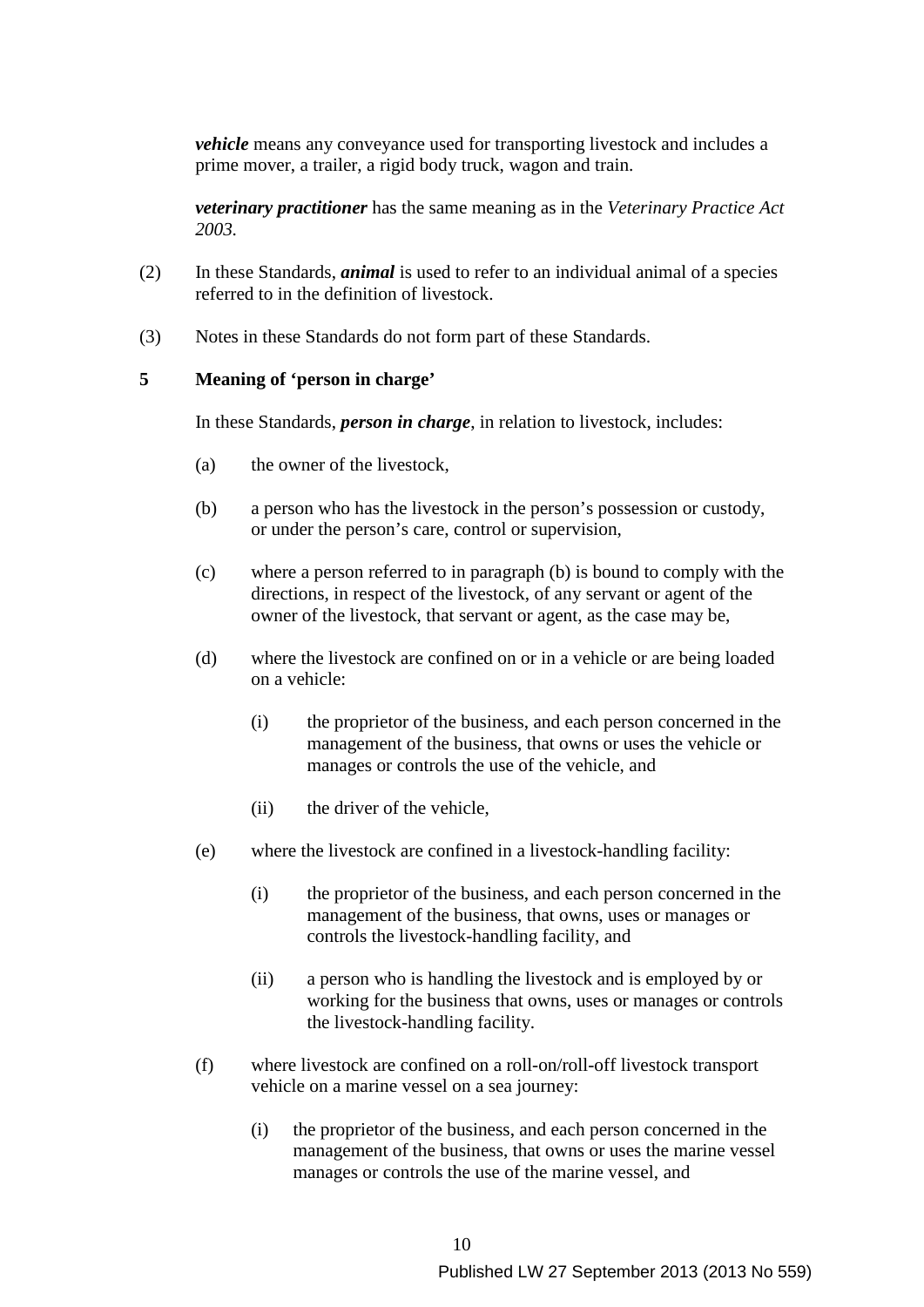- (ii) a person who is handling the livestock and is employed by or working for the business that owns, uses or manages or controls the use of the marine vessel, and
- (g) where the livestock have been unloaded at a destination or the completion of a journey including at a property, feedlot, saleyard, depot or livestock-processing plant:
	- (i) the proprietor of the business, and each person concerned in the management of the business, that owns, uses or manages or controls the premises where the livestock have been received, and
	- (ii) a person who is handling the livestock and is employed by or working for the business that owns, uses or manages or controls the premises where the livestock have been received.

### **6 Meaning of 'competent person'**

For the purposes of these Standards, a person is a *competent person* if the person, when performing any of the following tasks in connection with the transport of livestock, has the knowledge, skills and experience to perform that task in a manner that does not compromise the welfare of the livestock:

- (a) moving and handling livestock,
- (b) inspecting and assessing the health and well-being of livestock,
- (c) maintaining records of inspections and assessments of livestock,
- (d) planning and contingency procedures, and
- (e) humane destruction of livestock.

### **7 Meaning of 'fit for the intended journey' or 'fit for the remainder of the intended journey'**

For the purposes of these Standards, an animal is considered to be not *fit for the intended journey* or not *fit for the remainder of the intended journey* if the animal has or exhibits any one or more of the following conditions:

- (a) the animal is not able to walk on its own by bearing weight on all legs,
- (b) the animal is severely emaciated,
- (c) the animal is visibly dehydrated,
- (d) the animal is showing visible signs of severe injury or distress,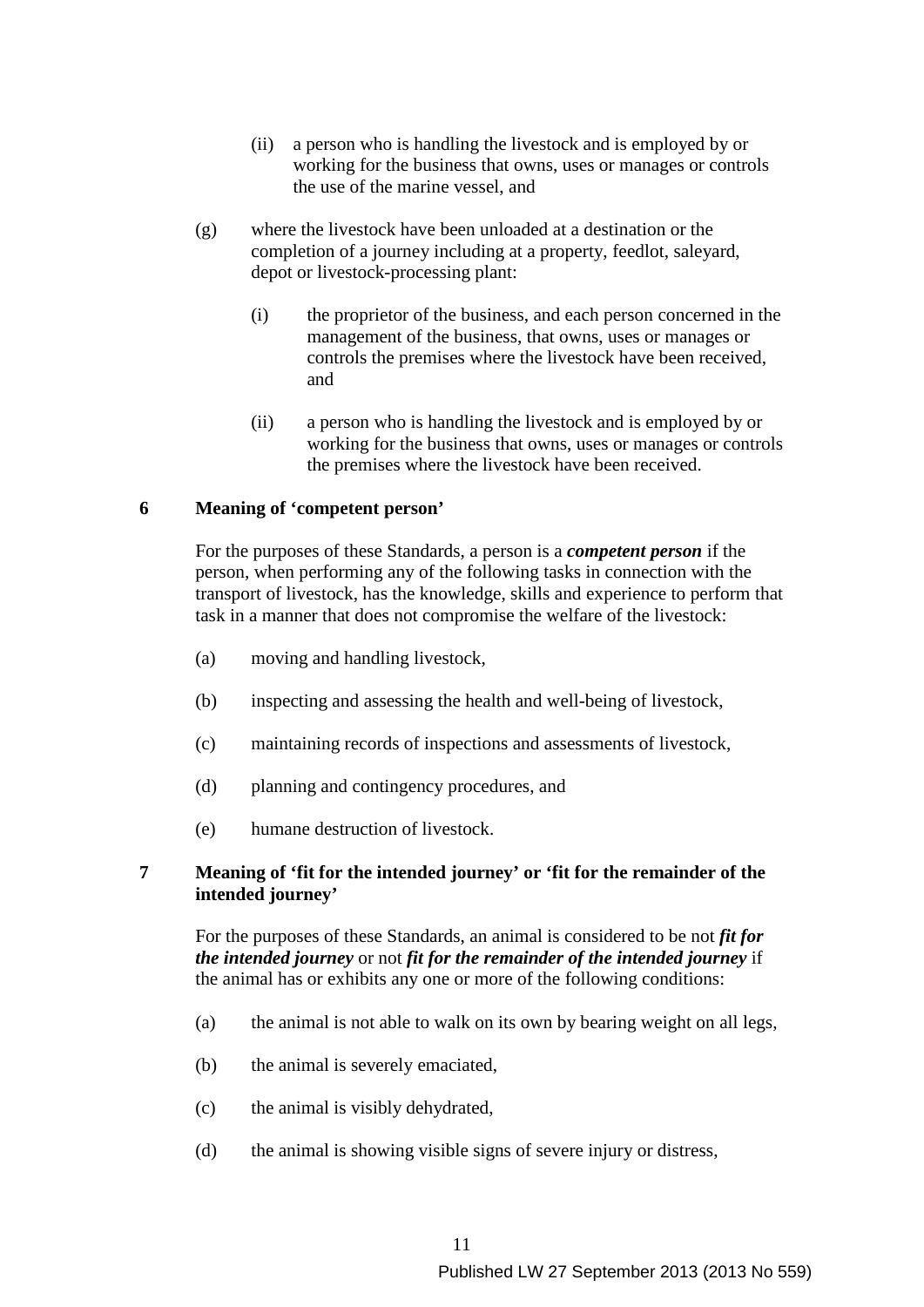- (e) the animal has any condition that is likely to cause increased pain or distress during a journey,
- (f) the animal is blind in both eyes,
- (g) the animal is known or visually assessed to be more than the number of weeks pregnant specified in Column 2 of the Table for the species specified opposite in Column 1 of the Table, unless the time off water and the journey time is less than 4 hours and the animal is being transported directly to the animal's final destination:

| <b>Column 1</b><br><b>Species</b> | Column 2<br><b>Number of weeks</b> |
|-----------------------------------|------------------------------------|
| Alpacas                           | 43                                 |
| <b>Buffalo</b>                    | 43                                 |
| Camels                            | 53                                 |
| Cattle                            | 37                                 |
| Deer                              | 30                                 |
| Goats                             | 19                                 |
| Horses                            | 43                                 |
| Pigs                              | 14                                 |
| Sheep                             | 19                                 |

### **Table**

### **8 Meaning and calculation of time off water**

- (1) In these Standards, *time off water* means the total time period livestock are not provided with access to water during the transport process and is calculated in accordance with this clause.
- (2) The total time period referred to in subclause (1) is the sum of the following time periods (the *transport process time*):
	- (a) the period of time the livestock are being assembled,
	- (b) the period of time the livestock are held in a livestock-holding facility prior to loading,
	- (c) the period of time the livestock are being loaded,
	- (d) the period of time the livestock are on a vehicle, whether moving or stationary,
	- (e) the period of time the livestock are unloaded, and
	- (f) the period of time the livestock are held in a livestock-handling facility at the end of a journey until access to water is provided,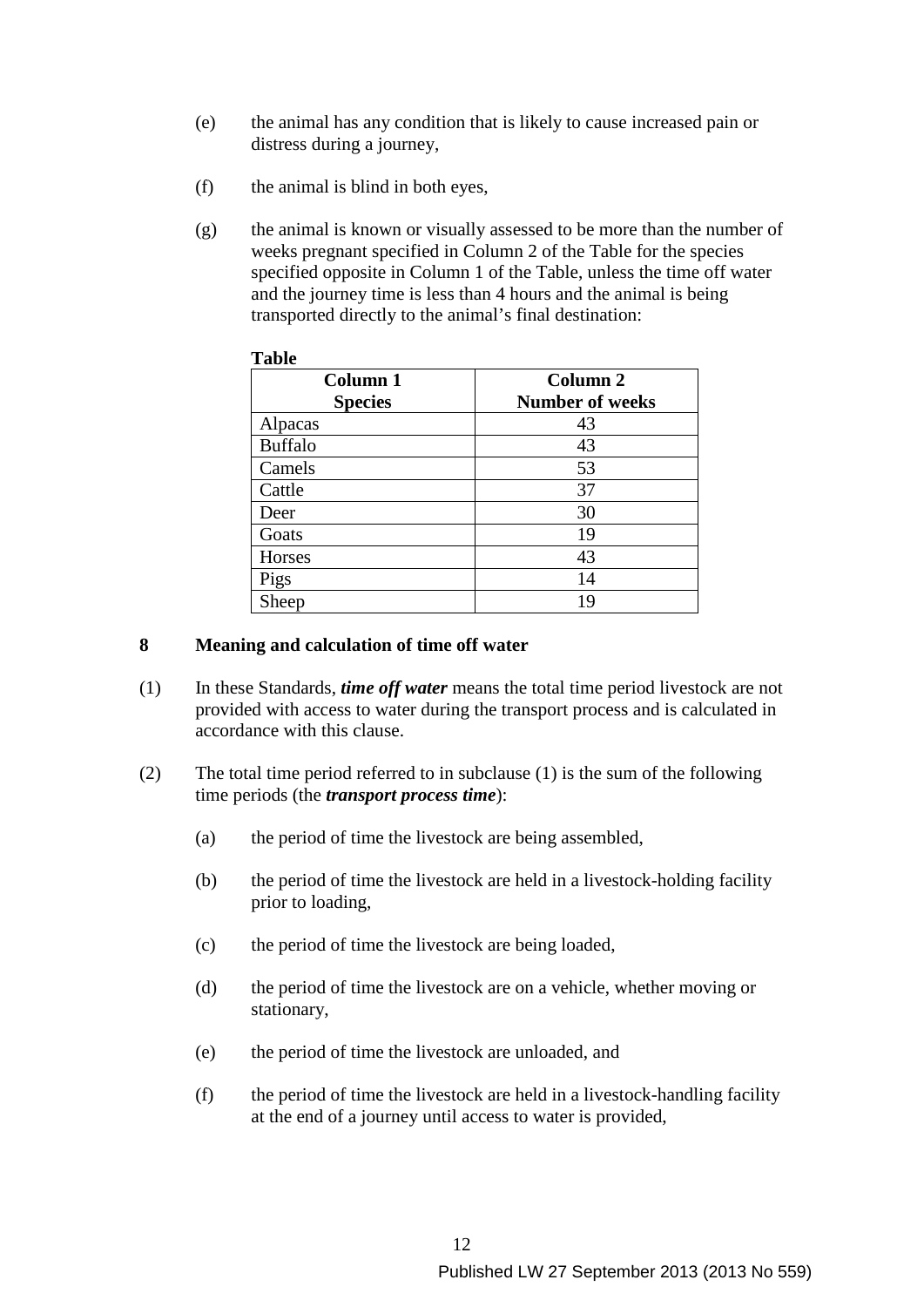less any period of time during the transport process time when the livestock are provided with access to water for a period of 4 hours or more, but less than 24 hours.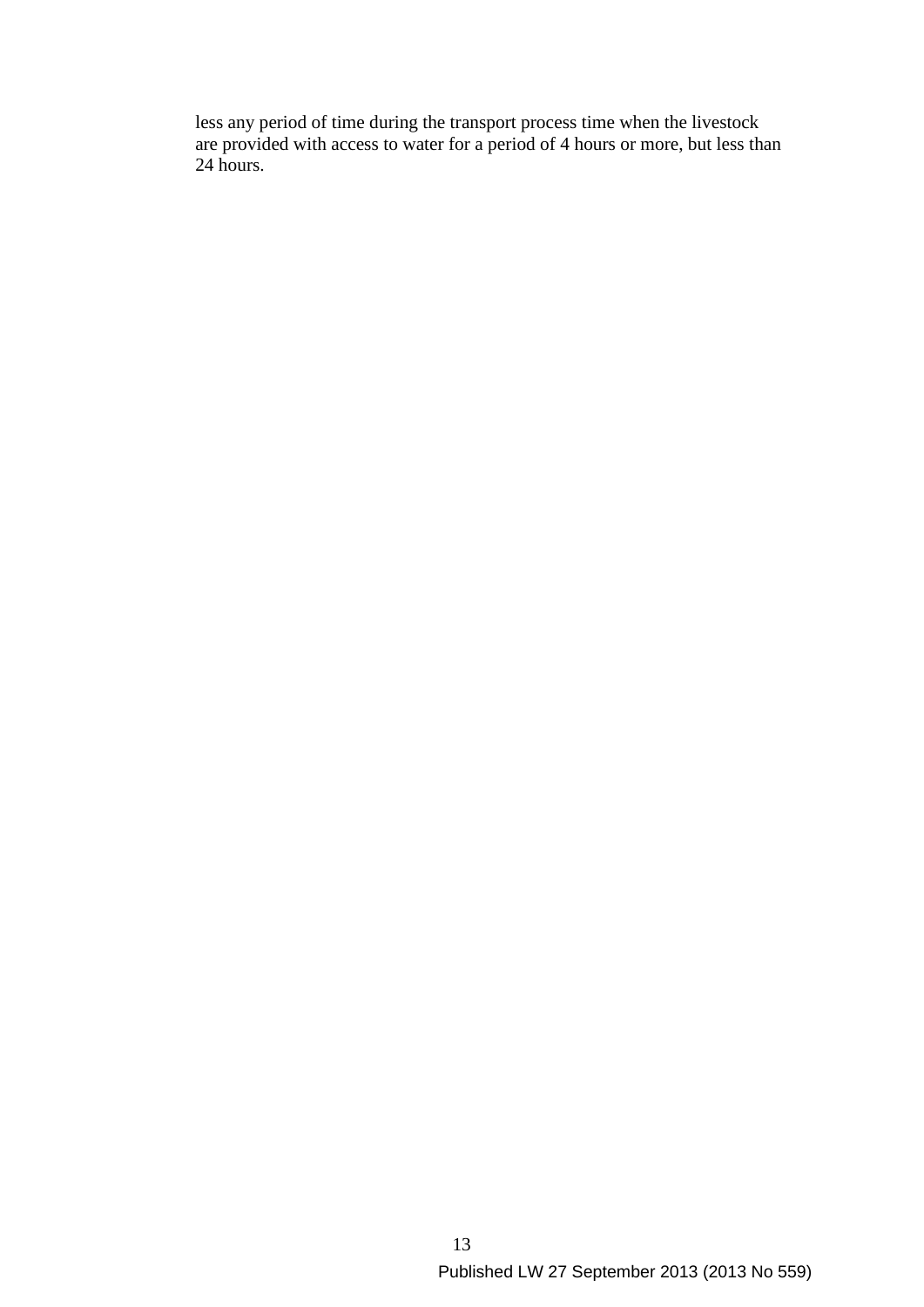# **Part 2 General standards for the land transport of livestock**

# **Division 1 Responsibilities and planning**

# **9 Responsibility for welfare of livestock**

A person in charge of livestock at any time during the transport process must ensure the welfare of livestock.

### **10 Records requirements for journeys exceeding 24 hours**

- (1) If a person in charge of livestock during a journey reasonably expects the journey time to exceed 24 hours, the person in charge must possess records in relation to the livestock being transported that specify:
	- (a) the date and time the livestock last had access to water, and
	- (b) the date and time of each livestock inspection, any livestock welfare concerns arising from an inspection and all actions taken in relation to those concerns, and
	- (c) emergency contacts in respect of the livestock.
- (2) If a journey time exceeds 24 hours and the person in charge of livestock during that journey is transferring responsibility for the livestock to another person, the person in charge must update the information specified in subclause (1) and provide the updated records to the person who is receiving the livestock.

# **Division 2 Competency**

# **11 Competency to deal with livestock**

A person carrying out any of the following tasks in connection with livestock at any time during the transport process must be a competent person in the task being carried out or must be supervised by a competent person in that task:

- (a) moving and handling livestock,
- (b) selecting livestock for transport,
- (c) loading,
- (d) transporting livestock,
- (e) unloading,
- (f) handling livestock immediately after they have been unloaded.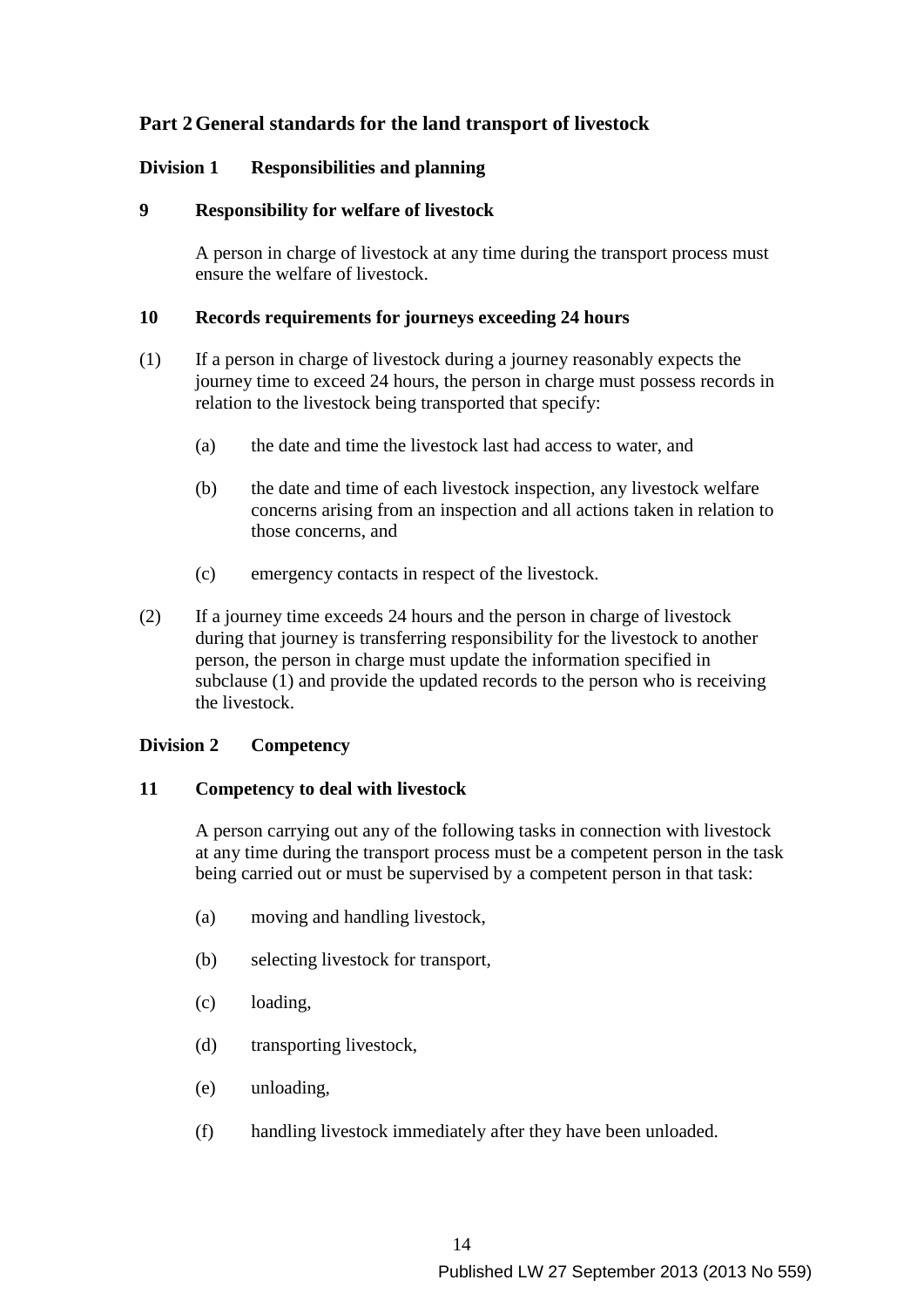# **Division 3 Transport vehicles and facilities**

#### **12 Transport vehicles and facilities for livestock**

- (1) A person who provides or uses:
	- (a) a vehicle for transporting livestock, or
	- (b) a livestock-handling facility in connection with the transport of livestock,

must ensure the vehicle or livestock-handling facility is constructed, maintained and operated in a way that minimises risk to the welfare of the livestock.

- (2) A person who provides or uses a vehicle or livestock-handling facility referred to in subclause (1) must ensure the vehicle or livestock-handling facility satisfies each of the following requirements:
	- (a) is appropriate to contain the species of livestock being transported, held, loaded or unloaded,
	- (b) has effective airflow,
	- (c) has flooring that minimises the likelihood of livestock slipping or falling or otherwise being injured,
	- (d) is free from internal protrusions and other objects that could cause injury to livestock, and
	- (e) has sufficient vertical clearance for livestock to minimise the likelihood of injury.

**Note:** Clause 38 of the *Prevention of Cruelty to Animals Regulation 2012* provides, in respect of cattle, horses, sheep, goats, pigs and deer, that it is an offence to carry or convey such animals in a cage or vehicle unless the cage or vehicle is of a height that allows the animal to stand upright without any part of the animal coming into contact with the roof, ceiling or cover of the cage or vehicle. That offence has a maximum penalty of 25 penalty units.

### **Division 4 Fitness of livestock for transport**

#### **13 Selection of livestock for transport**

A person in charge of livestock that have been assembled for transport:

- (a) must assess whether each animal is fit for the intended journey, and
- (b) must not supply an animal for transport that is assessed to be not fit for the intended journey except in accordance with advice from a veterinary practitioner.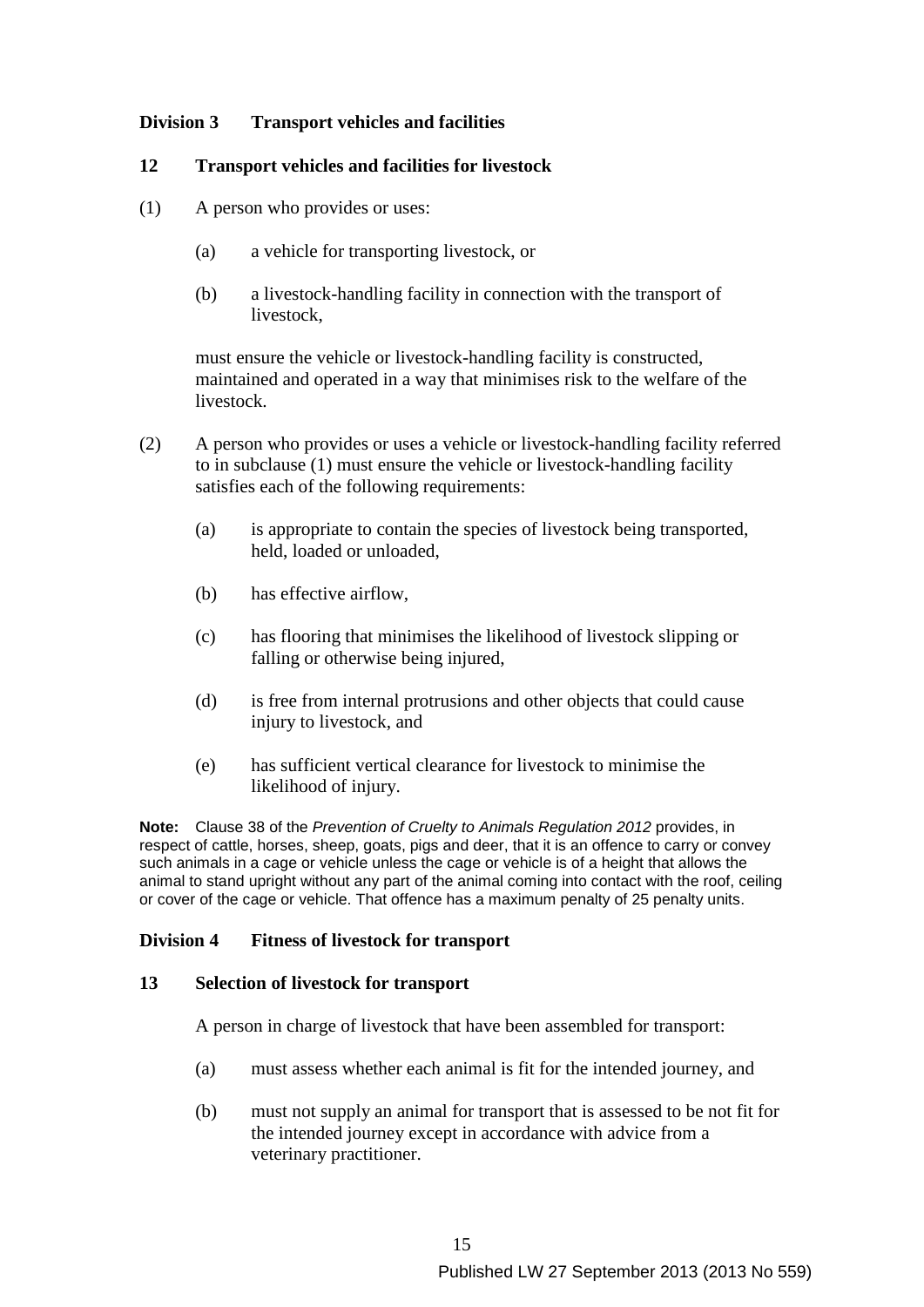### **14 Fitness of loaded livestock**

A person in charge of livestock that are to be loaded or are being loaded:

- (a) must assess whether each animal is fit for the intended journey, and
- (b) must not load an animal that is assessed to be not fit for the intended journey except in accordance with advice from a veterinary practitioner.

### **15 Livestock not fit for transport**

If an animal has been assessed to be not fit for the intended journey and has not been loaded, a person in charge of the animal must make appropriate arrangements for the care, treatment or humane destruction of the animal at the first reasonable opportunity.

### **Division 5 Loading, transporting and unloading livestock**

### **16 Loading density of livestock**

- (1) A person in charge of livestock (other than birds being loaded in a container) being loaded on a vehicle (other than the driver of a train) must:
	- (a) assess the loading density of the livestock in each pen or division in a crate, based on the average live weight of the livestock being loaded, and
	- (b) manage the loading density of livestock so as to minimise the risk to the welfare of the livestock.
- (2) A person in charge of birds being loaded in a container must:
	- (a) assess the loading density of the birds in each container, based on the average live weight of the birds being loaded, and
	- (b) manage the loading density of the birds so as to minimise the risk to the welfare of the birds.
- (3) In assessing and managing loading density for the purposes of subclauses (1) and (2), the person in charge must have regard to each of the following factors:
	- (a) the species and class of the livestock,
	- (b) the size and body condition of the livestock**,**
	- (c) the wool or hair length of the livestock,
	- (d) the horn status of the livestock,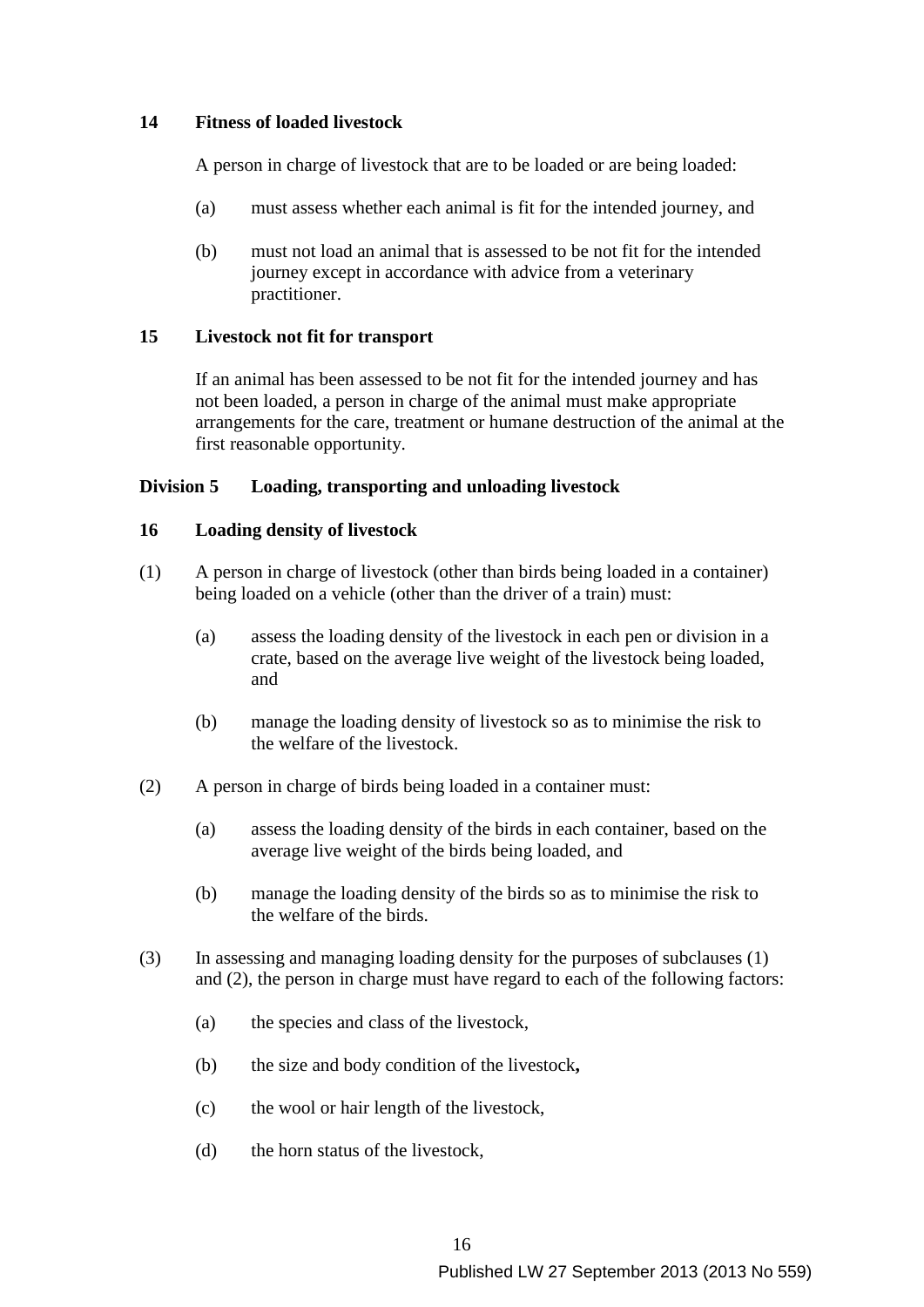- (e) the predicted climatic conditions for the intended journey,
- (f) the nature of the intended journey, and
- (g) the design and capacity of the vehicle.
- (4) In this clause:

*loading density* means the amount of space provided for each animal in a crate or container or the number of animals per area in a crate or container.

### **17 Segregation of livestock during transport**

- (1) A person in charge of livestock on a vehicle must ensure the livestock are segregated by sufficient internal partitions to minimise the risk to the welfare of the livestock on the vehicle.
- (2) In determining how livestock are to be segregated for the purposes of subclause (1), the person in charge must have regard to each of the following factors:
	- (a) the species, class and size of the livestock,
	- (b) the general health of each animal,
	- (c) the level of aggression of each animal, and
	- (d) the nature of the intended journey.

### **18 Handling of livestock during loading, transporting and unloading**

- (1) A person in charge of livestock during loading, transporting or unloading must handle livestock as follows:
	- (a) in a manner that is appropriate to the species and class of the livestock being handled, and
	- (b) in such a way that minimises pain or injury to the livestock being handled.
- (2) Without limiting subclause (1), a person in charge of livestock during loading, transporting or unloading must not handle an animal in any of the following ways:
	- (a) lift an animal (excluding poultry) by only the head, ears, horns, neck, tail, wool, hair or feathers,
	- (b) lift an animal by a single leg, except in any of the following the cases:
		- (i) a poultry animal,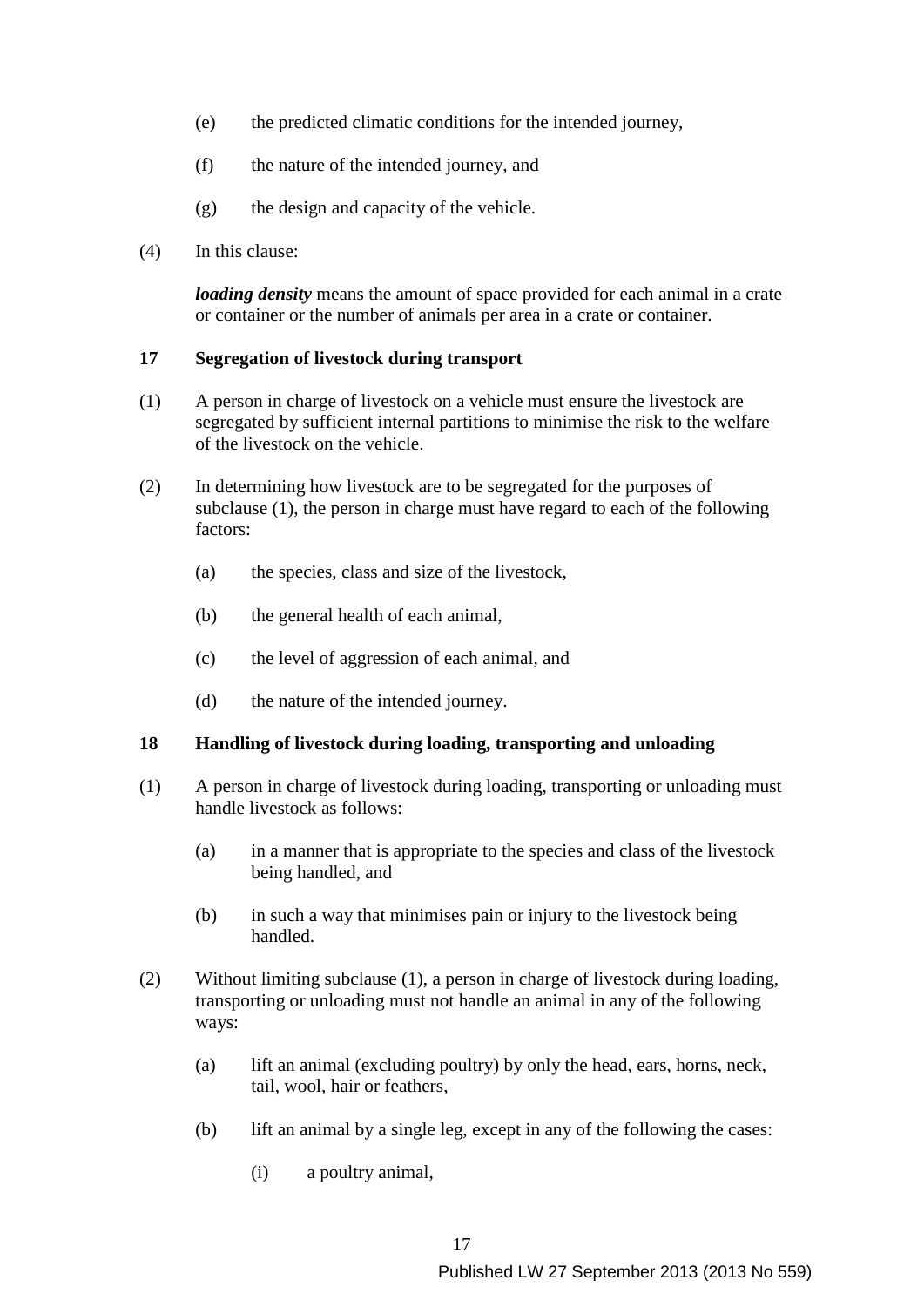- (ii) a sheep that is less than 15 kilograms live weight,
- (iii) a goat that is less than 15 kilograms live weight, or
- (iv) a pig that is less than 15 kilograms live weight,
- (c) lift an animal (excluding birds in a container) by mechanical means unless the animal is supported or secured as necessary,
- (d) throw or drop an animal,
- (e) punch or kick an animal or strike an animal in an unreasonable manner,
- (f) drag an animal that is unable to stand except in an emergency to allow safe handling, lifting, treatment or humane destruction of the animal**,**
- (g) use an electric prodder in any of the following ways:
	- (i) on the genital, anal or facial areas of an animal,
	- (ii) on an animal less than 3 months old,
	- (iii) on an animal that is unable to move away,
	- (iv) excessively on an animal.

**Note:** Section 16(2) of the *Prevention of Cruelty to Animals Act 1979* and clause 35 of, and Schedule 3 to, the *Prevention of Cruelty to Animals Regulation 2012* provides that it is an offence to use an electric stock prod upon an animal unless it is used for the limited purposes or in the limited circumstances, and on the species, specified in Column 2 of Schedule 3. That offence has a maximum penalty of 250 penalty units in the case of a corporation and 50 penalty units or imprisonment for 6 months, or both, in the case of an individual.

- (3) If a dog is used to handle or move livestock during loading, transporting or unloading, a person in charge of the livestock must:
	- (a) keep the dog, or ensure the dog is kept, under control at all times,
	- (b) not transport the dog in the same pen as the livestock, with the exception of a dog that lives with and is accepted within a flock or herd of another species on a permanent basis (known as a bonded guardian dog), and
	- (c) when the dog is working with deer, goats, pigs, sheep or birds muzzle a dog that habitually bites animals.
- (4) In subclause (3), *under control*, in relation to a dog, means that the dog is fully responsive to the commands of a person at all times while handling or moving livestock.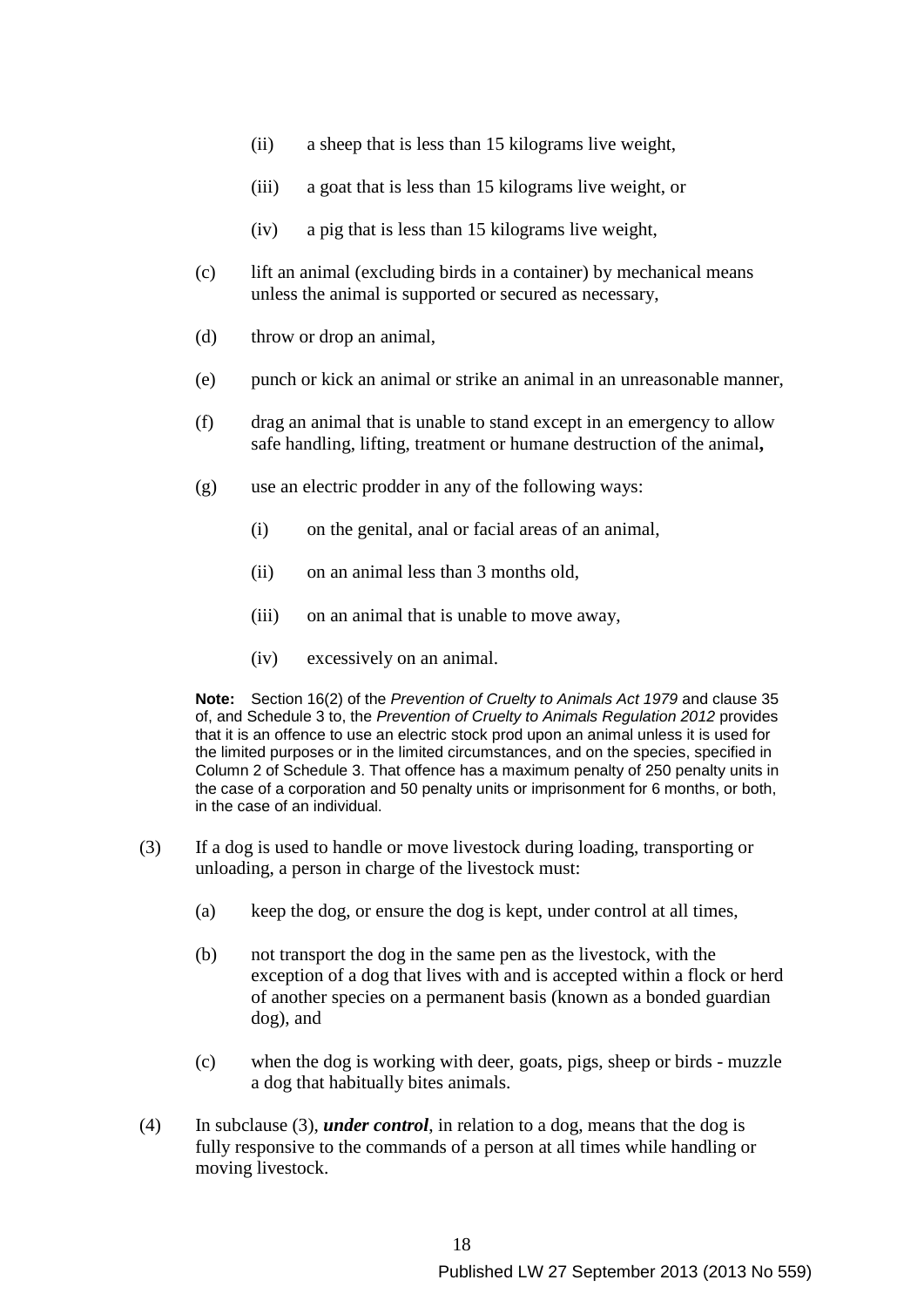**Note:** More specific requirements in relation to the use of a dog to move livestock may be specified in Parts 3 to 13.

### **19 Use of equipment during loading, transporting and unloading**

- (1) When livestock are being loaded or unloaded, a person in charge of the livestock must ensure that:
	- (a) the ramp and the vehicle the livestock are being loaded onto or unloaded off are properly aligned, and
	- (b) any gap between a ramp and the vehicle the livestock are being loaded onto or unloaded off is sufficiently narrow to minimise the likelihood of injury to the livestock during loading and unloading.
- (2) A person in charge of livestock on a vehicle (other than the driver of a train) must:
	- (a) inspect the crate immediately before departure, to ensure the doors of the crate are closed and secured, and
	- (b) inspect the receival yard immediately before unloading, to ensure there is free access and sufficient space for the livestock intended to be unloaded,
	- (c) take reasonable steps to notify the person receiving the livestock that the livestock have arrived at the destination, and
	- (d) if the journey time was greater than 24 hours, provide the person receiving the livestock with the records required by these Standards.

### **20 Inspection of livestock during transport**

- (1) A person in charge of livestock on a vehicle (other than the driver of a train) must inspect the livestock at each of the following times:
	- (a) before departure,
	- (b) within the first hour of the journey and then at least every 3 hours or at every driver rest stop, whichever comes first,
	- (c) each time the vehicle stops for a change of driver or vehicle, and
	- (d) at unloading.
- (2) The inspection requirements in subclauses (1)(b) and (c) do not apply:
	- (a) if the livestock are birds in containers, or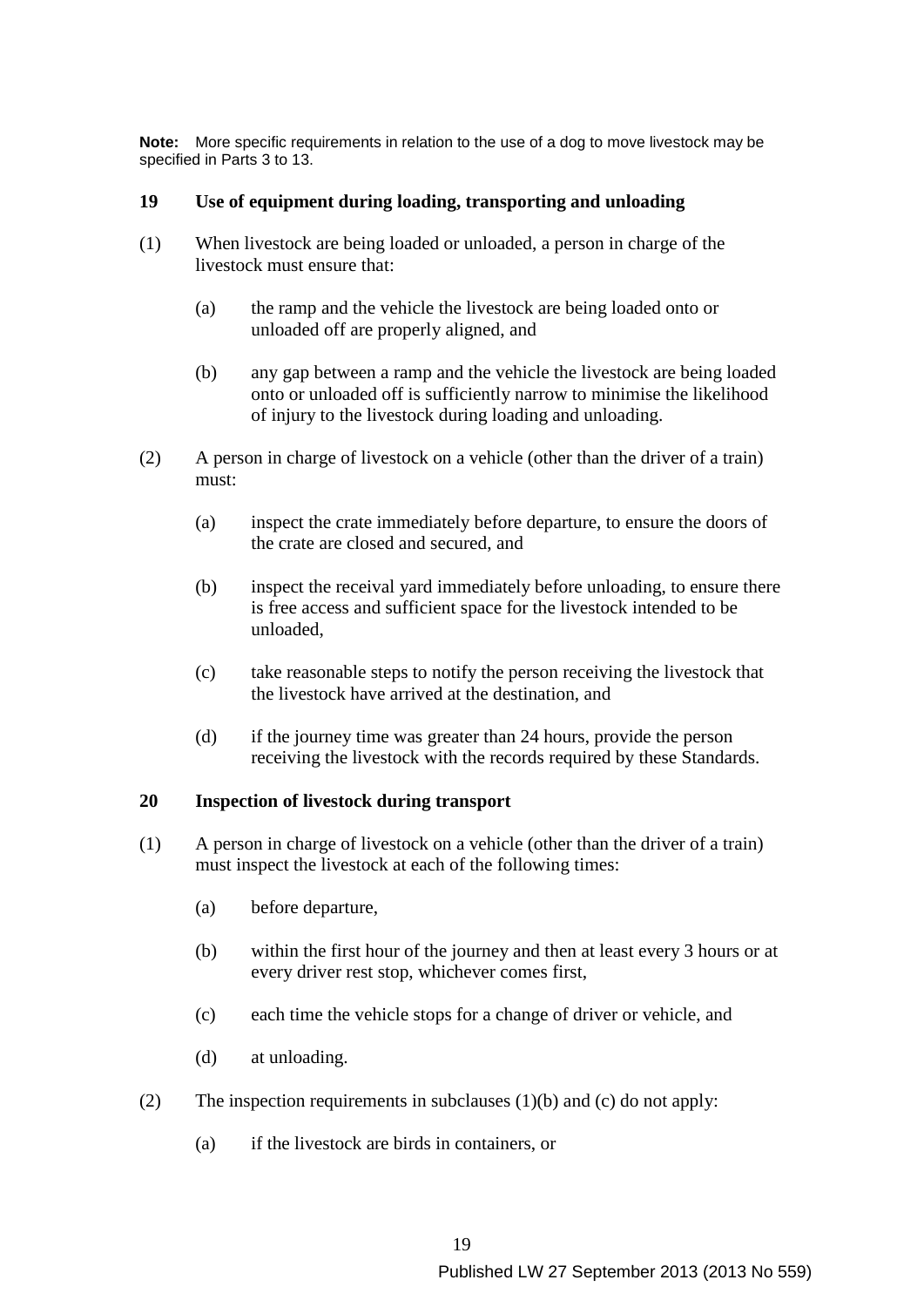- (b) if the livestock are on a roll-on/roll-off vehicle during a sea journey.
- (3) If a distressed or injured animal is identified by a person in charge during an inspection carried out in accordance with subclause (1), the person in charge must:
	- (a) provide assistance, or cause assistance to be provided, to the animal at the first reasonable opportunity, and
	- (b) identify any weak, ill or injured animal to a person receiving the livestock.

#### **21 Protection of livestock against extreme weather**

A person in charge of livestock at any time during the transport process must take reasonable steps to minimise the impact of extreme weather conditions on the livestock.

### **22 Treatment of livestock at destination**

A person in charge of livestock after the livestock have been unloaded at a destination must make appropriate arrangements at the first reasonable opportunity for the separation of weak, ill or injured livestock for rest and recovery, treatment, or humane destruction and for the disposal of dead livestock.

### **Division 6 Maximum time off water general requirements**

### **23 Interpretation**

In this Division:

*maximum time off water* means, for the class of livestock specified in Column 1 of a Table in Parts 3 to 13, the period of time specified opposite in Column 3 of a Table in Parts 3 to 13.

### **24 General management of time off water**

A person in charge of livestock at any time during the transport process must manage time off water so as to minimise risk to the welfare of the livestock having regard to each of the following factors:

- (a) the increased risk to the welfare of the livestock of a journey for which the journey time is close to the maximum time off water,
- (b) the assessment of the person in charge as to whether an animal is fit for the remainder of the intended journey,
- (c) the predicted climatic conditions, especially heat or cold,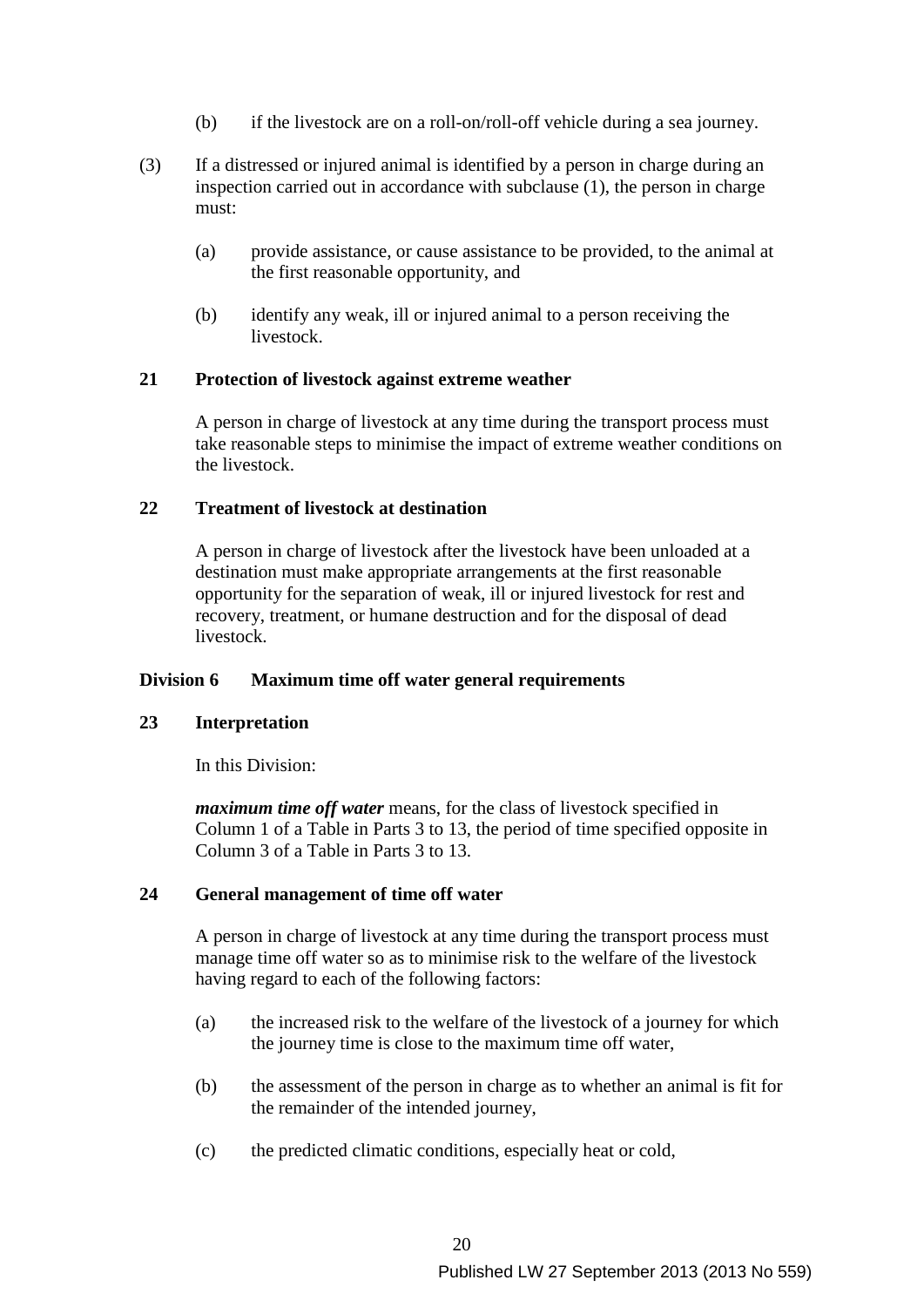- (d) the class of livestock, in particular if an animal is weak, pregnant, has recently given birth, is lactating or is immature, and
- (e) the nature of the intended journey.

### **25 Access to water at livestock-handling facility**

If a person in charge of livestock in a livestock-handling facility being used for livestock after a journey, has not been provided with records that indicate the last time the livestock had access to water or if it is not reasonably possible for that person to estimate the journey time for the livestock, the person in charge must:

- (a) provide the livestock with access to water within the lesser of:
	- (i) the maximum time off water from when the livestock arrived at the livestock-handling facility, or
	- (ii) within 24 hours of the livestock arriving at the livestockhandling facility, and
- (b) provide the livestock with a spell before the livestock commence another transport process.

**Note:** Specific requirements for action to be taken when maximum time off water is reached during the transport of certain classes of alpacas, buffalo, camels, cattle, deer, emus and ostriches, goats, horses, pigs, poultry and sheep are set out in Parts 3 to 13.

### **Division 7 Humane destruction of livestock**

### **26 Meaning of 'direct supervision'**

For the purposes of this Division, a person ("the supervised person") is acting under the *direct supervision* of a competent person if the competent person:

- (a) provides instructions and guidance to the supervised person in relation to the subject activity,
- (b) oversees the performance of the subject activity by the supervised person,
- (c) is on the same premises as the supervised person while the subject activity is being undertaken, and
- (d) is able to immediately render assistance to the supervised person, if required, at any time during which the subject activity is being undertaken.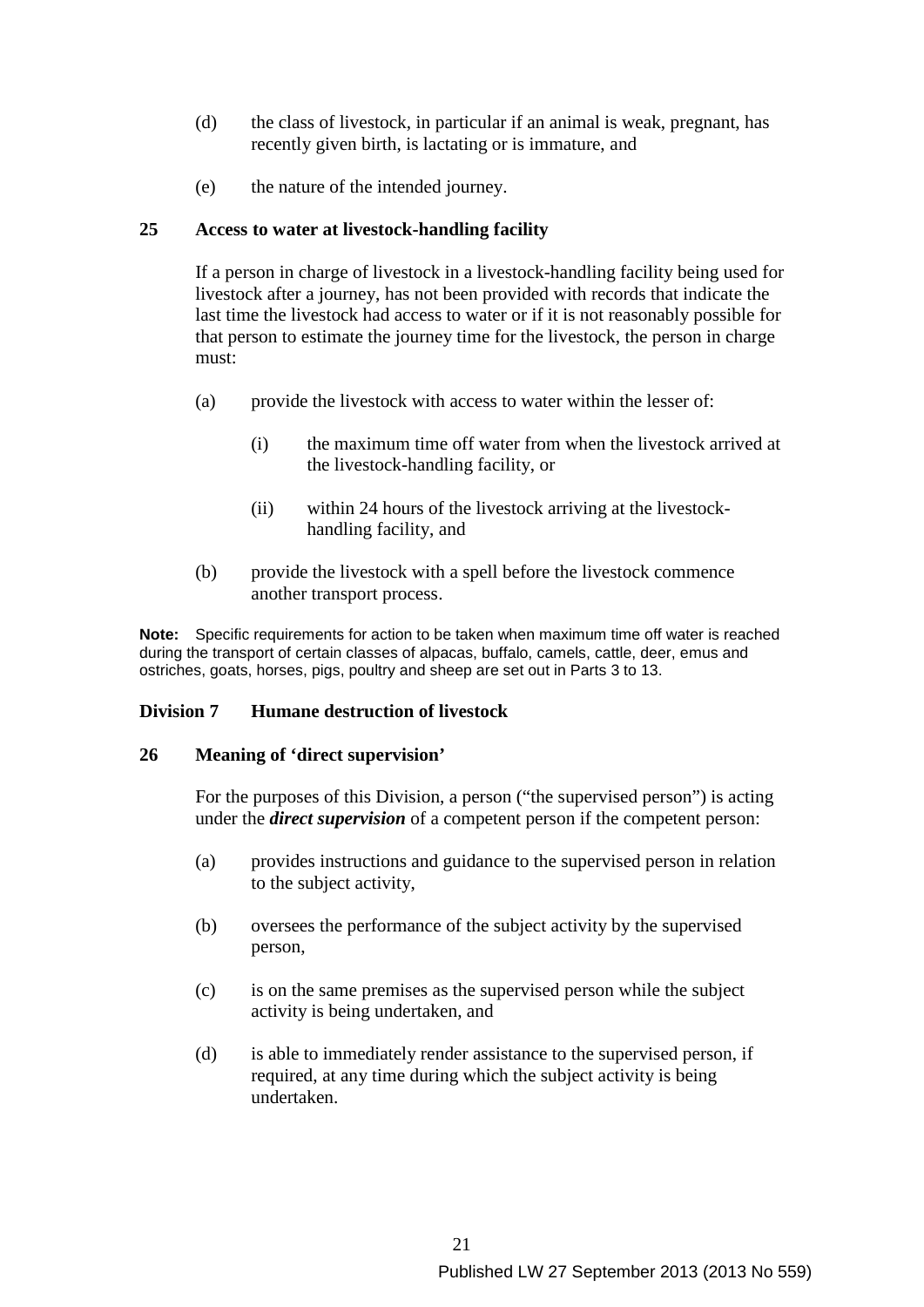# **27 When livestock must be humanely destroyed**

- (1) If at any time during the transport process an animal becomes moribund, a person in charge of the animal must ensure the animal is humanely destroyed at the first reasonable opportunity.
- (2) For the purposes of this clause, an animal is *moribund* when it is unable to stand, exhibits signs of distress or insensibility and appears to have little chance of regaining the capacity to stand and walk unassisted after reasonable attempts have been made to assist it.

**Note:** See clause 29 of these Standards for specific requirements for certain methods of humane destruction.

### **28 Carrying out humane destruction**

- (1) If an animal is required to be humanely destroyed in accordance with these Standards a person in charge of the animal must ensure the animal is humanely destroyed by:
	- (a) a competent person, or
	- (b) a person who is acting under the direct supervision of a competent person,
- (2) If a competent person is not immediately available to humanely destroy an animal or to directly supervise the humane destruction of an animal, a person in charge of the animal must contact a competent person and arrange for the competent person to carry out the humane destruction of the animal at the first reasonable opportunity.
- (3) Subclauses (1) and (2) do not apply if, in urgent circumstances:
	- (a) the services of a competent person are not reasonably available, and
	- (b) the destruction of the animal is necessary to prevent the animal being in undue pain, suffering or distress, and
	- (c) the person in charge of the animal reasonably believes they have the capability to humanely destroy the animal.
- (4) If action has been taken to humanely destroy an animal in accordance with these Standards, a person in charge of the animal must take reasonable steps to ensure the animal is dead.

### **29 Specific requirements for certain methods of humane destruction**

(1) If an animal is required to be humanely destroyed in accordance with these Standards, the following requirements must be met: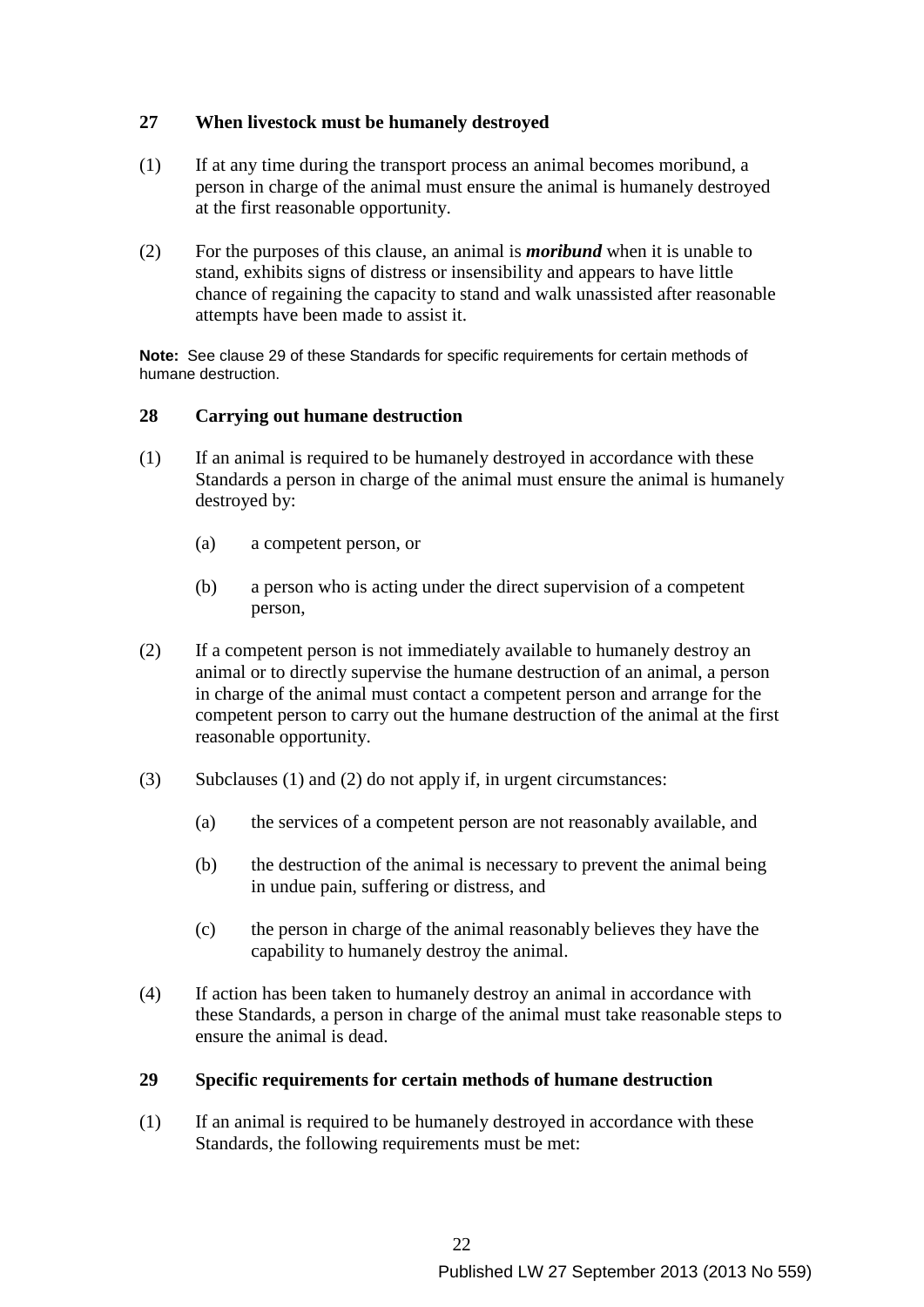- (a) the method of blunt trauma alone must only be used on the following species and in the following circumstances:
	- (i) pigs up to 15 kg live weight, or
	- (ii) alpacas, camels, cattle, deer, goats and sheep if less than 24 hours old,
- (b) the method of bleeding out alone must only be used on the following species and in the following circumstances:
	- (i) deer, goats and sheep, and
	- (ii) only in situations where there is no firearm or captive bolt available.
- (2) In this clause:

*blunt trauma* means a single blow to the head of the animal, causing rapid loss of consciousness.

*bleeding – out* means cutting the major blood vessels in the neck of the animal, causing loss of blood.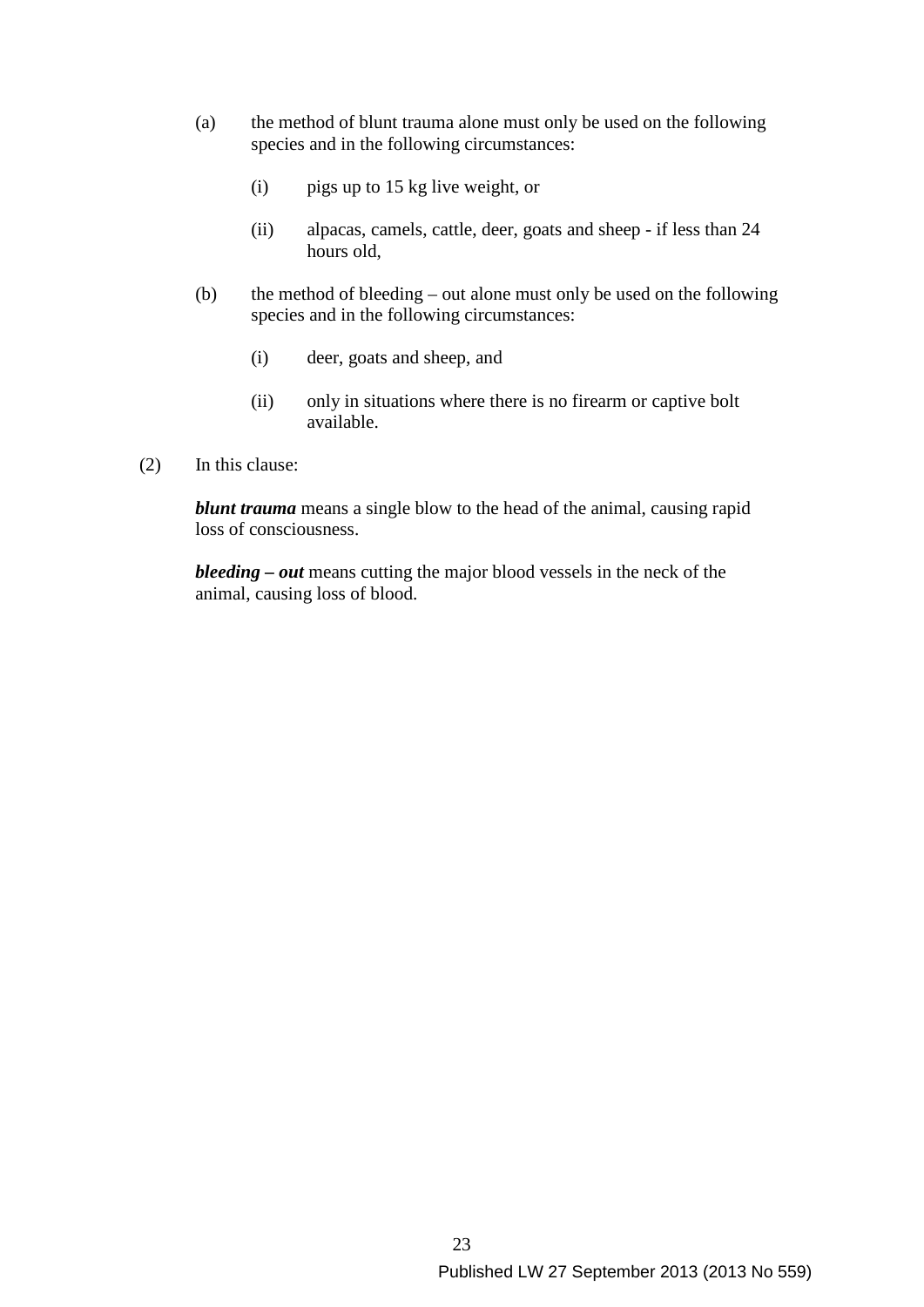# **Part 3 Specific requirements for the land transport of alpacas**

**Note:** The general standards for the land transport of livestock set out in Part 2 of these Standards also apply to the land transport of alpacas.

#### **30 Interpretation**

(1) In this Part:

*maximum journey time* for the class of alpacas described in Column 1 of the Table, is the period of time specified opposite in Column 2 of the Table.

*minimum spell period* for the class of alpacas described in Column 1 of the Table, is the period of time specified opposite in Column 4 of the Table.

*Table* means the Table to clause 31.

(2) In this Part and for the purposes of Division 6 of Part 2, the *maximum time off water* for the class of alpacas described in Column 1 of the Table, is the period of time specified opposite in Column 3 of the Table.

### **31 Spelling requirements for alpacas**

 A person in charge of alpacas of the class described in Column 1 of the Table must provide the alpacas with a spell for at least the minimum spell period, at the earlier of:

- (a) the end of any transport process; or
- (b) when the maximum journey time or the maximum time off water is reached,

before another transport process can commence.

#### **Table**

| Column 1<br><b>Class</b>                                                     | Column 2<br><b>Maximum</b><br>journey time<br>(hours) | Column 3<br><b>Maximum</b><br>time off water<br>(hours) | Column 4<br><b>Minimum</b><br>spell period<br>(hours) |
|------------------------------------------------------------------------------|-------------------------------------------------------|---------------------------------------------------------|-------------------------------------------------------|
| Alpacas known or visually assessed to be<br>more than 43 weeks pregnant      | 4                                                     |                                                         | 12                                                    |
| Alpacas known or visually assessed to be<br>between 33 and 43 weeks pregnant | 8                                                     | 8                                                       | 12                                                    |
| Alpacas known or visually assessed to be<br>less than 33 weeks pregnant      | 8                                                     | 8                                                       | 8                                                     |
| Lactating alpacas with alpacas less than<br>6 months old                     | 4                                                     | 4                                                       | 12                                                    |
| Alpacas less than 6 months old                                               | 4                                                     | 4                                                       | 12                                                    |
| Alpacas between 6 and 12 months old                                          | 8                                                     | 8                                                       | 12                                                    |
| Alpacas not in any of the above classes                                      | 24                                                    | 24                                                      | 12                                                    |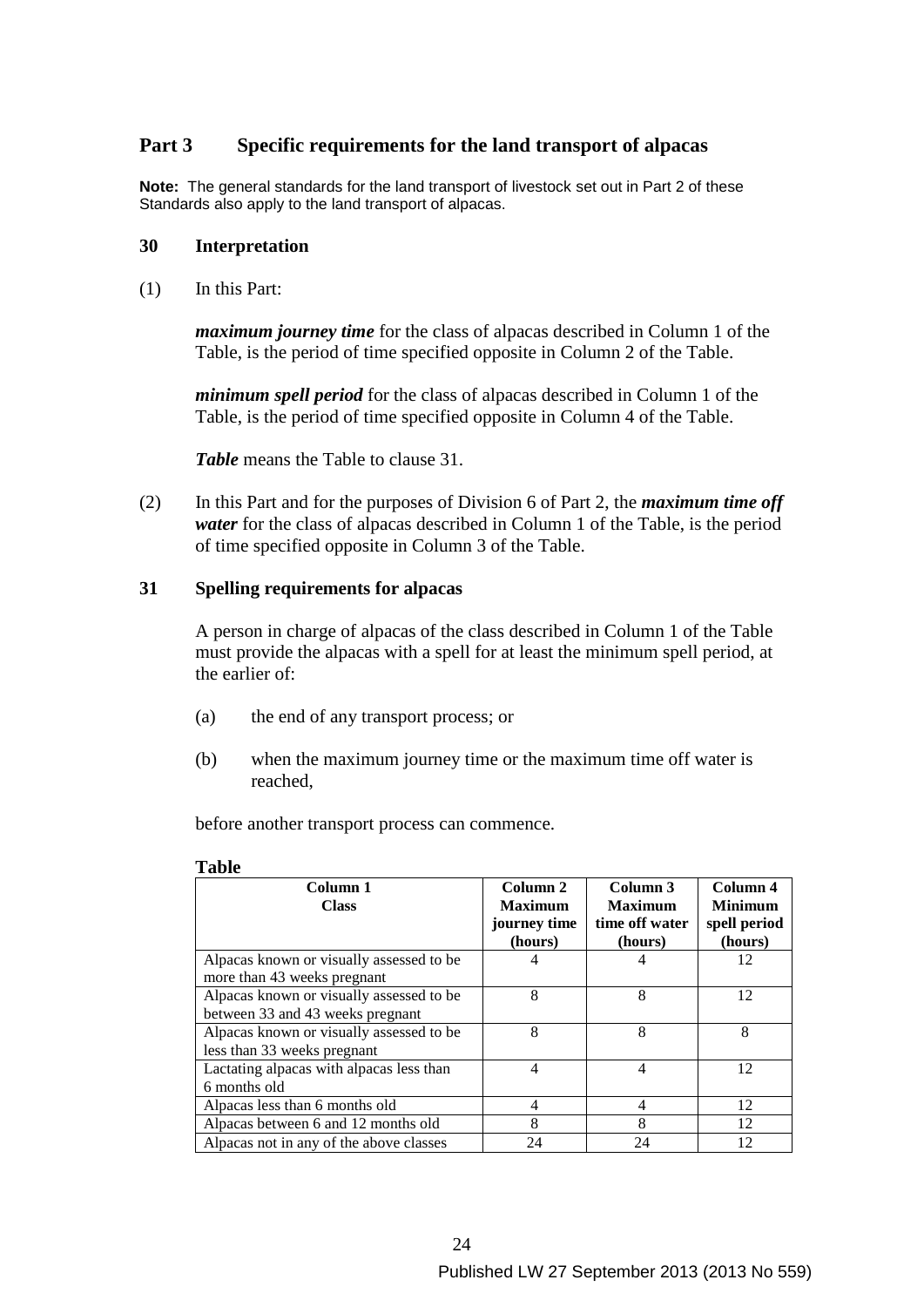### **32 Extension of maximum journey time for alpacas**

A person in charge of alpacas during a journey may allow the maximum journey time to extend up to 72 hours if each of the following conditions is satisfied:

- (a) the alpacas must not be known or visually assessed to be more than 43 weeks pregnant,
- (b) access to water and access to feed must be available to the alpacas on the vehicle at all times,
- (c) each alpaca must have sufficient space to sit down or lie on its sternum, and
- (d) the alpacas must have a spell for at least 24 hours before another transport process can commence.

### **33 Transportation of young or recently shorn alpacas**

- (1) A person in charge of alpacas to be transported must not transport alpacas less than 12 months old or recently shorn alpacas except:
	- (a) in a vehicle with an enclosed front, or
	- (b) where the alpacas are provided with protection during weather that could cause heat or cold stress or sunburn.
- (2) In this clause:

*recently shorn alpaca* means an alpaca that has been shorn in the previous 10 days.

### **34 Use of dogs to move alpacas prohibited**

A person in charge of alpacas at any time during the transport process must not use a dog to move an alpaca.

**Note:** Section 16(2) of the *Prevention of Cruelty to Animals Act 1979* has the effect that it is an offence to use an electric prodder upon an alpaca. That offence has a maximum penalty of 250 penalty units in the case of a corporation and 50 penalty units or imprisonment for 6 months, or both, in the case of an individual.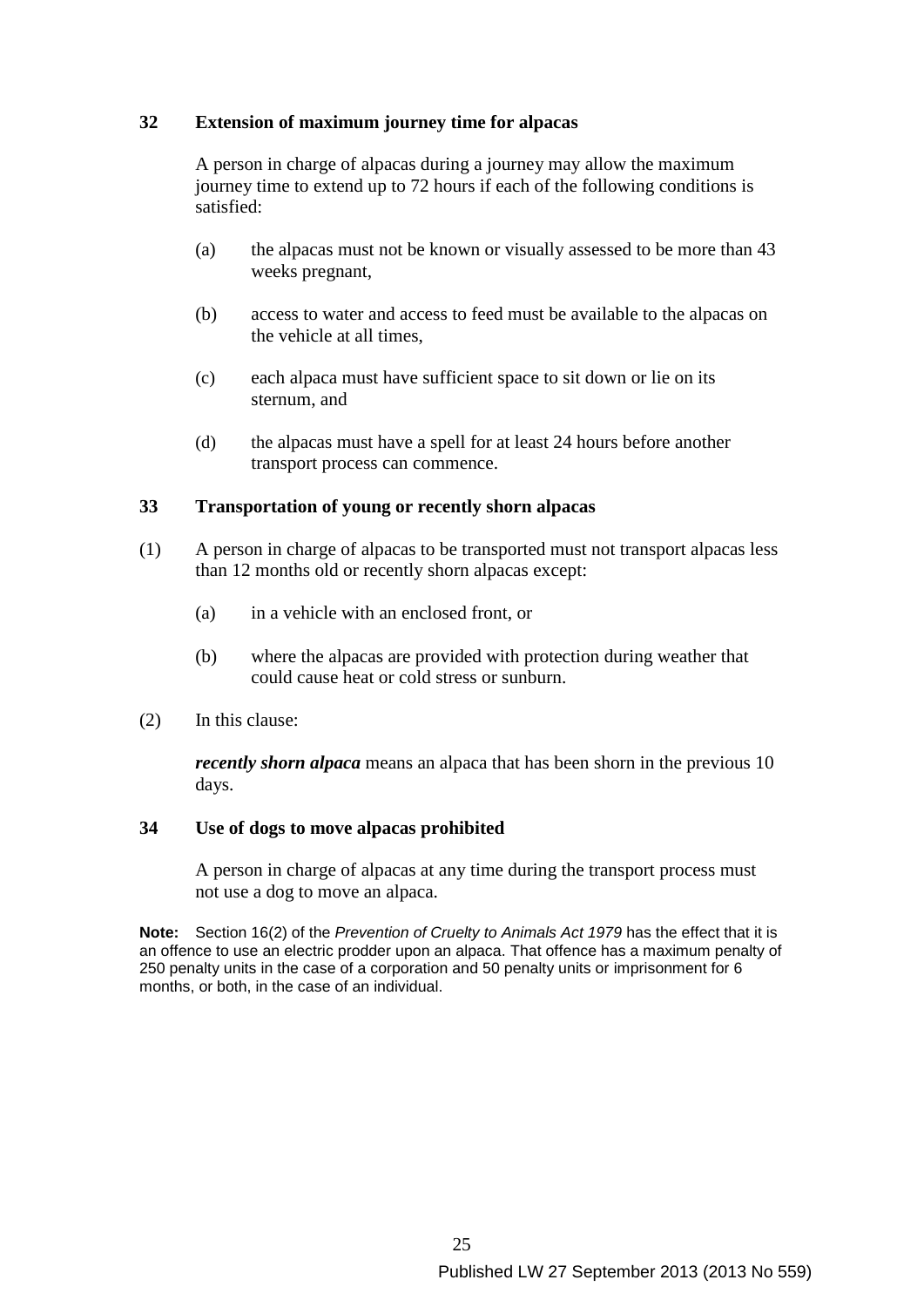# **Part 4 Specific requirements for the land transport of buffalo**

**Note:** The general standards for the land transport of livestock set out in Part 2 of these Standards also apply to the land transport of buffalo.

#### **35 Interpretation**

(1) In this Part:

*maximum journey time* for the class of buffalo described in Column 1 of the Table, is the period of time specified opposite in Column 2 of the Table.

*minimum spell period* for the class of buffalo described in Column 1 of the Table, is the period of time specified opposite in Column 4 of the Table.

*Table* means the Table to clause 36.

(2) In this Part and for the purposes of Division 6 of Part 2, the *maximum time off water*, for the class of buffalo described in Column 1 of the Table, is the period of time specified opposite in Column 3 of the Table.

### **36 Spelling requirements for buffalo**

A person in charge of buffalo of the class described in Column 1 of the Table must provide the buffalo with a spell for at least the minimum spell period, at the earlier of:

- (a) the end of any transport process; or
- (b) when the maximum journey time or the maximum time off water is reached,

before another transport process can commence.

| Column 1                                 | Column 2       | Column 3       | Column 4       |
|------------------------------------------|----------------|----------------|----------------|
| <b>Class</b>                             | <b>Maximum</b> | <b>Maximum</b> | <b>Minimum</b> |
|                                          | journey time   | time off water | spell period   |
|                                          | (hours)        | (hours)        | (hours)        |
| Buffalo known or visually assessed to be | 4              |                | 24             |
| more than 43 weeks pregnant              |                |                |                |
| Buffalo known or visually assessed to be | 24             | 24             | 12             |
| between 28 and 43 weeks pregnant         |                |                |                |
| Lactating buffalo with unweaned buffalo  | 24             | 24             | 12             |
| less than 6 months old                   |                |                |                |
| Buffalo less than 6 months old           | 24             | 24             | 12             |
| Buffalo not in any of the above classes  | 36             | 36             | 24             |

#### **Table**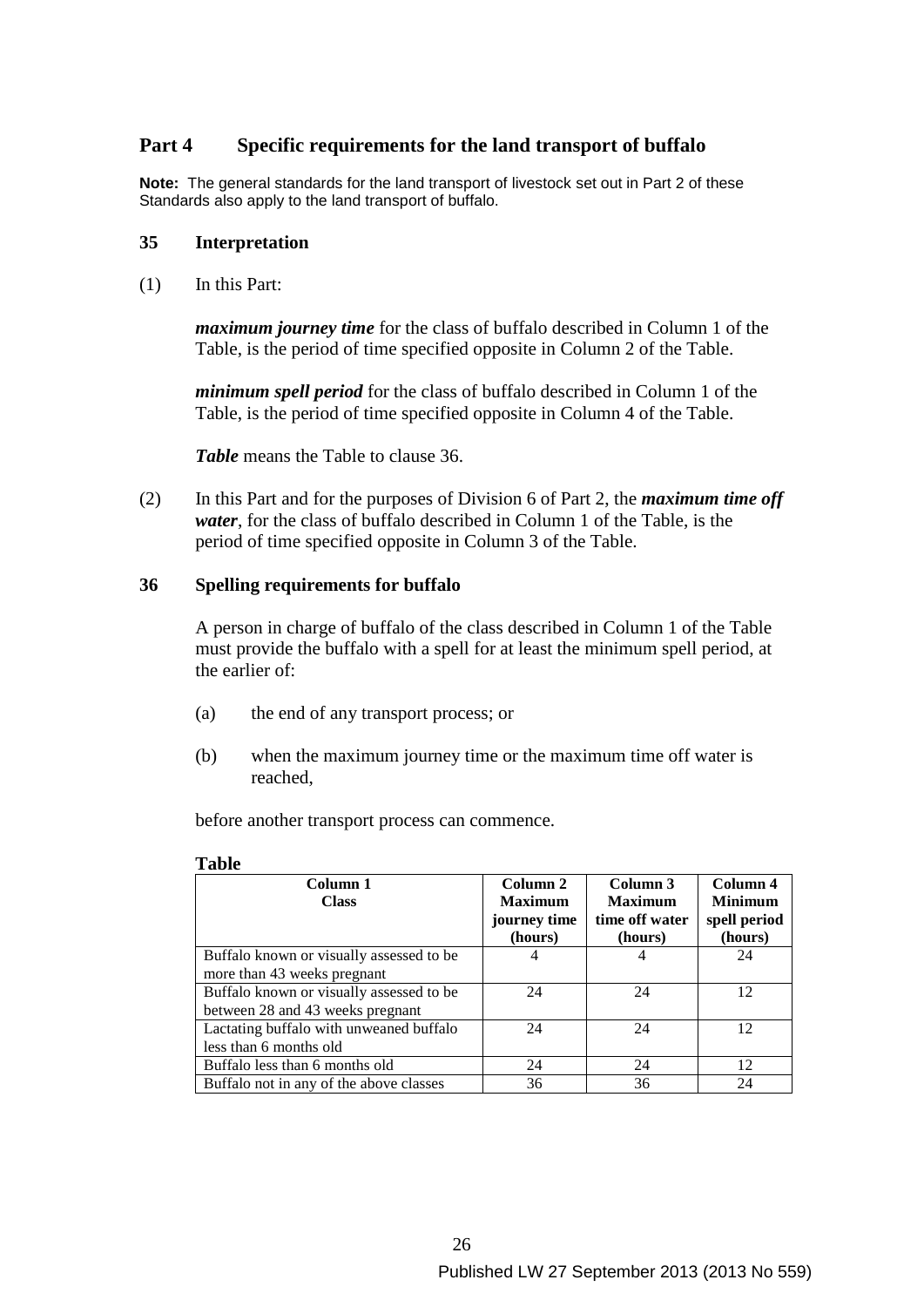### **37 Use of dogs to move buffalo prohibited**

A person in charge of buffalo at any time during the transport process must not use a dog to move a buffalo.

### **38 Treatment of heat stressed buffalo**

A person in charge of buffalo must ensure that buffalo suffering heat stress at any time during the transport process are cooled by water spray at the first reasonable opportunity.

**Note:** Section 16(2) of the *Prevention of Cruelty to Animals Act 1979* has the effect that it is an offence to use an electric prodder upon a buffalo. That offence has a maximum penalty of 250 penalty units in the case of a corporation and 50 penalty units or imprisonment for 6 months, or both, in the case of an individual.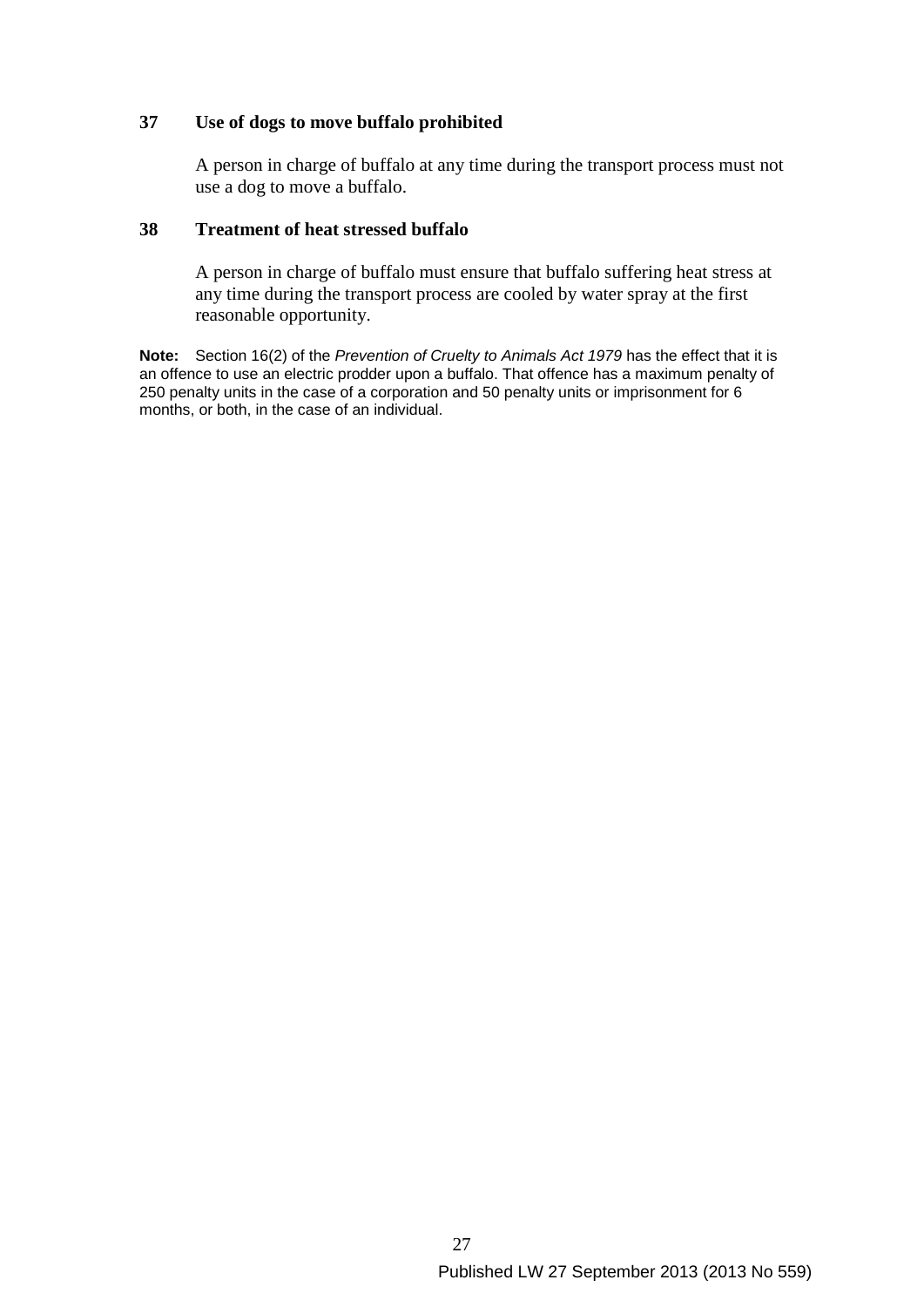# **Part 5 Specific requirements for the land transport of camels**

**Note:** The general standards for the land transport of livestock set out in Part 2 of these Standards also apply to the land transport of camels.

#### **39 Interpretation**

(1) In this Part:

*maximum journey time* for the class of camels described in Column 1 of the Table, is the period of time specified opposite in Column 2 of the Table.

*minimum spell period* for the class of camels described in Column 1 of the Table, is the period of time specified opposite in Column 4 of the Table.

*Table* means the Table to clause 40.

(2) In this Part and for the purposes of Division 6 of Part 2, the *maximum time off water*, for the class of camels described in Column 1 of the Table, is the period of time specified opposite in Column 3 of the Table.

#### **40 Spelling requirements for camels**

A person in charge of camels of the class described in Column 1 of the Table must provide the camels with a spell for at least the minimum spell period, at the earlier of:

- (a) the end of any transport process; or
- (b) when the maximum journey time or the maximum time off water is reached,

before another transport process can commence.

#### **Table**

| Column 1                                | Column 2       | Column 3       | Column 4       |
|-----------------------------------------|----------------|----------------|----------------|
| <b>Class</b>                            | <b>Maximum</b> | <b>Maximum</b> | <b>Minimum</b> |
|                                         | journey time   | time off water | spell period   |
|                                         | (hours)        | (hours)        | (hours)        |
| Camels known or visually assessed to be | 4              |                | 36             |
| more than 53 weeks pregnant             |                |                |                |
| Camels known or visually assessed to be | 24             | 24             | 12             |
| between 36 and 53 weeks pregnant        |                |                |                |
| Lactating camels with unweaned camels   | 24             | 24             | 12             |
| less than 6 months old                  |                |                |                |
| Camels less than 6 months old           | 24             | 24             | 12             |
| Camels not in any of the above classes  | 48             | 48             | 36             |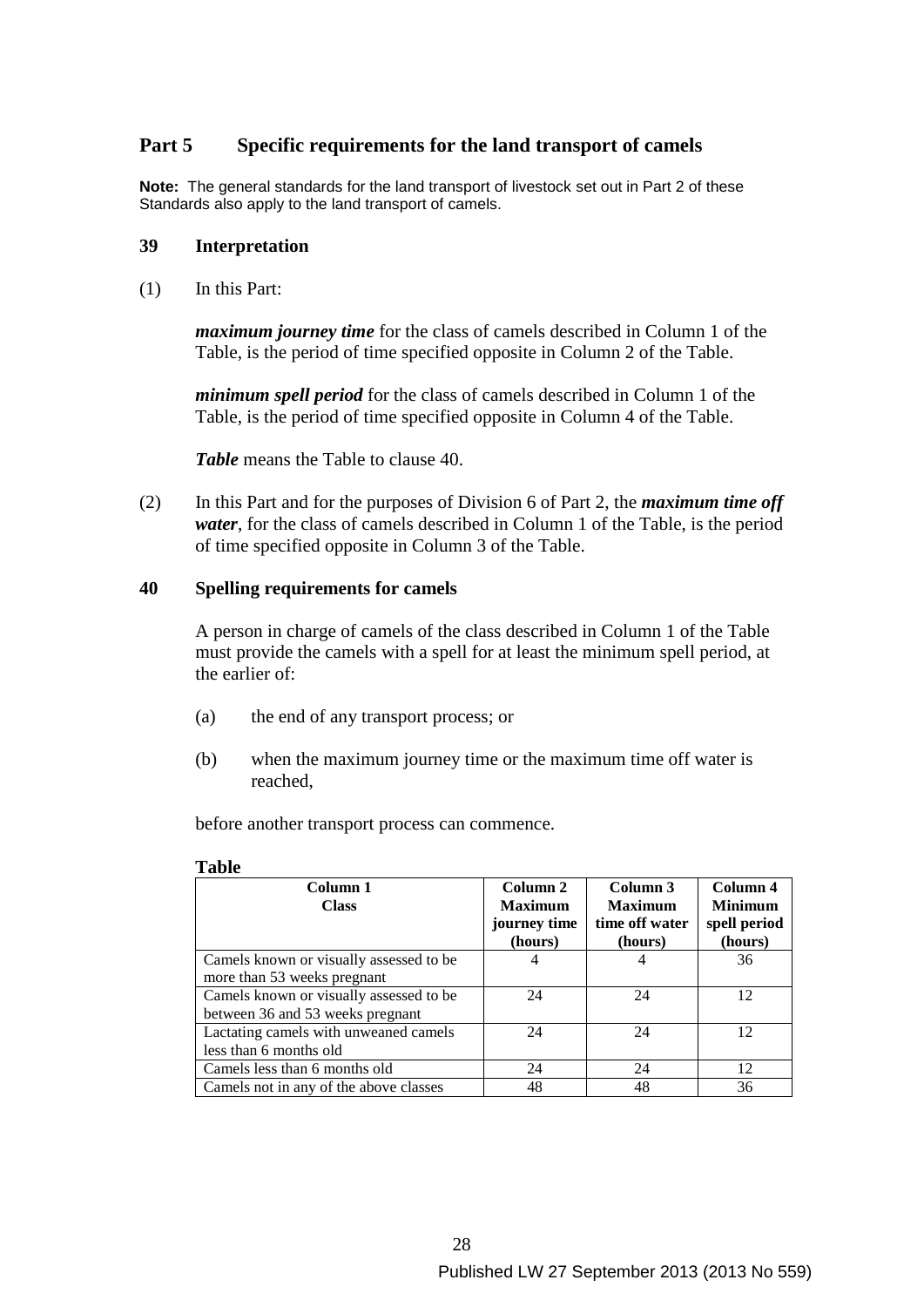### **41 Extension of maximum journey time for camels**

A person in charge of camels during a journey may allow the maximum journey time to extend up to 72 hours if each of the following conditions is satisfied:

- (a) the camels must be more than 6 months old,
- (b) the camels must not be known or visually assessed to be more than 53 weeks pregnant,
- (c) the camels must be provided with access to water and access to feed on the vehicle at least every 24 hours,
- (d) each camel must have sufficient space to lie down on its sternum, and
- (e) the camels must have a spell for at least 24 hours before another transport process can commence.

#### **42 Crates used for transporting camels**

A person in charge of camels being transported in a crate must ensure that when camels are standing at rest there is a minimum of 100 millimetres clearance between the top of the hump of the camel and the crate.

#### **43 Use of dogs to move camels prohibited**

A person in charge of camels at any time during the transport process must not use a dog to move a camel.

#### **44 Segregation of male camels during transport**

A person in charge of camels to be transported must ensure that male camels in rut are segregated during transport.

**Note:** Section 16(2) of the *Prevention of Cruelty to Animals Act 1979* has the effect that it is an offence to use an electric prodder upon a camel. That offence has a maximum penalty of 250 penalty units in the case of a corporation and 50 penalty units or imprisonment for 6 months, or both, in the case of an individual.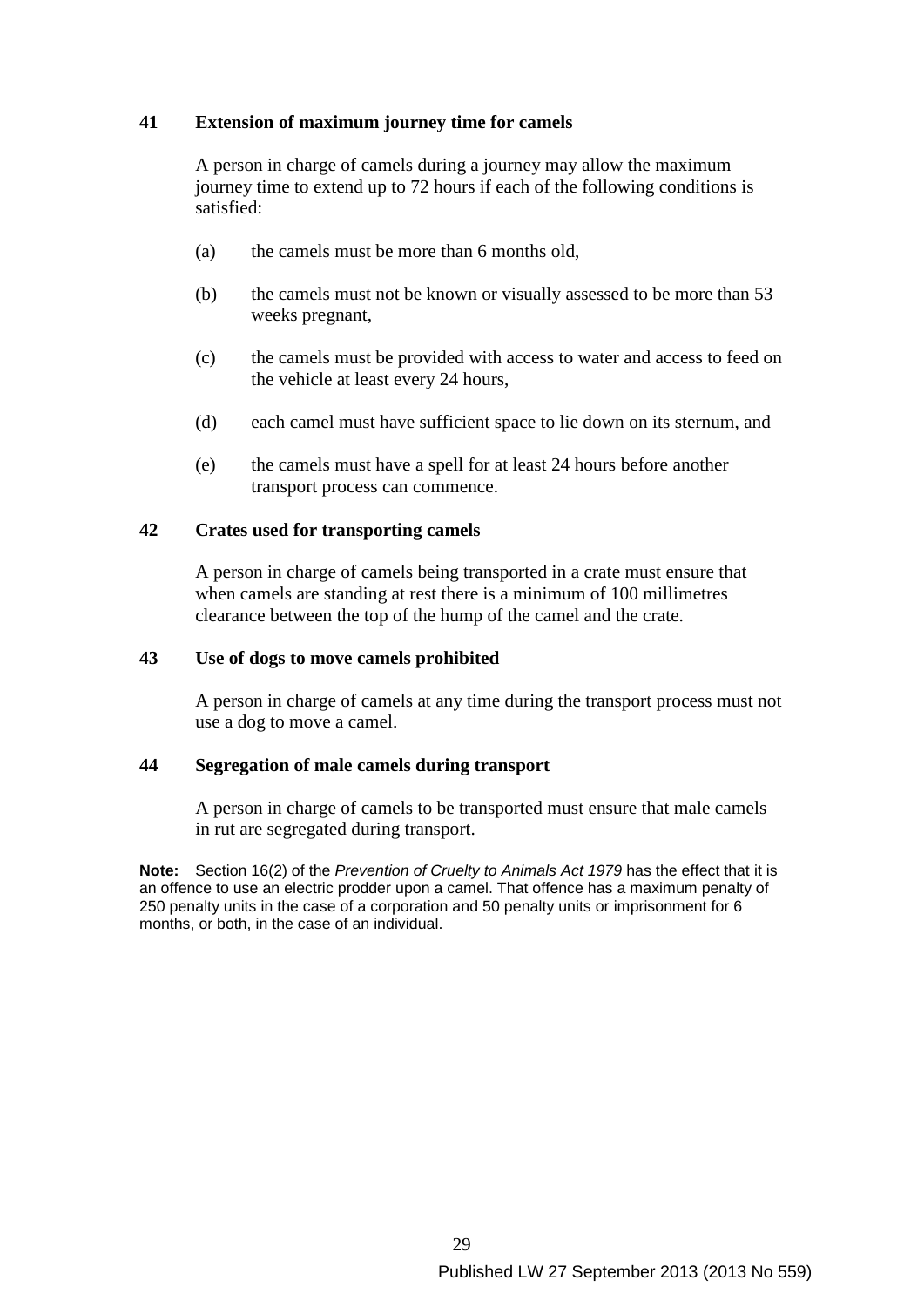# **Part 6 Specific requirements for the land transport of cattle**

**Note:** The general standards for the land transport of livestock set out in Part 2 of these Standards also apply to the land transport of cattle.

#### **45 Interpretation**

(1) In this Part:

**bobby calf** means a calf not accompanied by its mother that is:

- (a) less than 30 days old, and
- (b) weighs less than 80 kg live weight.

*calf* means cattle less than 6 months old other than a bobby calf.

*maximum journey time* for the class of cattle described in Column 1 of the Table, is the period of time specified opposite in Column 2 of the Table.

*minimum spell period* for the class of cattle described in Column 1 of the Table, is the period of time specified opposite in Column 4 of the Table.

*Table* means the Table to clause 46.

(2) In this Part and for the purposes of Division 6 of Part 2, the *maximum time off water*, for the class of cattle described in Column 1 of the Table, is the period of time specified opposite in Column 3 of the Table.

### **46 Spelling requirements for cattle**

A person in charge of cattle of the class described in Column 1 of the Table must provide the cattle with a spell for at least the minimum spell period, at the earlier of:

- (a) the end of any transport process; or
- (b) when the maximum journey time or the maximum time off water is reached,

before another transport process can commence.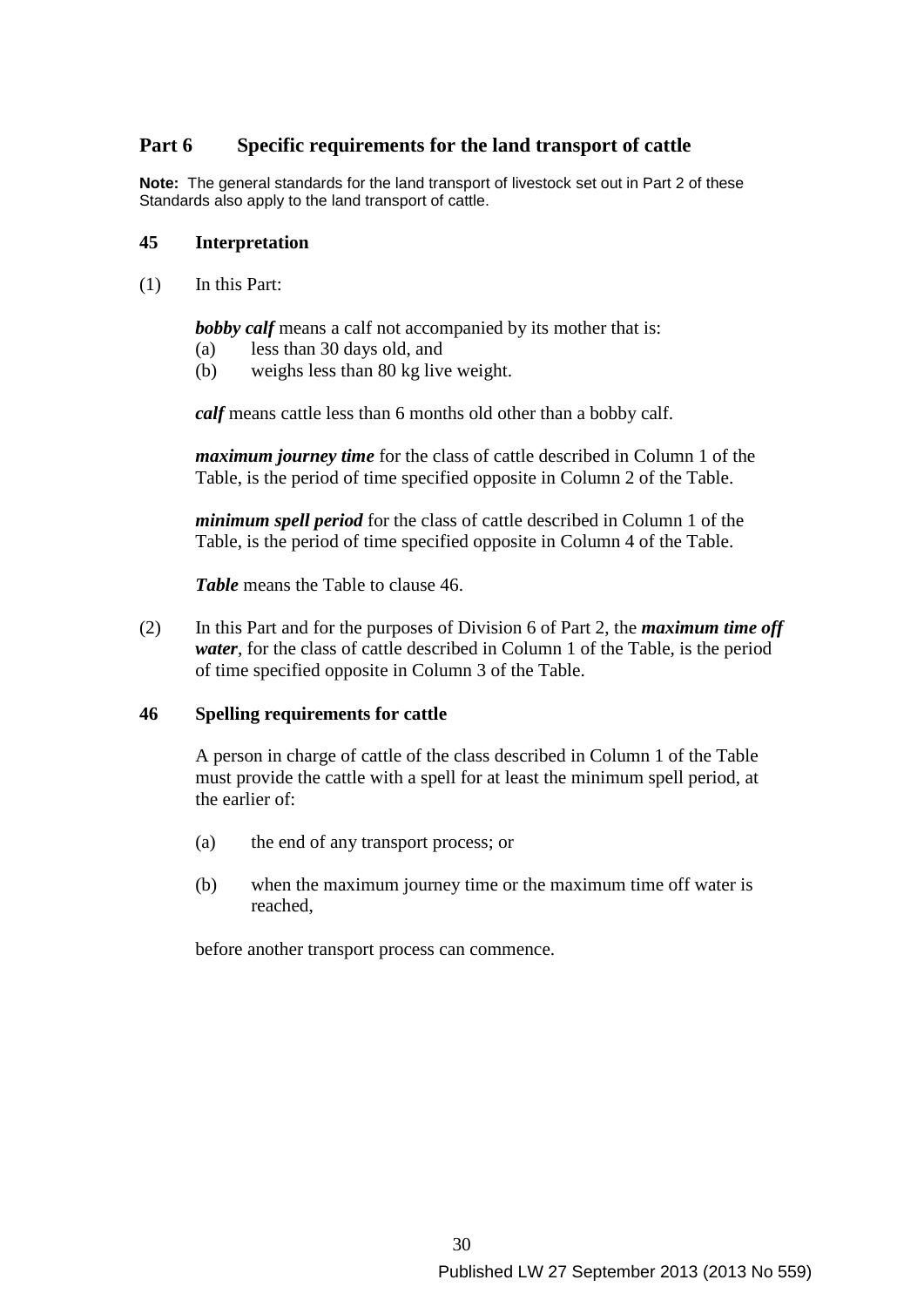#### **Table**

| Column 1<br><b>Class</b>                | Column 2<br><b>Maximum</b> | Column 3<br><b>Maximum</b> | Column 4<br><b>Minimum</b> |
|-----------------------------------------|----------------------------|----------------------------|----------------------------|
|                                         | journey time<br>(hours)    | time off water<br>(hours)  | spell period<br>(hours)    |
| Cattle known or visually assessed to be |                            |                            | 24                         |
| more than 37 weeks pregnant             |                            |                            |                            |
| Cattle known or visually assessed to be | 24                         | 24                         | 12                         |
| between 24 and 37 weeks pregnant        |                            |                            |                            |
| Lactating cattle with unweaned calves   | 24                         | 24                         | 12                         |
| Bobby calves less than 5 days old       | 6                          | 6                          | 24                         |
| Bobby calves between 5 and 30 days old  | 12                         | 18                         | 24                         |
| Calves between 30 days and 6 months old | 24                         | 24                         | 12                         |
| Cattle not in any of the above classes  | 48                         | 48                         | 36                         |

### **47 Transportation of bobby calves less than 5 days old to calf-rearing facilities**

A person in charge of bobby calves to be transported must not transport bobby calves that are less than 5 days old unless each of the following conditions is satisfied:

- (a) the bobby calves must be transported directly to a calf-rearing facility,
- (b) the bobby calves must be fed a liquid feed within 6 hours of loading,
- (c) the bobby calves must be provided with thick bedding,
- (d) each bobby calf must be have sufficient space in the crate to lie on its sternum,
- (e) the bobby calves must be protected from cold and heat, and
- (f) the journey time must be less than 6 hours.

#### **48 Transportation of bobby calves between 5 and 30 days old**

A person in charge of bobby calves to be transported must not transport bobby calves that are between 5 and 30 days old unless each of the following conditions is satisfied:

- (a) the bobby calves must be fed a liquid feed within 6 hours of loading,
- (b) each bobby calf must have sufficient space in the crate to lie on its sternum,
- (c) the bobby calves must be protected from cold and heat,
- (d) each bobby calf must be in good health,
- (e) each bobby calf must be alert and able to rise from a lying position,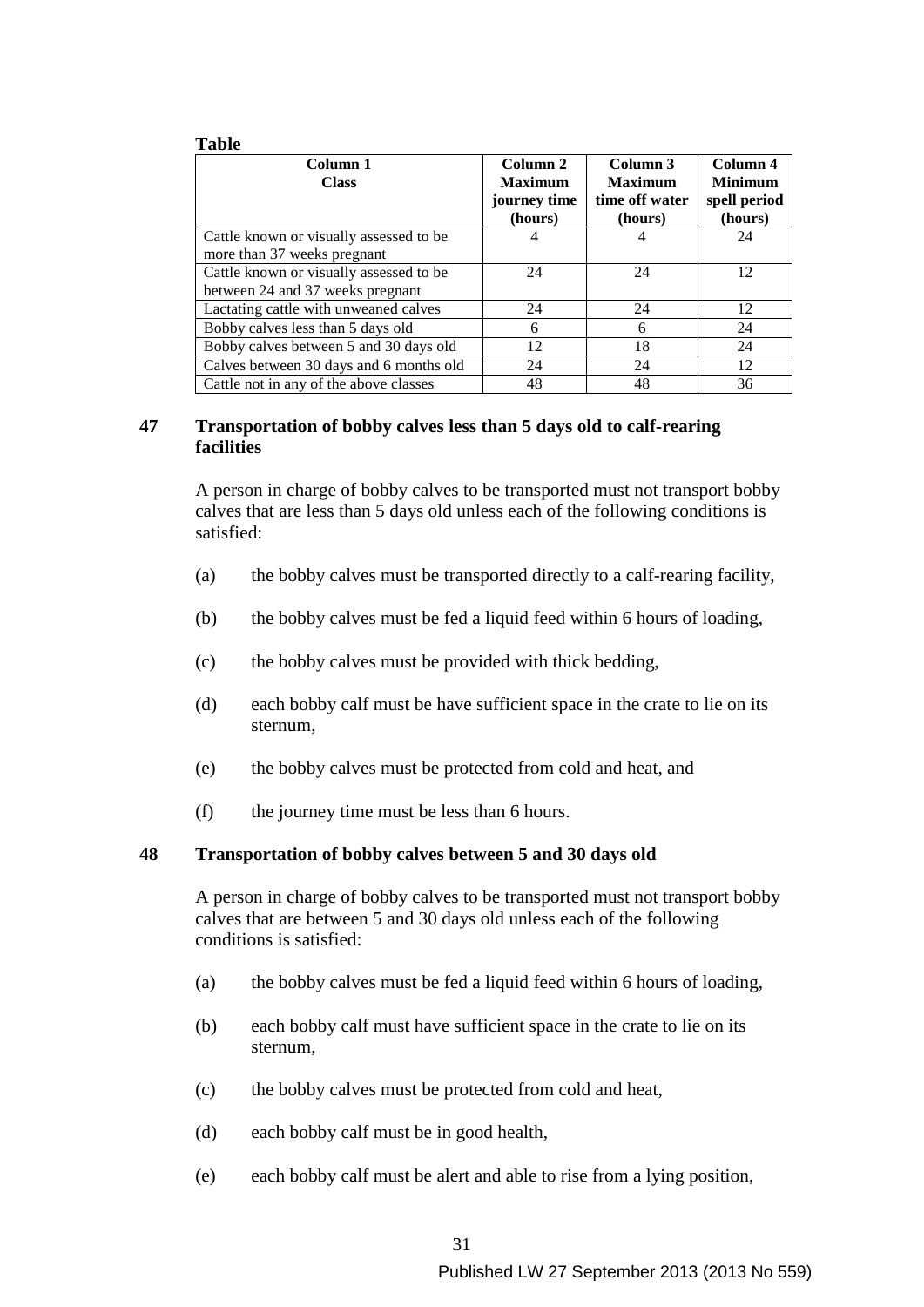- (f) the bobby calves must be assembled and transported so that delivery occurs within 18 hours of the last time the bobby calves were fed,
- (g) the journey time must be less than 12 hours,
- (h) the person in charge must have records that show the bobby calves were last fed within 6 hours of loading unless:
	- (i) the journey is between calf-rearing facilities, and
	- (ii) the journey time is less than 6 hours, and

#### **49 Fitness of pre full-term bobby calves for transport**

A person in charge of bobby calves to be transported must not transport bobby calves born earlier than a normal pregnancy term (including induced calves) unless the bobby calves are as fit for the journey as a normal full-term calf.

#### **50 Use of dogs to move bobby calves prohibited**

A person in charge of bobby calves at any time during the transport process must not use a dog to move a bobby calf.

**Note:** Section 16(2) of the *Prevention of Cruelty to Animals Act 1979* and clause 35 of, and Schedule 3 to, the *Prevention of Cruelty to Animals Regulation 2012* has the effect that it is an offence to use an electric stock prod upon cattle other than weaned cattle for the purposes of driving, herding, mustering or controlling the weaned cattle. That offence has a maximum penalty of 250 penalty units in the case of a corporation and 50 penalty units or imprisonment for 6 months, or both, in the case of an individual.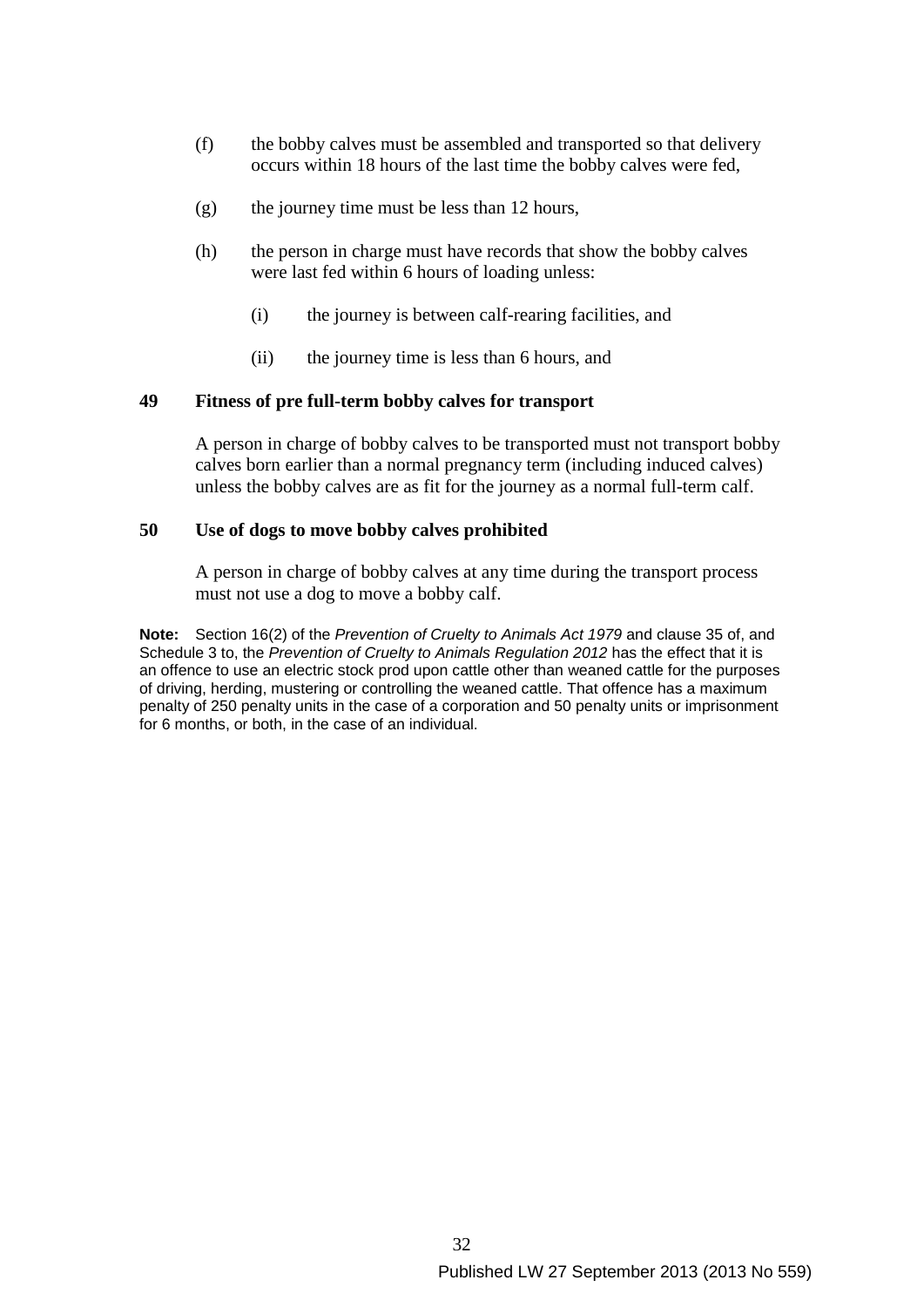# **Part 7 Specific requirements for the land transport of deer**

**Note:** The general standards for the land transport of livestock set out in Part 2 of these Standards also apply to the land transport of deer.

#### **51 Interpretation**

(1) In this Part:

*maximum journey time* for the class of deer described in Column 1 of the Table, is the period of time specified opposite in Column 2 of the Table.

*minimum spell period* for the class of deer described in Column 1 of the Table, is the period of time specified opposite in Column 4 of the Table.

*Table* means the Table to clause 52.

(2) In this Part and for the purposes of Division 6 of Part 2, the *maximum time off water*, for the class of deer described in Column 1 of the Table, is the period of time specified opposite in Column 3 of the Table.

#### **52 Spelling requirements for deer**

A person in charge of deer of the class described in Column 1 of the Table must provide the deer with a spell for at least the minimum spell period, at the earlier of:

- (a) the end of any transport process; or
- (b) when the maximum journey time or the maximum time off water is reached,

before another transport process can commence.

#### **Table**

| Column 1                               | Column 2       | Column 3       | Column 4       |
|----------------------------------------|----------------|----------------|----------------|
| <b>Class</b>                           | <b>Maximum</b> | <b>Maximum</b> | <b>Minimum</b> |
|                                        | journey time   | time off water | spell period   |
|                                        | (hours)        | (hours)        | (hours)        |
| Deer known or visually assessed to be  | 4              |                | 24             |
| more than 30 weeks pregnant            |                |                |                |
| Deer known or visually assessed to be  | 24             | 24             | 12             |
| between 20 and 30 weeks pregnant       |                |                |                |
| Lactating deer with unweaned deer less | 4              | 24             | 24             |
| than 6 months                          |                |                |                |
| Weaned deer less than 6 months old     | 28             | 28             | 12             |
| Deer not in any of the above classes   | 48             | 48             | 36             |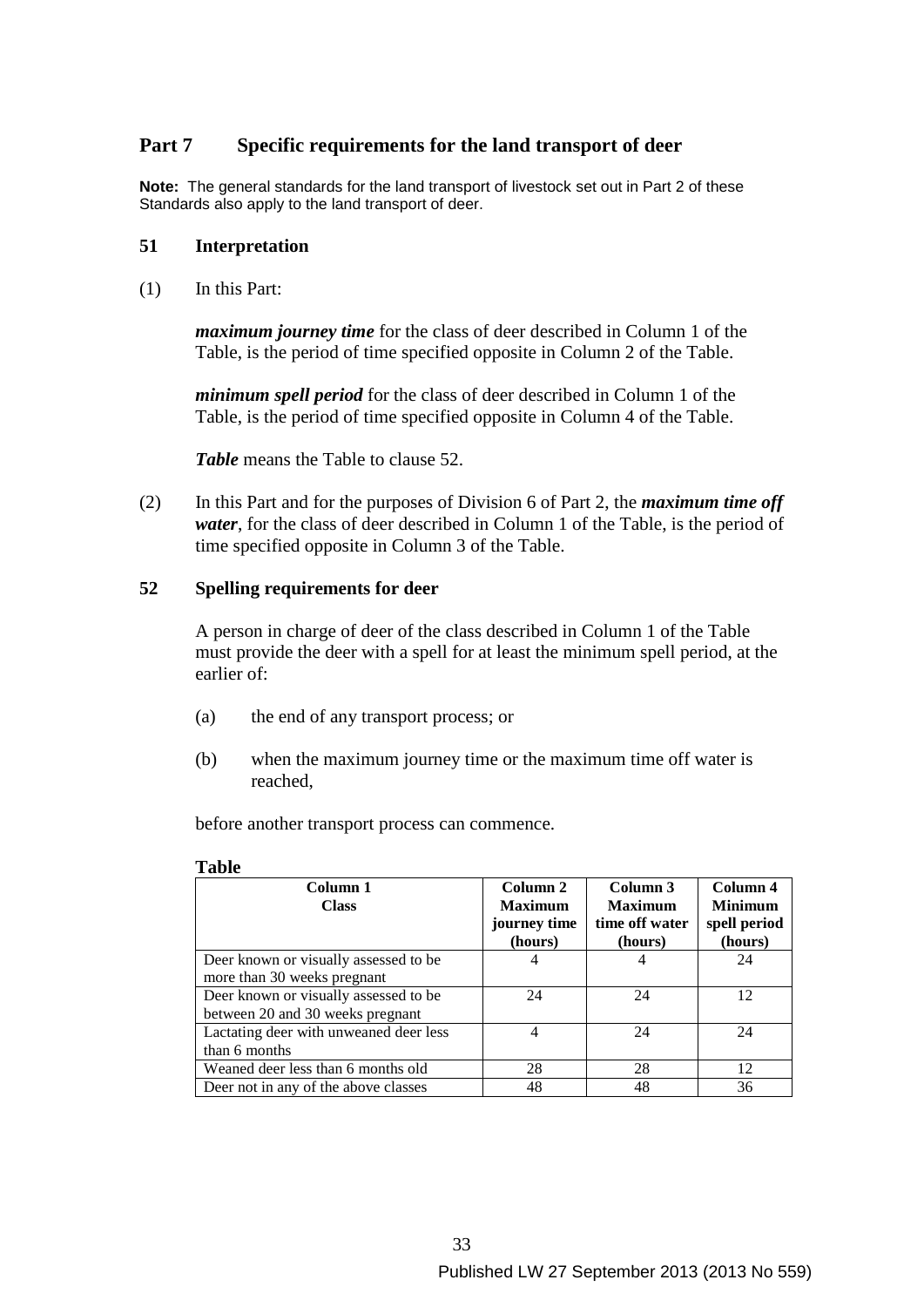### **53 Transportation of deer with antlers**

- (1) A person in charge of deer to be transported must not transport deer for 7 days after velvet antler have been removed.
- (2) A person in charge of deer to be transported must not transport deer with hard antlers 4 cm or more in length unless:
	- (a) the deer are separated from all other deer being transported, and
	- (b) the deer have adequate clearance above the antlers so that the antlers do not get caught in the vehicle or the crate.
- (3) In this clause:

*velvet* means the skin covering the highly vascular spongy tissue that later matures into calcified hard antler.

**Note:** Section 16(2) of the *Prevention of Cruelty to Animals Act 1979* has the effect that it is an offence to use an electric prodder upon a deer. That offence has a maximum penalty of 250 penalty units in the case of a corporation and 50 penalty units or imprisonment for 6 months, or both, in the case of an individual.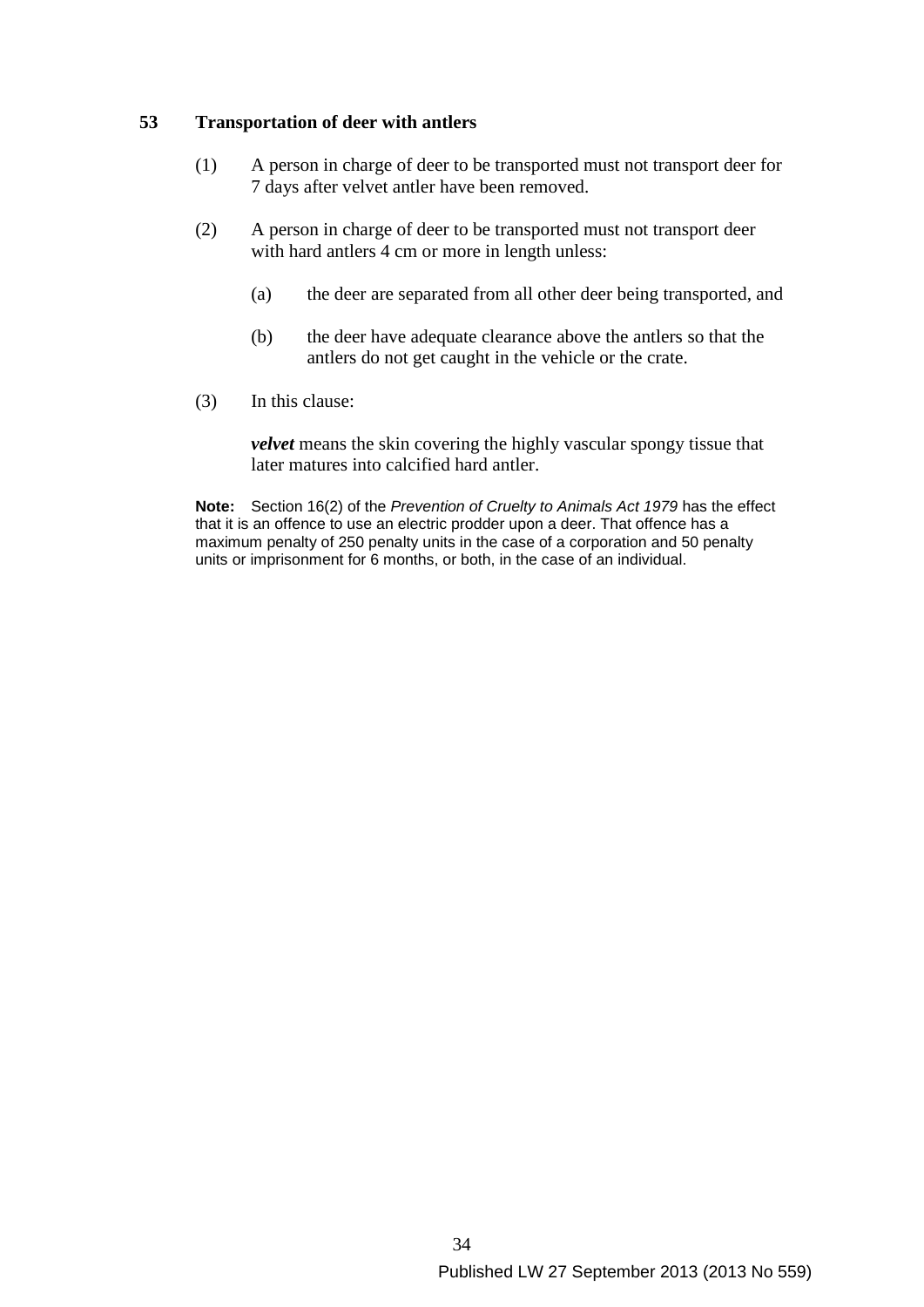# **Part 8 Specific requirements for the land transport of emus and ostriches**

**Note:** The general standards for the land transport of livestock set out in Part 2 of these Standards also apply to the land transport of emus and ostriches.

#### **54 Interpretation**

(1) In this Part:

*maximum journey time* for the class of emus and ostriches described in Column 1 of the Table, is the period of time specified opposite in Column 2 of the Table.

*minimum spell period* for the class of emus and ostriches described in Column 1 of the Table, is the period of time specified opposite in Column 4 of the Table.

*Table* means the Table to clause 55.

(2) In this Part and for the purposes of Division 6 of Part 2, the *maximum time off water*, for the class of emus and ostriches described in Column 1 of the Table, is the period of time specified opposite in Column 3 of the Table.

#### **55 Spelling requirements for emus and ostriches**

A person in charge of emus or ostriches of the class described in Column 1 of the Table must provide the emus or ostriches with a spell for at least the minimum spell period, at the earlier of:

- (a) the end of any transport process; or
- (b) when the maximum journey time or the maximum time off water is reached,

before another transport process can commence.

| Column 1<br><b>Class</b>                    | Column 2<br><b>Maximum</b><br>journey time<br>(hours) | Column 3<br><b>Maximum time</b><br>off water (hours) | Column 4<br><b>Minimum</b><br>spell period<br>(hours) |
|---------------------------------------------|-------------------------------------------------------|------------------------------------------------------|-------------------------------------------------------|
| Emus and ostriches less than 5 days old     | 60                                                    | 60 after removal                                     | 24                                                    |
| without hydrating material in the container |                                                       | from the incubator                                   |                                                       |
| Emus and ostriches less than 5 days old     | 72                                                    | 72 after removal                                     | 24                                                    |
| with hydrating material in the container    |                                                       | from the incubator                                   |                                                       |
| Emus and ostriches between 5 and 90 days    | 24                                                    | 24                                                   | 12                                                    |
| old                                         |                                                       |                                                      |                                                       |
| Emus and ostriches not in any of the above  | 36                                                    | 36                                                   | 24                                                    |
| classes                                     |                                                       |                                                      |                                                       |

#### **Table**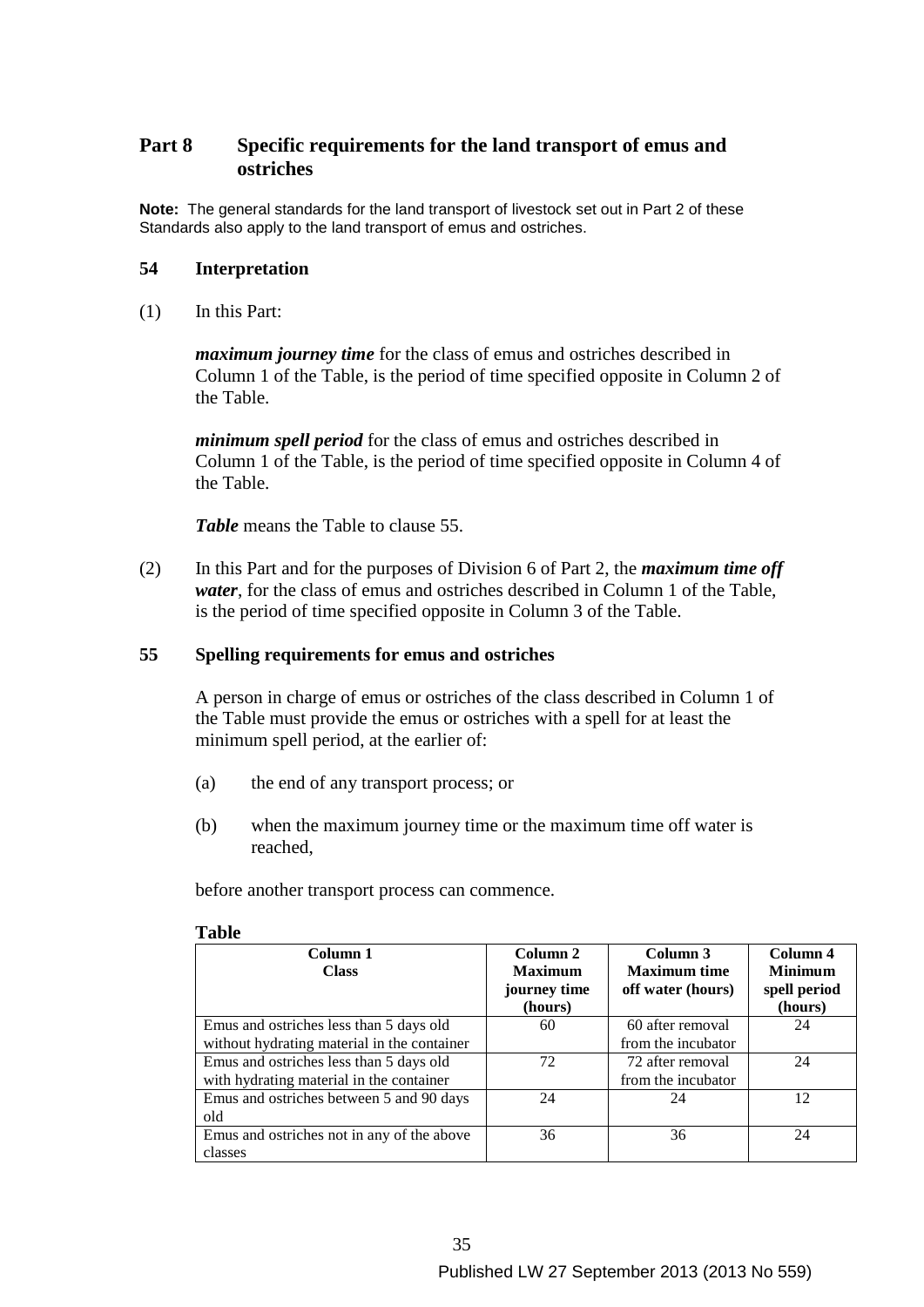### **56 Transportation of emus or ostriches less than 5 days old**

A person in charge of emus or ostriches during a journey must take reasonable action to minimise the risk to the welfare of the emus and ostriches that are less than 5 days old from chilling or overheating during the journey.

### **57 Feeding requirements for emus or ostriches more than 5 days old before assembly**

A person in charge of emus or ostriches to be transported must not transport emus or ostriches that are more than 5 days old unless the emus or ostriches are provided with access to feed within 24 hours of assembly for transportation.

### **58 Feeding requirements for emus or ostriches between 5 and 90 days old during journey**

A person in charge of emus or ostriches during a journey must ensure that the emus and ostriches that are between 5 and 90 days old are provided with access to feed every 12 hours during the journey.

### **59 Requirements for emus or ostriches between 5 and 90 days old in containers**

A person in charge of emus or ostriches at any time during the transport process must not hold emus or ostriches that are between 5 and 90 days old in a container for more than 12 hours, unless the emus or ostriches are provided with access to water, access to feed and shelter.

### **60 Transportation of emus or ostriches in containers**

A person in charge of emus or ostriches held in a container must ensure the container:

- (a) is lifted and placed with care, and
- (b) is positioned on the vehicle in an upright position without excessive tilting, and
- (c) is not dropped or thrown, and
- (d) is securely attached to the vehicle, and
- (e) is suitable for the purpose of transporting emus or ostriches.

### **61 Tying together legs of emus or ostriches prohibited**

A person in charge of emus or ostriches at any time during the transport process must not tie together the legs of an emu or the legs of an ostrich.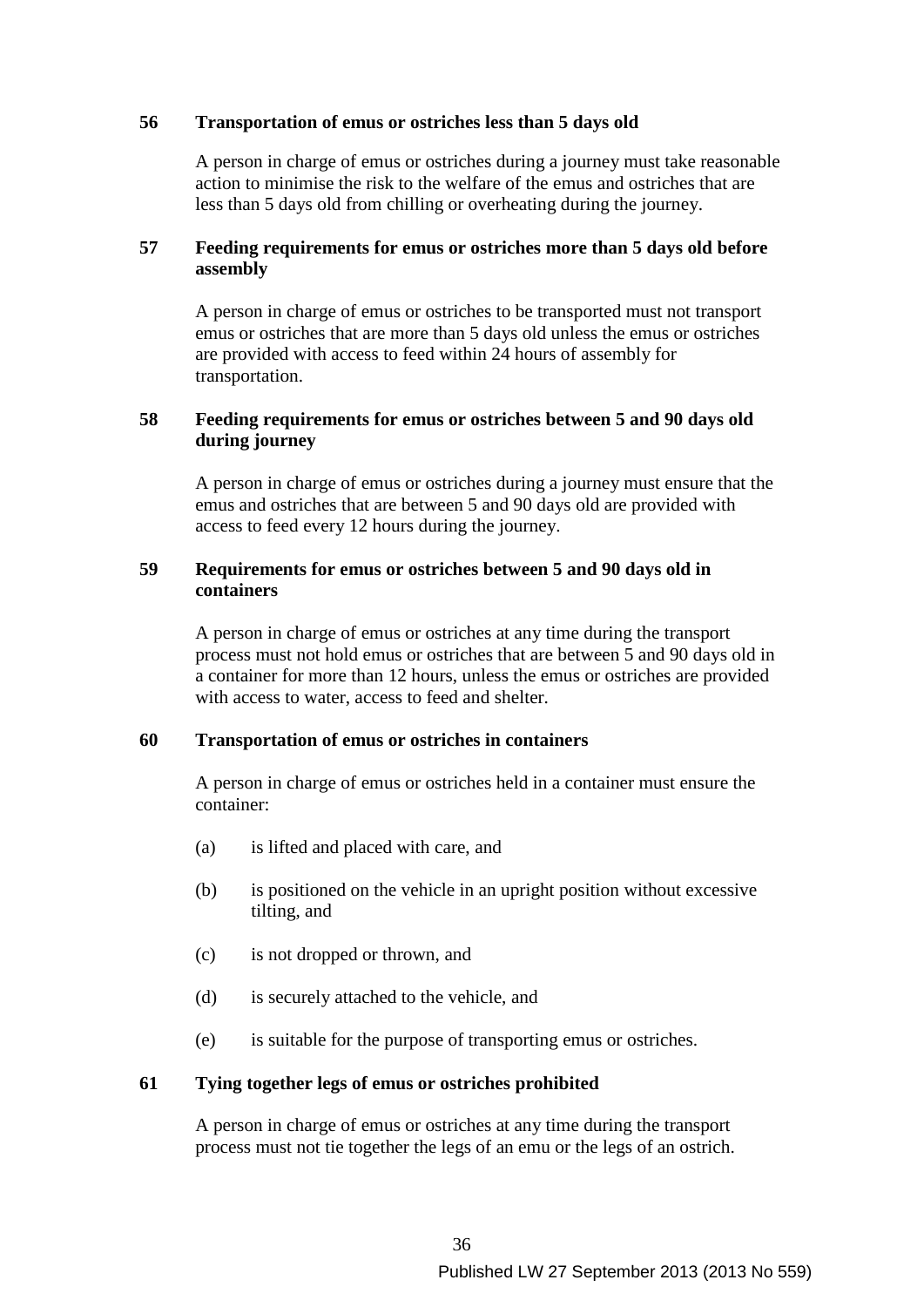### **62 Treatment of emus or ostriches less than 5 days old after journey**

A person in charge of emus or ostriches which have arrived at a destination after a journey must ensure that emus and ostriches that are less than 5 days old are placed in a suitable brooding environment after arrival and within 72 hours of removal from the incubator.

**Note:** Section 16(2) of the *Prevention of Cruelty to Animals Act 1979* has the effect that it is an offence to use an electric prodder upon an emu or an ostrich. That offence has a maximum penalty of 250 penalty units in the case of a corporation and 50 penalty units or imprisonment for 6 months, or both, in the case of an individual.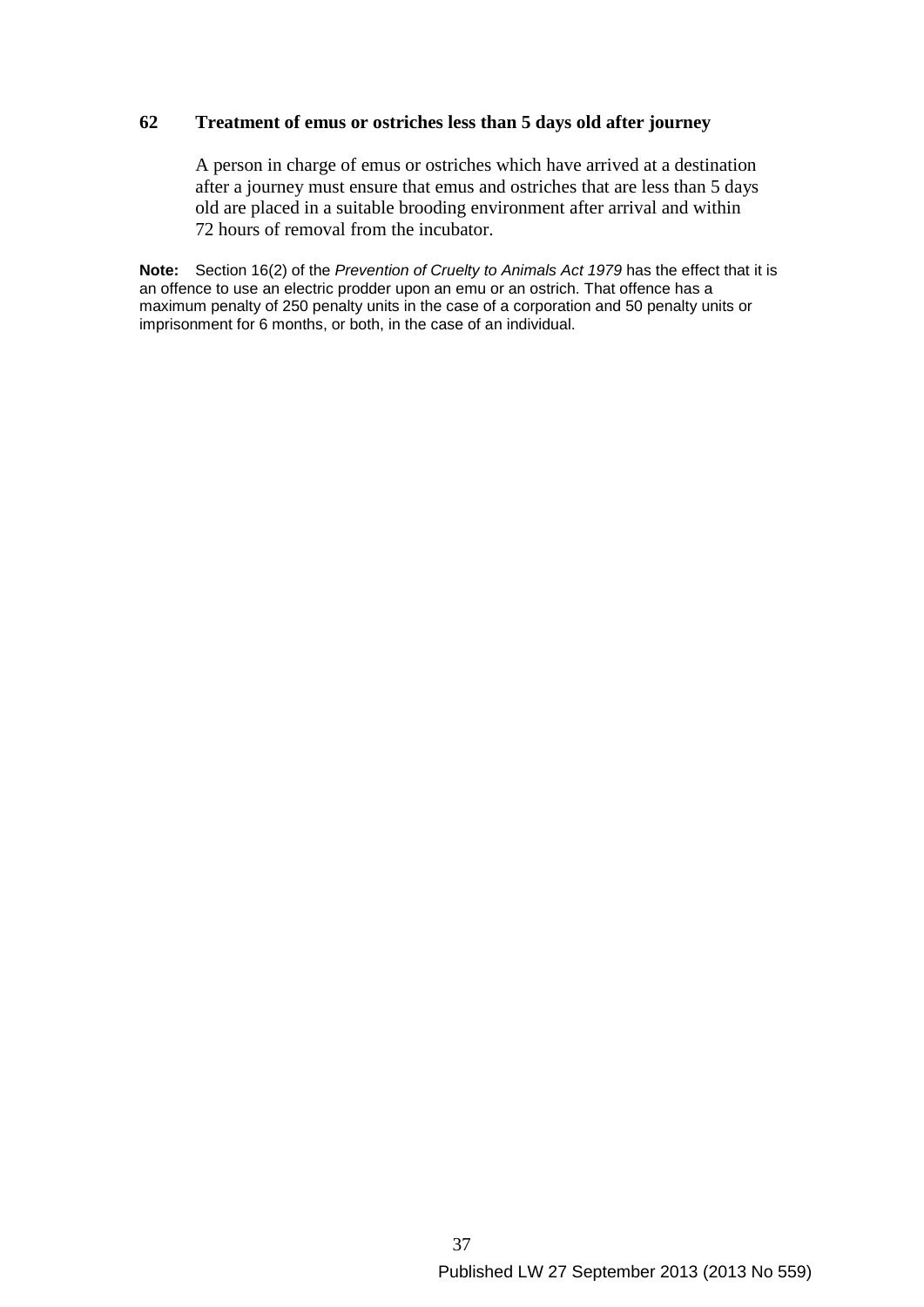# **Part 9 Specific requirements for the land transport of goats**

**Note:** The general standards for the land transport of livestock set out in Part 2 of these Standards also apply to the land transport of goats.

#### **63 Interpretation**

(1) In this Part:

**Table** 

*maximum journey time* for the class of goats described in Column 1 of the Table, is the period of time specified opposite in Column 2 of the Table.

*minimum spell period* for the class of goats described in Column 1 of the Table, is the period of time specified opposite in Column 4 of the Table.

*Table* means the Table to clause 64.

(2) In this Part and for the purposes of Division 6 of Part 2, the *maximum time off water*, for the class of goats described in Column 1 of the Table, is the period of time specified opposite in Column 3 of the Table.

#### **64 Spelling requirements for goats**

A person in charge of goats of the class described in Column 1 of the Table must provide the goats with a spell for at least the minimum spell period, at the earlier of:

- (a) the end of any transport process; or
- (b) when the maximum journey time or the maximum time off water is reached,

before another transport process can commence.

| Column 1                               | Column 2       | Column 3       | Column 4       |
|----------------------------------------|----------------|----------------|----------------|
| <b>Class</b>                           | <b>Maximum</b> | <b>Maximum</b> | <b>Minimum</b> |
|                                        | journey time   | time off water | spell period   |
|                                        | (hours)        | (hours)        | (hours)        |
| Goats known or visually assessed to be | 4              |                | 24             |
| more than 19 weeks pregnant            |                |                |                |
| Goats known or visually assessed to be | 24             | 24             | 12             |
| between 14 and 19 weeks pregnant       |                |                |                |
| Lactating goats                        | 28             | 28             | 12             |
| Goats less than 6 months old           | 28             | 28             | 12             |
| Goats not in any of the above classes  | 48             | 48             | 36             |

**Note:** Section 16(2) of the *Prevention of Cruelty to Animals Act 1979* has the effect that it is an offence to use an electric prodder upon a goat. That offence has a maximum penalty of 250 penalty units in the case of a corporation and 50 penalty units or imprisonment for 6 months, or both, in the case of an individual.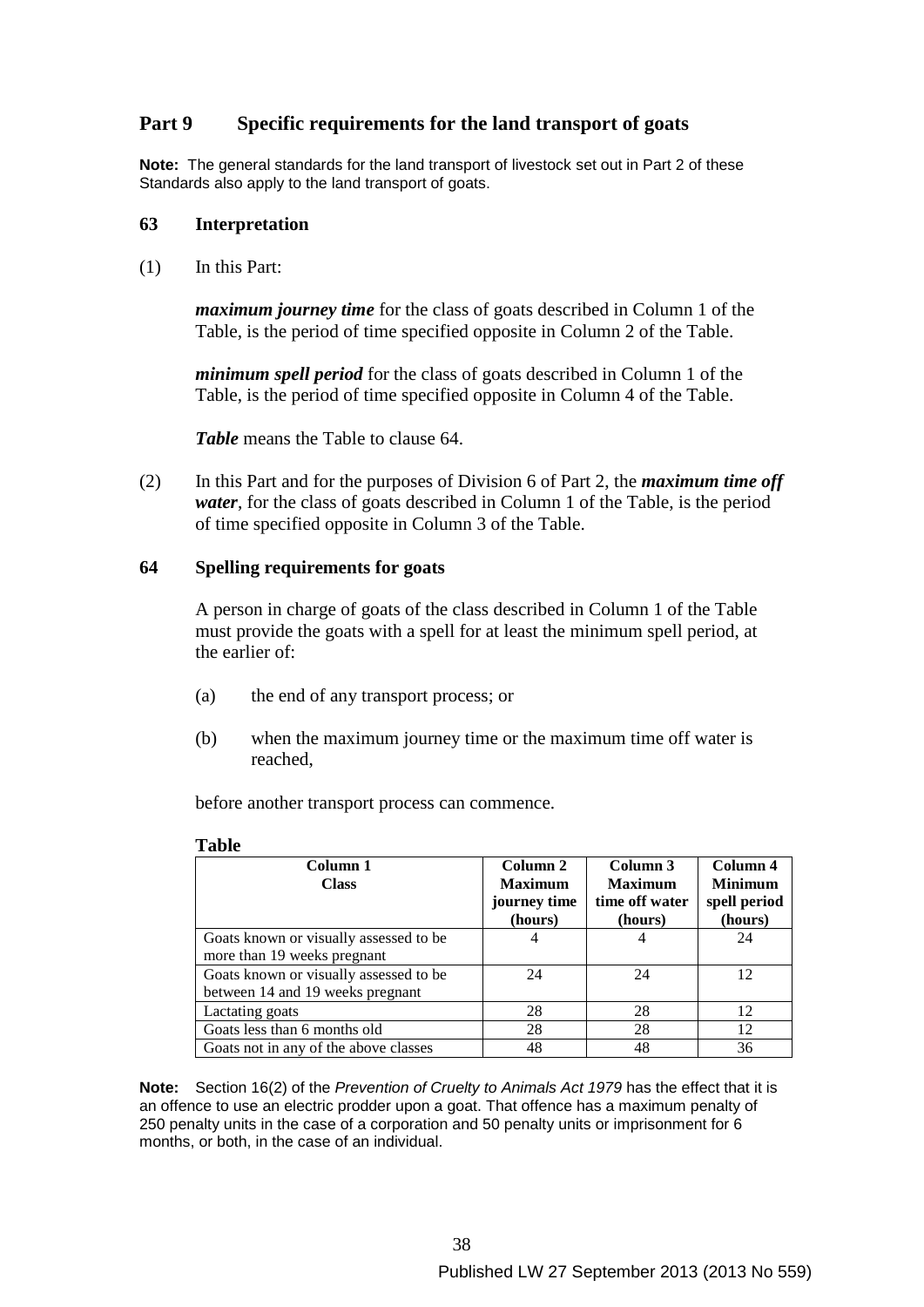# **Part 10 Specific requirements for the land transport of horses**

**Note:** The general standards for the land transport of livestock set out in Part 2 of these Standards also apply to the land transport of horses.

#### **65 Interpretation**

(1) In this Part:

*maximum journey time* for the class of horses described in Column 1 of the Table, is the period of time specified opposite in Column 2 of the Table.

*minimum spell period* for the class of horses described in Column 1 of the Table, is the period of time specified opposite in Column 4 of the Table.

*Table* means the Table to clause 66.

(2) In this Part and for the purposes of Division 6 of Part 2, the *maximum time off water* for the class of horses described in Column 1 of the Table, is the period of time specified opposite in Column 3 of the Table.

#### **66 Spelling requirements for horses**

A person in charge of horses of the class described in Column 1 of the Table must provide the horses with a spell for at least the minimum spell period, at the earlier of:

- (a) the end of any transport process; or
- (b) when the maximum journey time or the maximum time off water is reached,

before another transport process can commence.

#### **Table**

| Column 1                                | Column 2       | Column 3       | Column 4       |
|-----------------------------------------|----------------|----------------|----------------|
| <b>Class</b>                            | <b>Maximum</b> | <b>Maximum</b> | <b>Minimum</b> |
|                                         | journey time   | time off water | spell period   |
|                                         | (hours)        | (hours)        | (hours)        |
| Horses known or visually assessed to be | 4              |                | 24             |
| more than 43 weeks pregnant             |                |                |                |
| Horses known or visually assessed to be | 12             | 12             | 12.            |
| between 30 and 43 weeks pregnant        |                |                |                |
| Lactating horses                        | 12             | 12             | 12             |
| Horses less than 6 months old           | 12             | 12             | 12             |
| Horses not in any of the above classes  | 24             | 24             | 12             |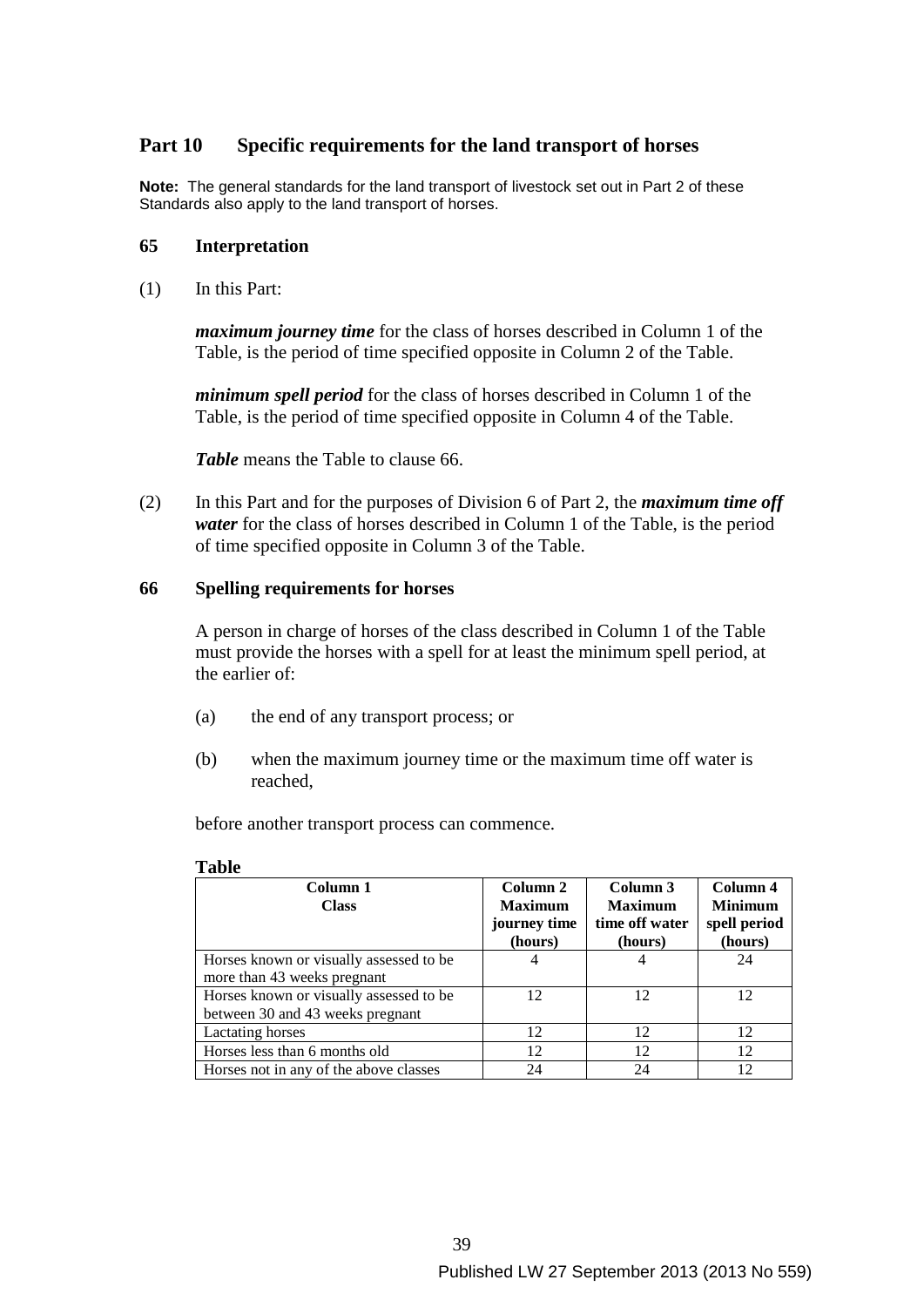### **67 Extension of maximum journey time for horses**

A person in charge of horses during a journey may allow the maximum journey time to extend up to 36 hours if each of the following conditions is satisfied:

- (a) the horses must not be known or visually assessed to be more than 43 weeks pregnant,
- (b) the horses must be provided with access to water and access to feed at least every 5 hours,
- (c) the horses must not be exposed to the natural elements,
- (d) there must be sufficient space for each horse to have a comfortable standing position,
- (e) the floor of the vehicle must be suitable including that it must have drainage to remove urine, and
- (f) the horses must have a spell for at least 24 hours before another transport process can commence.

### **68 Transportation of foals with their mothers**

A person in charge of a horse that:

- (a) is less than 6 months old,
- (b) is being transported with its mother, and
- (c) will have a journey time of more than 5 hours,

must ensure the horse that is less than 6 months old has sufficient space on the vehicle to suckle and lie down.

### **69 Transportation of lame horses**

- (1) A person in charge of horses to be transported must not transport a horse that has an equine lameness score of 4 or 5, except in accordance with advice from a veterinary practitioner.
- (2) In this clause:
	- (a) an *equine lameness score* of 4 means that lameness is obvious, there is marked nodding, hitching and /or a shortened stride,
	- (b) an *equine lameness score* of 5 means that lameness is obvious, there is minimal weight bearing when the horse is in motion or at rest and an inability to move.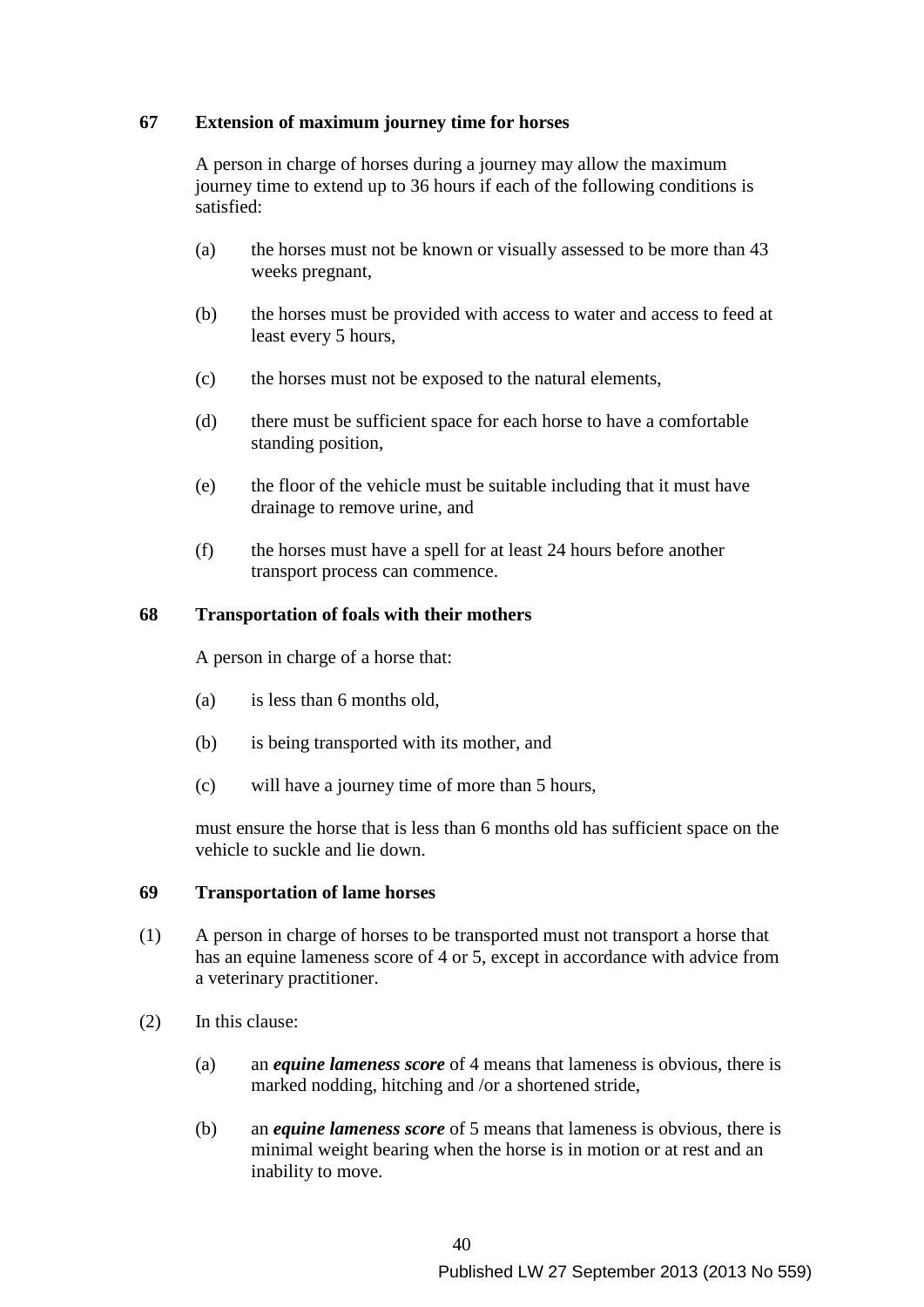### **70 Specific requirements for vehicles used to transport horses**

- (1) A person who provides or uses a vehicle for transporting horses must ensure the vehicle complies with each of the following requirements:
	- (a) the vehicle must be constructed in such a way that ensures each horse stall or horse pen:
		- (i) can be accessed easily for providing feed and water, and
		- (ii) can be visually inspected,
	- (b) the vehicle must have nonslip flooring and walls of sufficient strength to withstand horse activity, and
	- (c) there must be a vertical clearance of at least 100 millimetres between the top of the withers of the horse, when the horse is standing at rest, and the crate.
- (2) A person who provides or uses a fully enclosed and environmentally controlled vehicle for transporting horses must ensure the vehicle has effective airflow, with fans or other equipment providing at least 12 air changes per hour.

**Note:** Section 7(2) of the *Prevention of Cruelty to Animals Act 1979* provides that it is an offence to carry or convey a horse on a multi-deck vehicle. That offence has a maximum penalty of 250 penalty units in the case of a corporation and 50 penalty units or imprisonment for 6 months, or both, in the case of an individual.

### **71 Transportation of unbroken stallions**

- (1) A person in charge of a stallion being transported must ensure that a stallion that is not used to being handled is segregated from all other classes of horses being transported.
- (2) In this clause:

*stallion* means a male horse over 6 months old that has not been castrated.

### **72 Use of dogs to move horses prohibited**

A person in charge of horses at any time during the transport process must not use a dog to move a horse.

**Note:** Section 16(2) of the *Prevention of Cruelty to Animals Act 1979* and clause 35 of, and Schedule 3 to, the *Prevention of Cruelty to Animals Regulation 2012* has the effect that it is an offence to use an electric stock prod upon a horse other than, in certain limited circumstances, for controlling horses being used in a rodeo. That offence has a maximum penalty of 250 penalty units in the case of a corporation and 50 penalty units or imprisonment for 6 months, or both, in the case of an individual.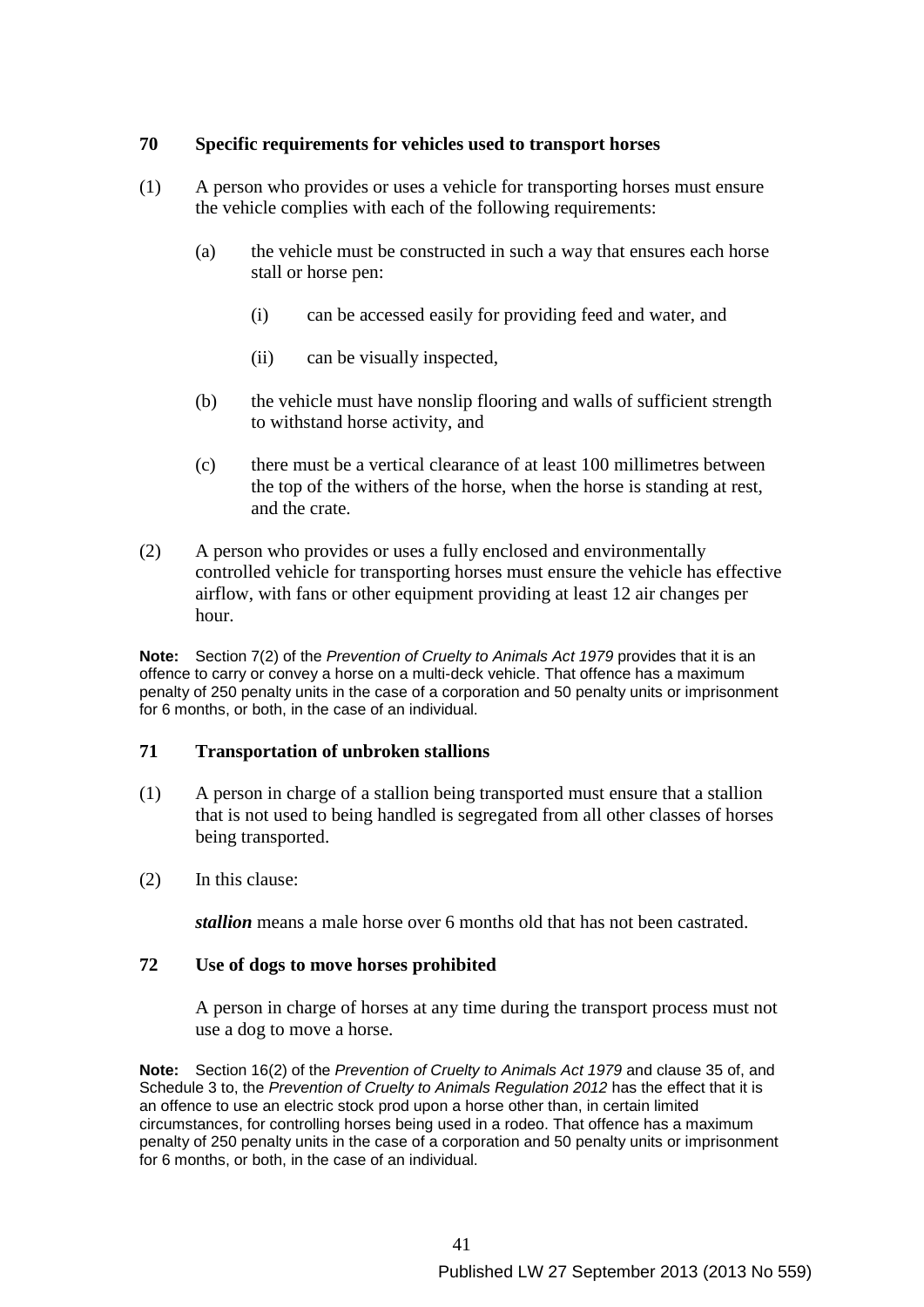# **Part 11 Specific requirements for the land transport of pigs**

**Note:** The general standards for the land transport of livestock set out in Part 2 of these Standards also apply to the land transport of pigs.

### **73 Interpretation**

(1) In this Part:

*maximum journey time* for the class of pigs described in Column 1 of the Table, is the period of time specified opposite in Column 2 of the Table.

*minimum spell period* for the class of pigs described in Column 1 of the Table, is the period of time specified opposite in Column 4 of the Table.

*piglet* means an unweaned pig.

*Table* means the Table to clause 74.

*weaner* means a pig that has been weaned and is under 30 kg live weight.

(2) In this Part and for the purposes of Division 6 of Part 2, the *maximum time off water* for the class of pigs described in Column 1 of the Table, is the period of time specified opposite in Column 3 of the Table.

# **74 Spelling requirements for pigs**

A person in charge of pigs of the class described in Column 1 of the Table must provide the pigs with a spell for at least the minimum spell period, at the earlier of:

- (a) the end of any transport process; or
- (b) when the maximum journey time or the maximum time off water is reached,

before another transport process can commence.

| Column 1<br><b>Class</b>                                             | Column 2<br><b>Maximum</b><br>journey time<br>(hours) | Column 3<br><b>Maximum</b><br>time off water<br>(hours) | Column 4<br><b>Minimum</b><br>spell period<br>(hours) |
|----------------------------------------------------------------------|-------------------------------------------------------|---------------------------------------------------------|-------------------------------------------------------|
| Pigs known or visually assessed to be more<br>than 14 weeks pregnant |                                                       |                                                         | 24                                                    |
|                                                                      |                                                       |                                                         |                                                       |
| Lactating pigs with piglets                                          | 12                                                    | 12                                                      | 12                                                    |
| Weaners                                                              | 12                                                    | 12                                                      | 12                                                    |
| Pigs not in any of the above classes                                 | 24                                                    | 24                                                      | 12                                                    |

#### **Table**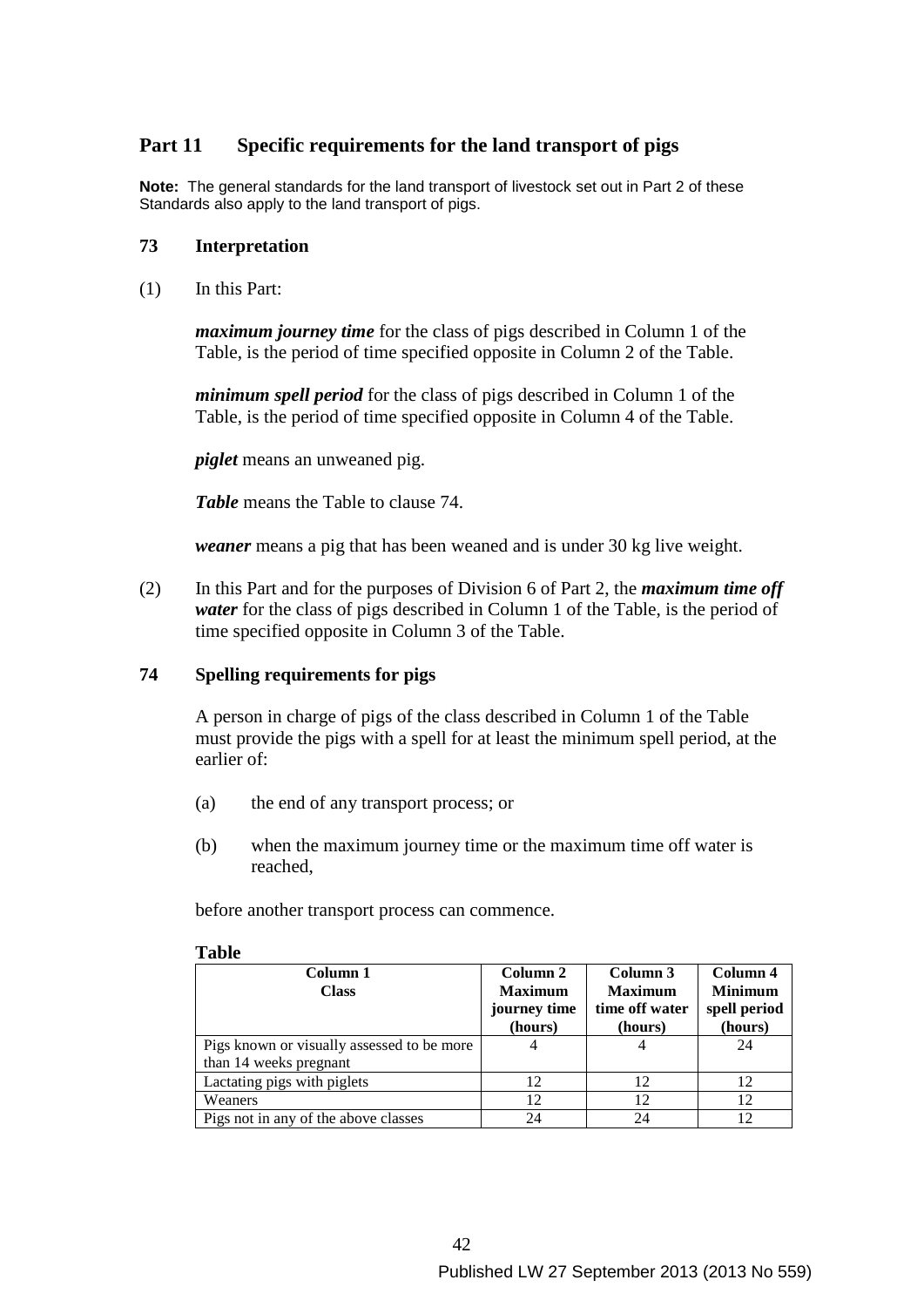# **75 Extension of maximum journey time for pigs**

A person in charge of pigs during a journey may allow the maximum journey time to extend up to 72 hours if each of the following conditions is satisfied:

- (a) the pigs must not be known or visually assessed to be more than 14 weeks pregnant,
- (b) the pigs must be provided with access to water and access to feed on the vehicle at least every 24 hours,
- (c) each pig must have sufficient space to lie down, and
- (d) the pigs must have a spell for at least 24 hours before another transport process can commence.

**Note:** Section 16(2) of the *Prevention of Cruelty to Animals Act 1979* and clause 35 of, and Schedule 3 to, the *Prevention of Cruelty to Animals Regulation 2012* has the effect that it is an offence to use an electric stock prod upon a pig other than a weaned pig when it is being loaded or unloaded onto or from a vehicle for transportation purposes. That offence has a maximum penalty of 250 penalty units in the case of a corporation and 50 penalty units or imprisonment for 6 months, or both, in the case of an individual.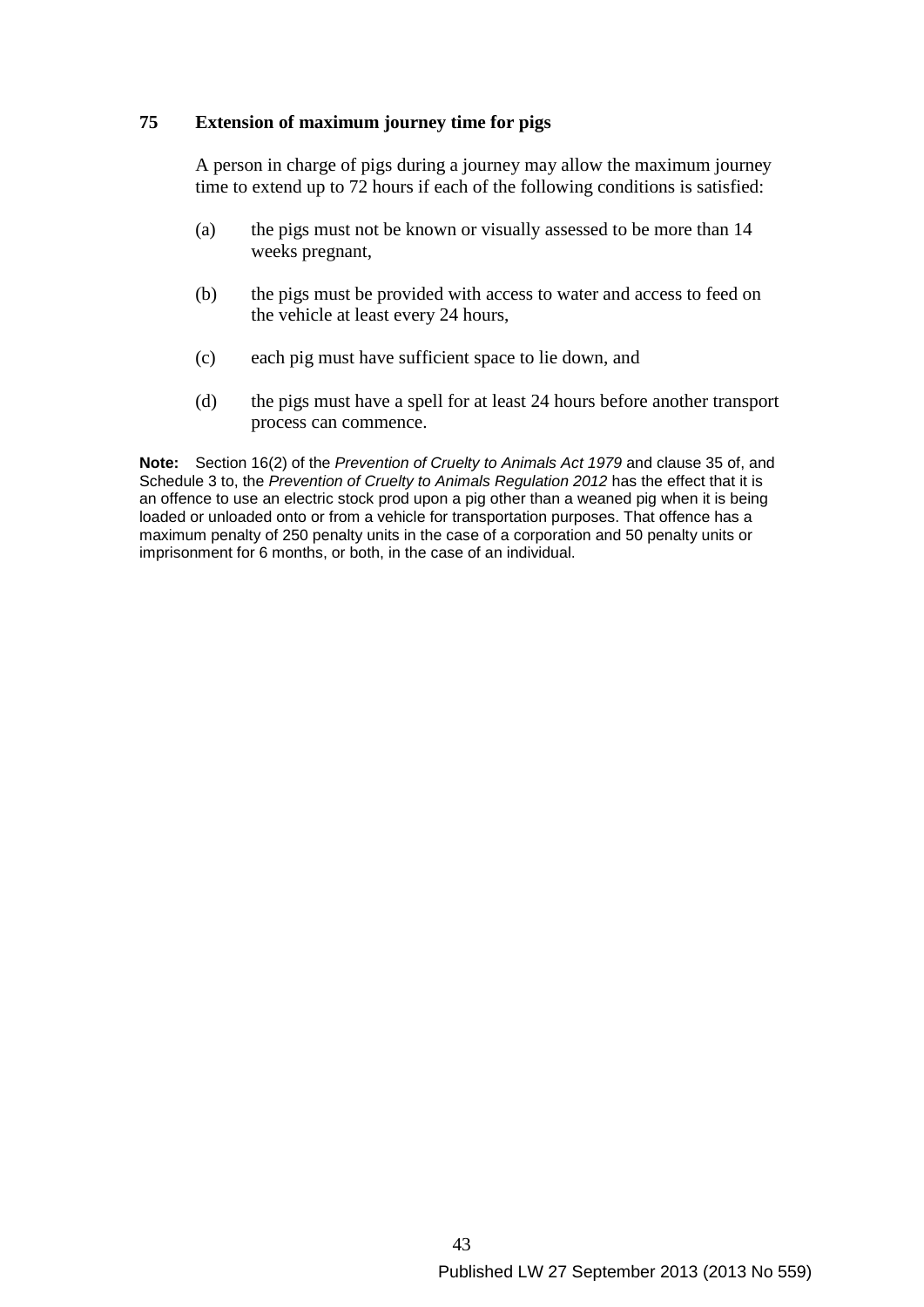# **Part 12 Specific requirements for the land transport of poultry**

**Note:** The general standards for the land transport of livestock set out in Part 2 of these Standards also apply to the land transport of poultry.

#### **76 Interpretation**

(1) In this Part:

*maximum journey time* for the class of poultry described in Column 1 of the Table, is the period of time specified opposite in Column 2 of the Table.

*minimum spell period* for the class of poultry described in Column 1 of the Table, is the period of time specified opposite in Column 4 of the Table.

*Table* means the Table to clause 77.

(2) In this Part and for the purposes of Division 6 of Part 2, the *maximum time off water* for the class of poultry described in Column 1 of the Table, is the period of time specified opposite in Column 3 of the Table.

### **77 Spelling requirements for poultry**

A person in charge of poultry of the class described in Column 1 of the Table must provide the poultry with a spell for at least the minimum spell period, at the earlier of:

- (a) the end of any transport process; or
- (b) when the maximum journey time or the maximum time off water is reached,

before another transport process can commence.

| Column 1<br><b>Class</b>            | Column 2<br><b>Maximum</b><br>journey time | Column 3<br><b>Maximum time</b><br>off water (hours) | Column 4<br><b>Minimum</b><br>spell period |
|-------------------------------------|--------------------------------------------|------------------------------------------------------|--------------------------------------------|
|                                     | (hours)                                    |                                                      | (hours)                                    |
| Poultry less than 5 days old        | 60                                         | 60 after removal                                     | 24                                         |
| without hydrating material in the   |                                            | from the incubator                                   |                                            |
| container                           |                                            |                                                      |                                            |
| Poultry less than 5 days old with   | 72                                         | 72 after removal                                     | 24                                         |
| hydrating material in the container |                                            | from the incubator                                   |                                            |
| Poultry not in any of the above     | 24                                         | 24                                                   | 24                                         |
| classes                             |                                            |                                                      |                                            |

#### **Table**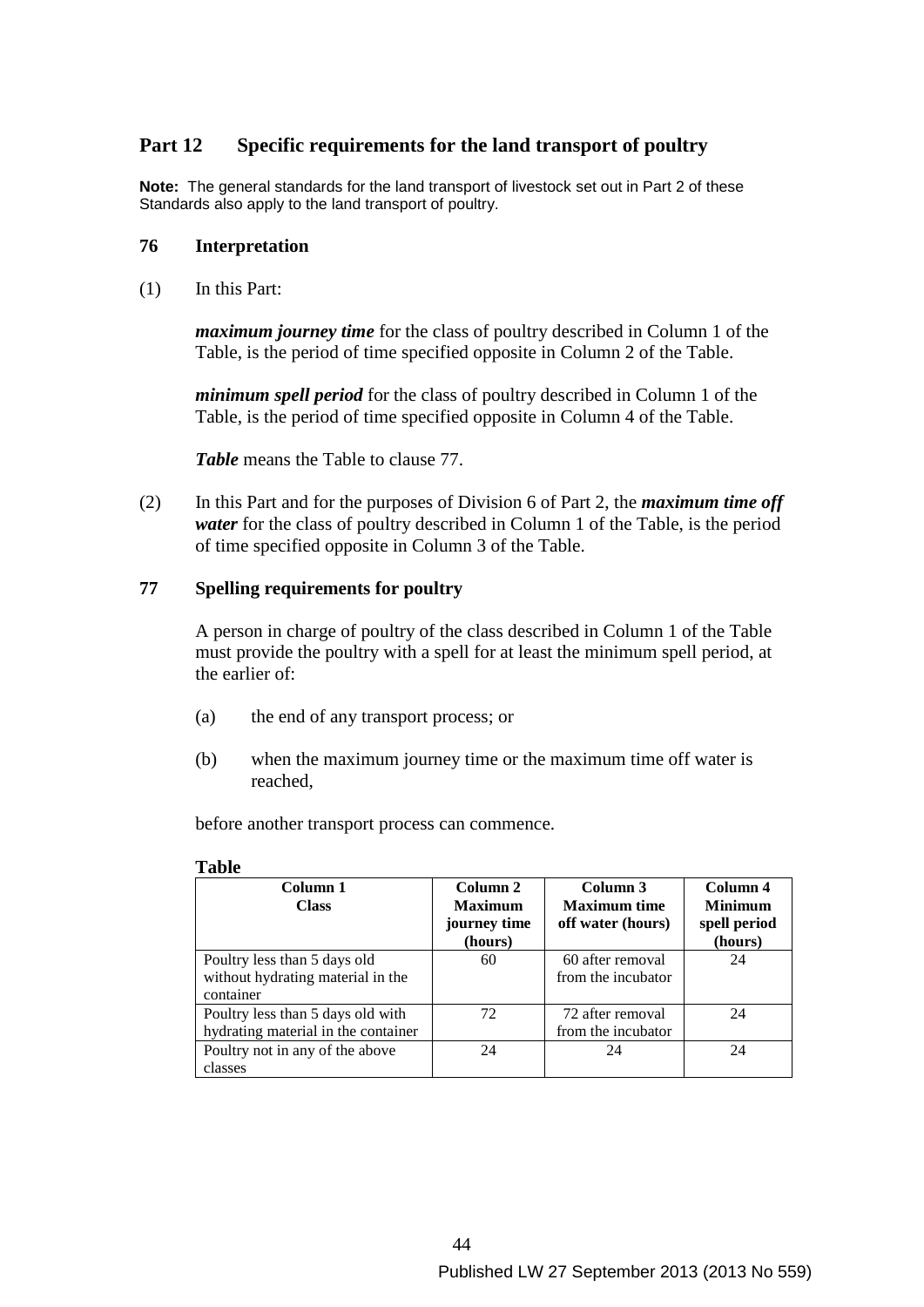### **78 Feed requirements for poultry prior to assembly**

A person in charge of poultry to be transported must ensure that poultry that are more than 4 days old are provided with access to feed during the 12 hour period preceding assembly for transport.

### **79 Feed requirements for poultry held in containers**

A person in charge of poultry to be transported must ensure that poultry that are more than 4 days old are not held in a container for more than 24 hours, unless the poultry are provided with access to water, access to feed and shelter.

### **80 Transportation of poultry in containers**

A person in charge of poultry held in a container must ensure the container:

- (a) is lifted and placed with care, and
- (b) is positioned on the vehicle in an upright position without excessive tilting, and
- (c) is not dropped or thrown, and
- (d) is securely attached to the vehicle, and
- (e) is suitable for the purpose of transporting poultry.

# **81 Lifting of poultry during transport**

- (1) A person in charge of poultry at any time during the transport process must not lift or carry an animal by the head, neck, wings, feathers or tail feathers unless the animal is also supported under the breast.
- (2) Subclause (1) does not apply to any of the following classes of poultry:
	- (a) chicken breeder birds and adult geese, which may be lifted and carried by the base of both wings,
	- (b) turkeys, which may be lifted by the tail feathers and neck or by a leg and a wing,
	- (c) ducks, which may be lifted and carried by their necks or by the base of both wings.

# **82 Tying legs of poultry together prohibited**

A person in charge of poultry at any time during the transport process must not tie the legs of an animal together.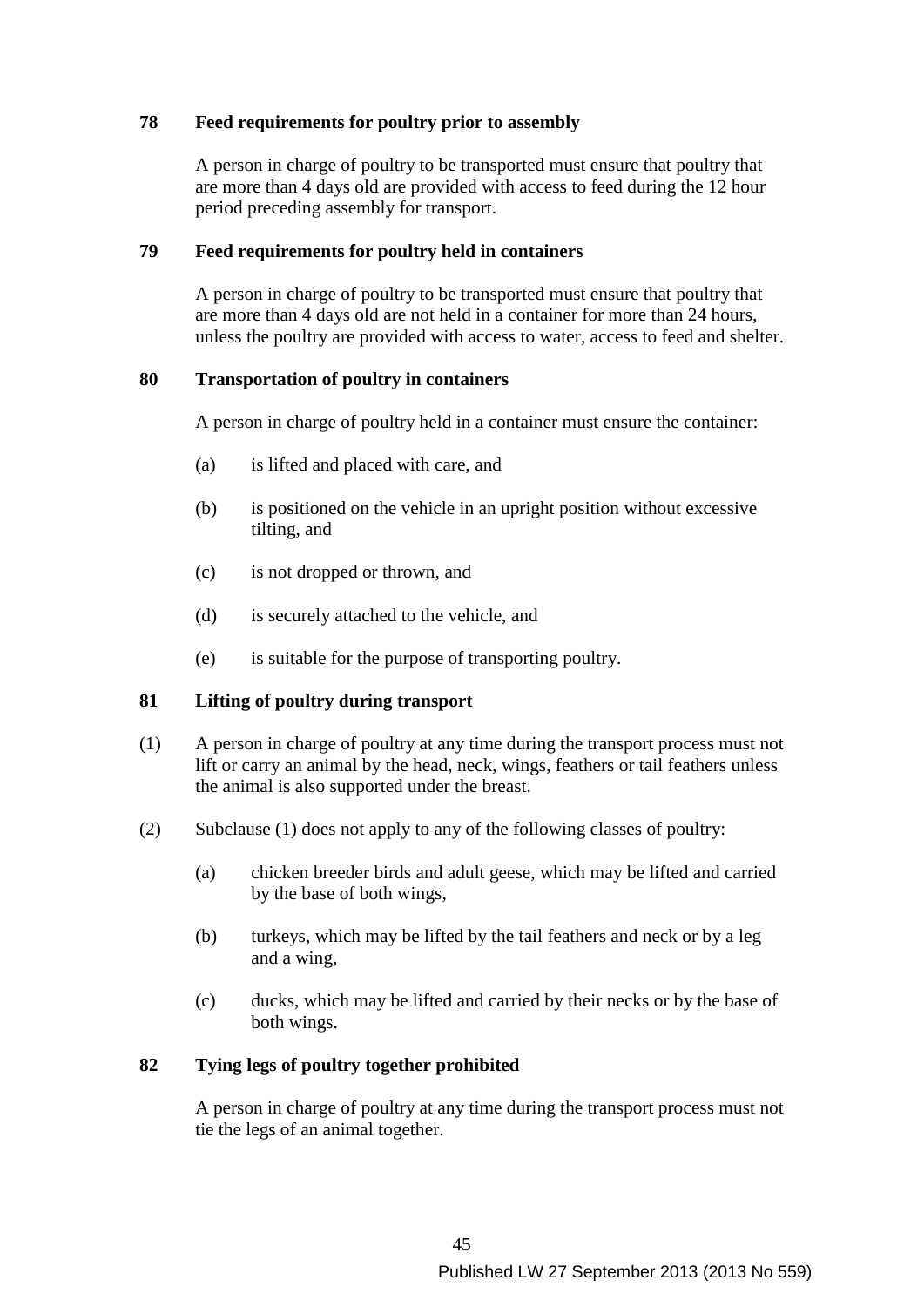### **83 Transportation of poultry less than 5 days old**

A person in charge of poultry that are less than 5 days old during a journey must take reasonable steps to minimise the risk to the welfare of the poultry that are less than 5 days old from chilling or overheating during the journey.

### **84 Treatment of poultry less than 5 days old after journey**

A person in charge of poultry that are less than 5 days old which have arrived at a destination after a journey must ensure the poultry that are less than 5 days old are placed in a suitable brooding environment after arrival and within 72 hours of removal from the incubator.

**Note:** Section 16(2) of the *Prevention of Cruelty to Animals Act 1979* has the effect that it is an offence to use an electric prodder upon poultry. That offence has a maximum penalty of 250 penalty units in the case of a corporation and 50 penalty units or imprisonment for 6 months, or both, in the case of an individual.